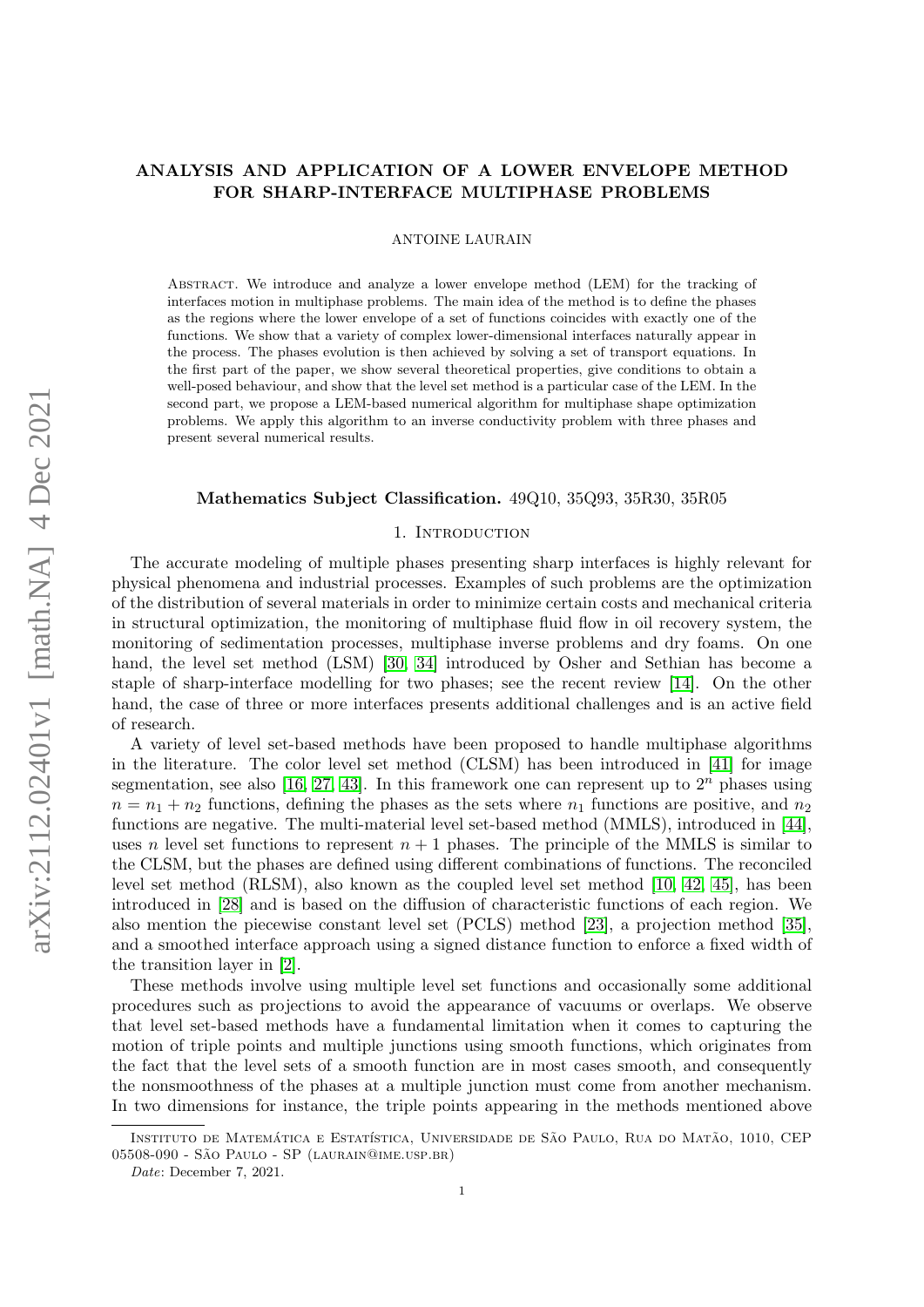usually have one angle equal to  $\pi$  due to the smoothness of one of the phases at this junction point. This observation suggests to explore other paradigms than level set approaches to track the motion of multiple junctions and phases.

Another issue is that many of these approaches involve a small diffuse interface, or a regularization parameter to smooth the level set functions. These regularization procedures introduce arbitrary parameters in the problem which need to be chosen ad hoc, may be unphysical, or need an asymptotic procedure to recover the sharp-interface configuration.

Among level set-based methods, the Voronoi Implicit Interface Method (VIIM) [\[32,](#page-21-11) [33\]](#page-21-12) is an exception as it is able to capture the motion of multiple junctions and complex interfaces using only one function for an entire multiphase system. However, it also involves taking the limit of  $\epsilon$ -smoothed solutions as  $\epsilon \to 0$  which makes its analysis challenging; see [\[20\]](#page-21-13). Other methods not based on level sets include volume of fluid methods [\[29\]](#page-21-14), front tracking methods [\[9\]](#page-19-1), variational methods [\[46\]](#page-21-15), SIMP [\[48\]](#page-22-0), an alternating active-phase algorithm [\[40\]](#page-21-16), and phase field models [\[13\]](#page-20-3), where a diffusive layer with positive thickness models the interface. The study of the sharp interface limit when the thickness of the diffusive layer tends to zero is an active field of research in the phase-field community; see [\[3,](#page-19-2) [8\]](#page-19-3).

In this paper we introduce a lower envelope method (LEM) for tracking the motion of interfaces in multiphase problems. The LEM belongs to the class of implicit interface methods, but not to the class of level set methods, except for the particular case of two phases where it coincides with the LSM. Regarding the issues discussed above, the LEM has the following advantages. It does not involve any regularization parameter or small diffuse interface, so the interfaces stay sharp at all times. By construction, it precludes the appearance of vacuum and overlaps, and naturally produces triple points and other nonsmooth interfaces using smooth functions. In particular, in two dimensions we can show that the triple points have angles between 0 and  $\pi$  which can be explicitly computed using the functions involved in the method. Since no regularization or asymptotic procedure is required in the LEM, the analysis of the motion of multiple junctions and complex interfaces becomes much more tractable.

We give now a brief overview of the main ideas of the LEM. Given a collection  $\phi$  of functions  $\phi_k$  in  $\mathcal{C}^{\infty}(\mathbb{R}^d, \mathbb{R}), k = 0, \ldots, d$ , their lower envelope  $E_{\phi}$  is the supremum of the functions whose graph remains below the union of the graphs of the functions in  $\phi$ . By construction,  $E_{\phi}$  always coincides with one or more functions  $\phi_k$  at a point x. On one hand,  $E_{\phi}$  is locally smooth at points where it coincides with exactly one function  $\phi_k$ . On the other hand, under certain natural conditions on  $\phi$  that will be discussed in details,  $E_{\phi}$  is not smooth at points where it coincides with two or more functions  $\phi_k$ , and the regions where  $E_{\phi}$  coincides with exactly  $d_0 \leq d+1$  functions  $\phi_k$  are sets of dimensions  $d - (d_0 - 1)$ . The main idea of the LEM is to exploit this key property of  $E_{\phi}$  by defining the phases as the sets where  $E_{\phi}$  coincides with one of the functions  $\phi_k$ . This naturally models a multiphase configuration with nonsmooth phases and a variety of lower-dimensional interfaces and multiple junctions such as triple points in two dimensions, quadruple points and triple lines in three dimensions. We show that the motion of these phases can be described by solving a set of transport equations, generalizing the main idea of the level set method for nonsmooth domains described in [\[22\]](#page-21-17).

In this paper we describe the LEM in the framework of multiphase optimization problems involving PDEs, considered as shape optimization problems [\[12,](#page-20-4) [36\]](#page-21-18). In shape optimization, the derivative of the cost functional can be written in a weak form often called distributed shape derivative, which is a volume integral when the cost function is itself a volume integral, or in a strong form called boundary expression or Hadamard formula. Boundary expressions are often computed for domains which are at least  $\mathcal{C}^1$ , even though they can sometimes be computed for Lipschitz or polygonal domains, but this requires a careful analysis of the regularity of the solutions of the underlying PDEs; see [\[21\]](#page-21-19). Distributed shape derivatives on the other hand are usually valid for domains with lower regularity such as curvilinear polygons, Lipschitz domains or even open sets. Since the sets involved in multiphase optimization problems with at least three phases are usually curvilinear polygons, distributed shape derivatives are a key ingredient of the LEM. Other advantages of shape derivatives in distributed form are the higher accuracy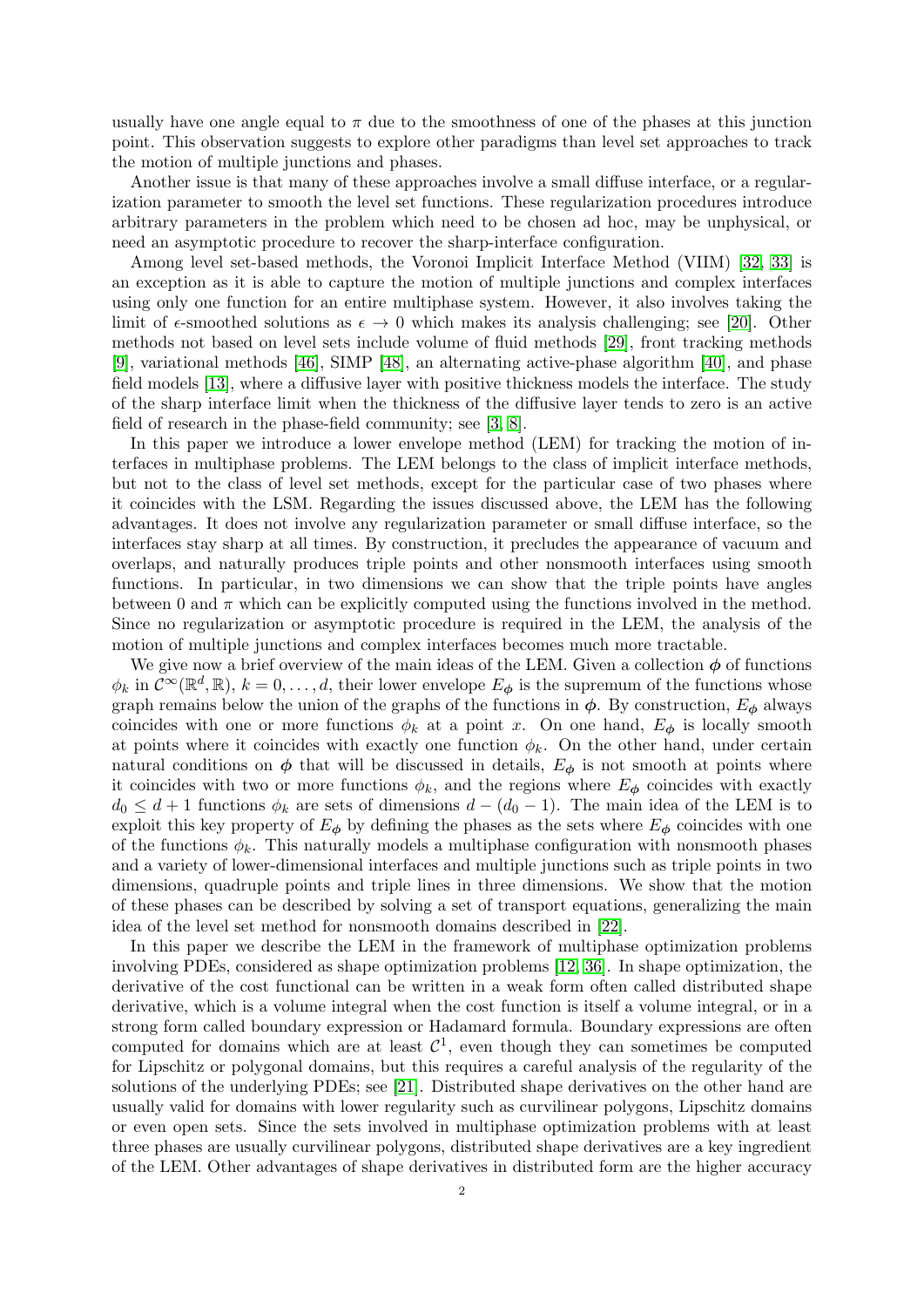for numerical approximation; see [\[11,](#page-20-5) [18\]](#page-21-20), and the fact that shape derivatives written in strong form are sometimes impractical for numerical purposes, as they may involve the computation of jumps across interfaces; see the related discussions in [\[2,](#page-19-0) [22\]](#page-21-17).

In order to show the feasibility and efficiency of the LEM, we present an application to the inverse problem of electrical impedance tomography (EIT) with three phases. In real-life problems, many applications of EIT involve multiple phases and sharp interfaces. The incorporation of prior information about sharp interfaces explicitly in the modeling of the problem is especially advantageous for inverse problems as they are characterized by incomplete data; see [\[24\]](#page-21-21). Sharp-interface models for EIT with two phases have been studied in [\[5,](#page-19-4) [6,](#page-19-5) [15,](#page-20-6) [17,](#page-20-7) [22,](#page-21-17) [39\]](#page-21-22), but there are fewer references for three phases or more, we mention [\[25\]](#page-21-23) for a parametric level set method, and [\[24\]](#page-21-21) for multi-phase flow monitoring. In this paper we compute the distributed shape derivative for a general multiphase anisotropic EIT problem with piecewise smooth conductivity. For the numerical experiments we consider the particular case of three phases and isotropic conductivity.

The paper is organized as follows. In Section [2](#page-2-0) we define the lower envelope and the phases, study the properties of the phases distribution and give several examples. In particular, we give a natural condition on the functions so that the phases distribution defines a partition of the domain without overlapping, which is a crucial property for the proper functioning of the algorithm. In Section [3,](#page-7-0) we define and discuss properties of weak and strong forms of shape derivatives in the multiphase setting. In Section [4,](#page-9-0) we demonstrate how the motion of phases, interfaces and multiple junctions can be tracked using transport equations, discuss the possibility of reducing the dimension of perturbation fields, introduce the LEM, and show that the LSM [\[30\]](#page-21-0) is a particular case of the LEM. In Section [5](#page-11-0) we study geometric properties of the LEM, in particular we compute the angles at a triple junction in two dimensions, and we verify that multiple junctions evolve with the expected velocity. In Section [6](#page-13-0) we apply the LEM to a multiphase EIT problem and present several numerical experiments.

#### 2. Multiphase setting using a lower envelope function

<span id="page-2-0"></span>In this section we introduce the multiphase setting based on a lower envelope approach. The main task is to study the geometric properties of the phases and to give conditions on the lower envelope functions in order to avoid phases overlaps and obtain a partition of the domain.

Let  $d \geq 2$  and  $\mathcal{D} \subset \mathbb{R}^d$  be open and bounded. Define the set of indices

$$
\mathcal{K} := \{0, 1, \dots, \kappa - 1\} \subset \mathbb{N},
$$

where  $\kappa$  is the cardinal of  $\mathcal{K}$ , and  $\mathbb{I}_k^r := \{ \mathcal{I} \subset \mathcal{K} \mid |\mathcal{I}| = r \text{ and } \mathcal{I} \ni k \}.$  Let  $\phi = (\phi_0, \phi_1, \dots, \phi_{\kappa-1}) \in$  $\mathcal{C}^{\infty}(\mathbb{R}^{d},\mathbb{R}^{\kappa}).$ 

<span id="page-2-4"></span>Definition 1. The function

(1) 
$$
E_{\phi}(x) := \min_{k \in \mathcal{K}} \phi_k(x)
$$

is called lower envelope of  $\phi$ . We define the open sets

<span id="page-2-3"></span>(2) 
$$
\Omega_k(\phi) := \mathrm{int}\{x \in \mathcal{D} \mid \phi_k(x) = E_{\phi}(x)\}, \quad \text{for } k \in \mathcal{K},
$$

or equivalently

<span id="page-2-2"></span>(3) 
$$
\Omega_k(\phi) := \mathrm{int} \{ x \in \mathcal{D} \mid \phi_k(x) \leq \phi_\ell(x), \ \forall \ell \in \mathcal{K} \setminus \{k\} \}, \ \text{for } k \in \mathcal{K}.
$$

The sets  $\Omega_k(\phi)$  are called "phases". We denote by  $\Omega(\phi) := (\Omega_0(\phi), \dots, \Omega_{\kappa-1}(\phi))$  the vector of phases  $\Omega_k(\phi)$ .

<span id="page-2-1"></span>The following lemma describes several important properties of the phases  $\Omega_k(\phi)$ .

<span id="page-2-5"></span>**Lemma 1.** For all  $k \in \mathcal{K}$  we have

(4) 
$$
\{x \in \mathcal{D} \mid \phi_k(x) < \phi_\ell(x), \ \forall \ell \in \mathcal{K} \setminus \{k\} \} \subset \Omega_k(\phi).
$$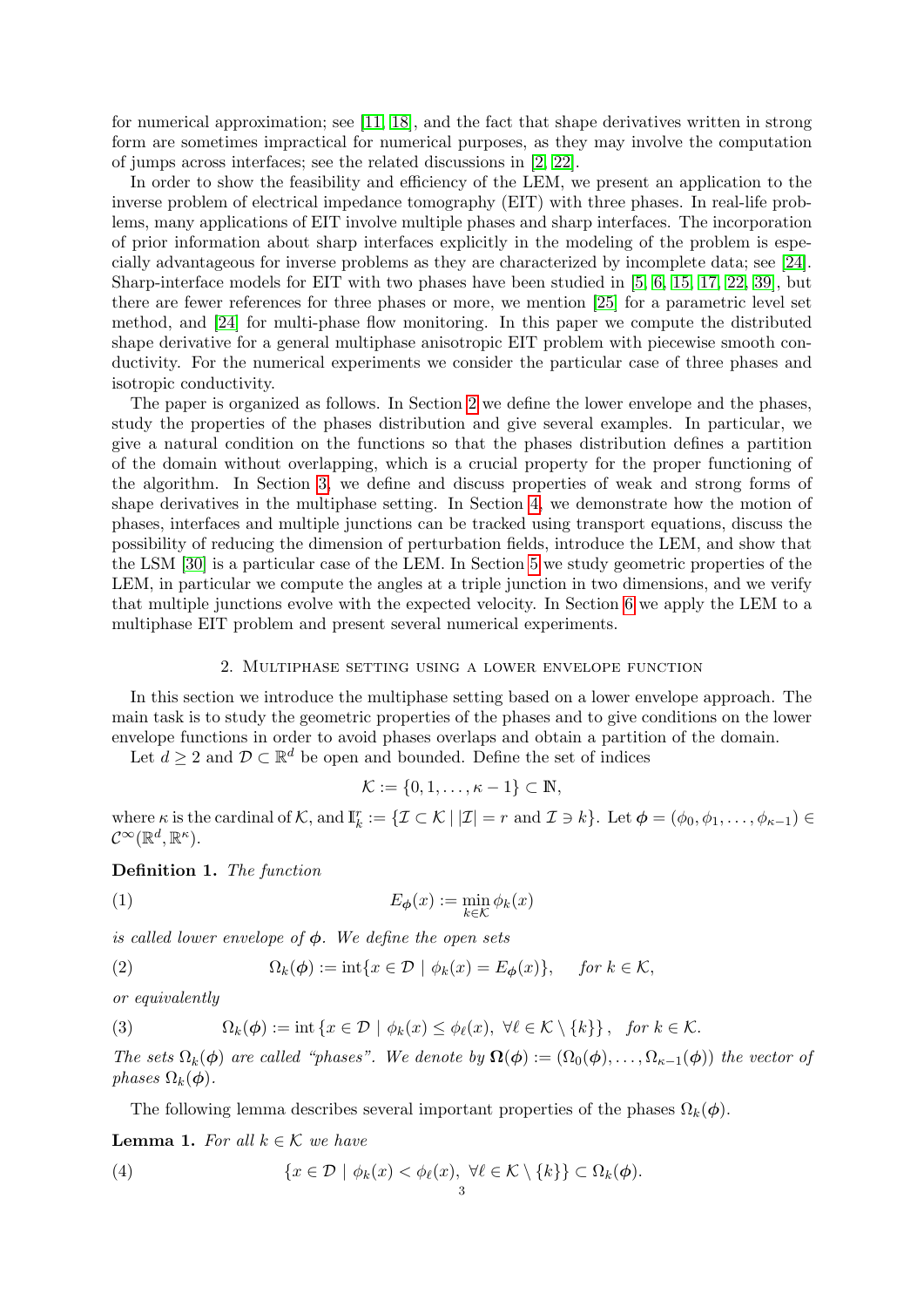Moreover, for all  $k \in \mathcal{K}$  we have

<span id="page-3-3"></span>(5) 
$$
\overline{\Omega_k(\phi)} = \{x \in \overline{\mathcal{D}} \mid \phi_k(x) \leq \phi_\ell(x), \ \forall \ell \in \mathcal{K} \setminus \{k\}\}
$$

and

(6) 
$$
\bigcup_{k \in \mathcal{K}} \overline{\Omega_k(\phi)} = \overline{\mathcal{D}}.
$$

*Proof.* The set  $\{x \in \mathcal{D} \mid \phi_k(x) < \phi_\ell(x), \forall \ell \in \mathcal{K} \setminus \{k\}\}\$ is open since it is the preimage of an open set under the vector-valued continuous function

<span id="page-3-4"></span>
$$
(\phi_k - \phi_0, \phi_k - \phi_1, \dots, \phi_k - \phi_{k-1}, \phi_k - \phi_{k+1}, \dots, \phi_k - \phi_{k-1}) \in \mathcal{C}^{\infty}(\mathbb{R}^d, \mathbb{R}^{\kappa-1}).
$$

Since we clearly have the inclusion

$$
\{x \in \mathcal{D} \mid \phi_k(x) < \phi_l(x), \ \forall \ell \in \mathcal{K} \setminus \{k\} \} \subset \{x \in \mathcal{D} \mid \phi_k(x) \leq \phi_l(x), \ \forall \ell \in \mathcal{K} \setminus \{k\} \},
$$

and  $\Omega_k(\phi)$  is by definition the largest open set included in  $\{x \in \mathcal{D} \mid \phi_k(x) \leq \phi_\ell(x), \forall \ell \in \mathcal{K} \setminus \{k\}\},\$ [\(4\)](#page-2-1) follows.

<span id="page-3-1"></span>Now, taking the closure of both sets in [\(4\)](#page-2-1), we obtain

(7) 
$$
\{x \in \overline{\mathcal{D}} \mid \phi_k(x) \leq \phi_\ell(x), \ \forall \ell \in \mathcal{K} \setminus \{k\}\} \subset \overline{\Omega_k(\phi)}.
$$

Considering definition [\(3\)](#page-2-2), we also have

<span id="page-3-0"></span>(8) 
$$
\Omega_k(\phi) \subset \{x \in \mathcal{D} \mid \phi_k(x) \leq \phi_\ell(x), \ \forall \ell \in \mathcal{K} \setminus \{k\} \}.
$$

Taking the closure of both sets in [\(8\)](#page-3-0) we obtain

<span id="page-3-2"></span>(9) 
$$
\overline{\Omega_k(\phi)} \subset \left\{ x \in \overline{\mathcal{D}} \mid \phi_k(x) \leq \phi_\ell(x), \ \forall \ell \in \mathcal{K} \setminus \{k\} \right\}.
$$

Gathering  $(7)$  and  $(9)$  we obtain  $(5)$ .

The inclusion  $\bigcup_{k\in\mathcal{K}}\Omega_k(\phi)\subset\overline{\mathcal{D}}$  in [\(6\)](#page-3-4) is clear since  $\Omega_k(\phi)$  are subsets of  $\overline{\mathcal{D}}$ . Conversely, take  $x \in \overline{\mathcal{D}}$  and  $k \in \operatorname{argmin}_{\ell \in \mathcal{K}} \phi_{\ell}(x) \neq \emptyset$ . Then, in view of [\(5\)](#page-3-3) we have  $x \in \overline{\Omega_k(\phi)}$  which proves that  $\overline{\mathcal{D}} \subset \bigcup_{k \in \mathcal{K}} \overline{\Omega_k(\phi)}$ . Thus we obtain [\(6\)](#page-3-4).

Without additional restrictions on  $\phi$ , the sets  $\Omega_k(\phi)$  may overlap, which is an undesirable behaviour. This situation can be prevented by using the proper assumptions on  $\phi$  that we describe further. We start with several definitions.

<span id="page-3-7"></span>**Definition 2.** Let  $\mathcal{I} = \{k_1, k_2, \ldots, k_{|\mathcal{I}|}\}\subset \mathcal{K}$ , where the cardinal  $|\mathcal{I}|$  of  $\mathcal{I}$  satisfies  $2 \leq |\mathcal{I}| \leq \kappa$ and  $k_i < k_{i+1}, 1 \leq i \leq |\mathcal{I}| - 1$ . Define

$$
\widehat{\phi}_{\mathcal{I}} := (\widehat{\phi}_1, \widehat{\phi}_2, \dots, \widehat{\phi}_{|\mathcal{I}|-1}) \in \mathcal{C}^{\infty}(\mathbb{R}^d, \mathbb{R}^{|\mathcal{I}|-1})
$$

with  $\phi_i := \phi_{k_1} - \phi_{k_{i+1}}$  for  $1 \leq i \leq |\mathcal{I}| - 1$ . Define also

<span id="page-3-5"></span>(10) 
$$
\mathcal{M}_{\mathcal{I}}(\phi) := \{ x \in \overline{\mathcal{D}} \mid \widehat{\phi}_{\mathcal{I}}(x) = 0 \}
$$

$$
= \{ x \in \overline{\mathcal{D}} \mid \phi_{k_i}(x) = \phi_{k_j}(x), \text{ for all } 1 \le i, j \le |\mathcal{I}| \text{ and } i \ne j \},
$$

<span id="page-3-6"></span>(11) 
$$
\mathcal{E}_{\mathcal{I}}(\boldsymbol{\phi}) := \bigcap_{k \in \mathcal{I}} \partial \Omega_k(\boldsymbol{\phi}),
$$

where  $\partial\Omega_k(\phi)$  denotes the boundary of  $\Omega_k(\phi)$  in  $\mathbb{R}^d$ .

The set  $\mathcal{E}_I(\phi)$  is the set of interfaces shared by all the phases  $\Omega_k(\phi)$  whose index k belongs to I. We will see that the set  $\mathcal{M}_{\mathcal{I}}(\phi)$  is, roughly speaking, the union of  $\mathcal{E}_{\mathcal{I}}(\phi)$  and some "ghost" interfaces that will be useful for the analysis; see Example [1.](#page-5-0) Our aim is to avoid the situation where  $\mathcal{M}_{\mathcal{I}}(\phi)$  is "thick", i.e. the dimension of  $\mathcal{M}_{\mathcal{I}}(\phi)$  should be at most  $d - (|\mathcal{I}| - 1)$  when  $|I| \leq d$ , otherwise differentiability issues would arise when defining the LEM. This property can be guaranteed by imposing the proper condition on  $D\phi_{\mathcal{I}}$ .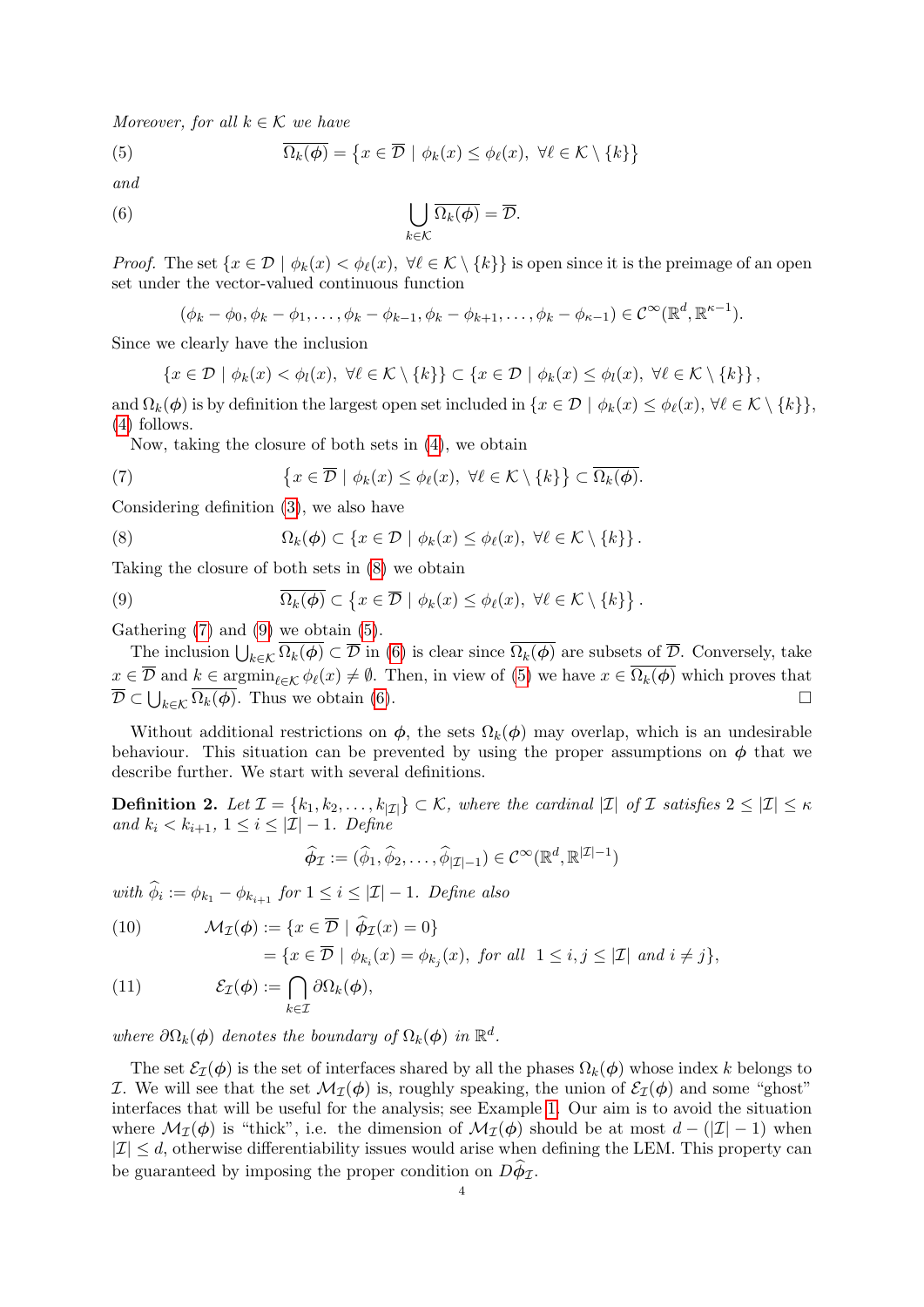<span id="page-4-7"></span>**Lemma 2.** Let  $\mathcal{I} \subset \mathcal{K}, 2 \leq |\mathcal{I}| \leq d$ , and assume  $D\phi_{\mathcal{I}}(x)$  has maximal rank  $|\mathcal{I}| - 1$  for all  $x \in \mathcal{M}_{\mathcal{I}}(\phi)$ . Then,  $\mathcal{M}_{\mathcal{I}}(\phi)$  is a  $\mathcal{C}^{\infty}$ -manifold of dimension  $d - (|\mathcal{I}| - 1)$  and we have

<span id="page-4-1"></span>
$$
(12) \t\t\t\t\mathcal{E}_{\mathcal{I}}(\phi) \subset \mathcal{M}_{\mathcal{I}}(\phi).
$$

Proof. In view of definition [\(10\)](#page-3-5), we have

<span id="page-4-0"></span>(13) 
$$
\mathcal{M}_{\mathcal{I}}(\boldsymbol{\phi}) = \bigcap_{\mathcal{I}_2 \subset \mathcal{I}, |\mathcal{I}_2| = 2} \mathcal{M}_{\mathcal{I}_2}(\boldsymbol{\phi}).
$$

Then, for all  $\mathcal{I}_2 = \{k, \ell\} \subset \mathcal{I}$  with  $k \neq \ell$ , we have the property

<span id="page-4-2"></span>(14) 
$$
\partial\Omega_k(\phi)\cap\partial\Omega_\ell(\phi)\subset\mathcal{M}_{\mathcal{I}_2}(\phi).
$$

Indeed, let  $x \in \partial \Omega_k(\phi) \cap \partial \Omega_\ell(\phi)$ , then in view of [\(5\)](#page-3-3) we have in particular  $\phi_k(x) \leq \phi_\ell(x)$  and  $\phi_{\ell}(x) \leq \phi_k(x)$ . Thus  $\phi_k(x) = \phi_{\ell}(x)$  which implies  $x \in M_{\mathcal{I}_2}(\phi)$ . Then, using [\(13\)](#page-4-0) we obtain [\(12\)](#page-4-1).

Next, due to [\(10\)](#page-3-5) we have  $\mathcal{M}_{\mathcal{I}}(\phi) = \hat{\phi}_{\mathcal{I}}^{-1}(\{0\}) \cap \overline{\mathcal{D}}$  and since by assumption  $D\hat{\phi}_{\mathcal{I}}(x)$  has rank  $|\mathcal{I}| - 1$  for all  $x \in \mathcal{M}_{\mathcal{I}}(\phi)$ , then 0 is a regular value of  $\phi_{\mathcal{I}}|_{\overline{\mathcal{D}}}$ . This shows that  $\mathcal{M}_{\mathcal{I}}(\phi) =$  $\widehat{\phi}_{\mathcal{I}}^{-1}(\{0\}) \cap \overline{\mathcal{D}}$  is a  $\mathcal{C}^{\infty}$ -manifold of dimension  $d - (|\mathcal{I}| - 1)$ .

Note that [\(12\)](#page-4-1) and [\(14\)](#page-4-2) are only inclusions in general, this is illustrated in Example [1.](#page-5-0) Indeed, in view of [\(2\)](#page-2-3) it may happen that x satisfies  $\phi_i(x) = \phi_k(x) > \phi_\ell(x) = E_\phi(x)$  for some pairwise distinct indices  $j, k, \ell$ , which would imply  $x \in \mathcal{M}_{\{j,k\}}(\phi)$  even though  $x \notin \partial \Omega_j(\phi) \cap \partial \Omega_k(\phi)$ . In this sense,  $\mathcal{M}_{\mathcal{I}}(\phi)$  contains the "ghost" interfaces  $\mathcal{M}_{\mathcal{I}}(\phi) \setminus \mathcal{E}_{\mathcal{I}}(\phi)$ .

<span id="page-4-3"></span>We now give a condition that guarantees the non-overlapping of the phases  $\Omega_k(\phi)$ .

<span id="page-4-6"></span>**Proposition 1.** Let  $\{k, \ell\} \subset \mathcal{K}$  with  $k \neq \ell$ . If  $|\nabla(\phi_k - \phi_{\ell})| > 0$  on  $\mathcal{M}_{\{k, \ell\}}(\phi)$ , then we have (15)  $\Omega_k(\phi) \cap \Omega_\ell(\phi) = \emptyset.$ 

*Proof.* Assume that there exists  $x \in \Omega_k(\phi) \cap \Omega_\ell(\phi)$ . Since  $\Omega_k(\phi)$  and  $\Omega_\ell(\phi)$  are open, there exists an open ball  $B(x, r)$  of center x and radius  $r > 0$  such that  $B(x, r) \subset \Omega_k(\phi) \cap \Omega_\ell(\phi)$ . Then, in view of [\(3\)](#page-2-2) we have for all  $y \in B(x,r)$  that  $\phi_k(y) \leq \phi_k(y)$  and  $\phi_k(y) \leq \phi_k(y)$ , which yields  $\phi_k(y) = \phi_\ell(y)$ . Thus, we have  $B(x, r) \subset \mathcal{M}_{\{k,\ell\}}(\phi)$  and consequently  $D\phi_{\{k,\ell\}}(y) =$  $\nabla(\phi_k - \phi_\ell)(y) = 0$  for all  $y \in B(x, r)$ , which contradicts the hypothesis that  $|\nabla(\phi_k - \phi_\ell)| > 0$ on  $\mathcal{M}_{\{k,\ell\}}(\phi)$ . Thus we obtain [\(15\)](#page-4-3).

The purpose of the next lemma is to give a characterization of the phase boundary  $\partial\Omega_k(\phi)$ in terms of the sets  $\mathcal{E}_I(\phi)$ . This result is employed in Section [4](#page-9-0) to model the motion of the interfaces  $\partial \Omega_k(\phi)$  using  $\phi$ .

<span id="page-4-8"></span>**Lemma 3.** For all  $k \in \mathcal{K}$  we have

<span id="page-4-4"></span>(16) 
$$
\mathcal{D} \cap \bigcup_{\mathcal{I} \in \mathbb{I}_k^2} \mathcal{E}_{\mathcal{I}}(\phi) = \mathcal{D} \cap \bigcup_{\mathcal{I} \in \mathbb{I}_k^r, r \geq 2} \mathcal{E}_{\mathcal{I}}(\phi) \subset \mathcal{D} \cap \partial \Omega_k(\phi).
$$

If in addition  $|D\hat{\phi}_{\mathcal{I}}| > 0$  on  $\mathcal{M}_{\mathcal{I}}(\phi)$  for all  $\mathcal{I} \in \mathbb{I}_{k}^{2}$ , then

<span id="page-4-5"></span>(17) 
$$
\mathcal{D} \cap \bigcup_{\mathcal{I} \in \mathbb{I}_k^2} \mathcal{E}_{\mathcal{I}}(\phi) = \mathcal{D} \cap \bigcup_{\mathcal{I} \in \mathbb{I}_k^r, r \geq 2} \mathcal{E}_{\mathcal{I}}(\phi) = \mathcal{D} \cap \partial \Omega_k(\phi).
$$

*Proof.* Property [\(16\)](#page-4-4) is clear in view of definition [\(11\)](#page-3-6) and the fact that  $\mathcal{E}_{\mathcal{I}^0}(\phi) \subset \mathcal{E}_{\mathcal{I}}(\phi)$  if  $\mathcal{I} \subset \mathcal{I}^0$ . Now suppose in addition that  $|D\hat{\phi}_{\mathcal{I}}| > 0$  on  $\mathcal{M}_{\mathcal{I}}(\phi)$  for all  $\mathcal{I} \in \mathbb{I}^2_k$ . Then we have [\(15\)](#page-4-3) for any  $\ell \in \mathcal{K} \setminus \{k\}$ . If  $\partial \Omega_k(\phi) \cap \mathcal{D} = \emptyset$ , then [\(17\)](#page-4-5) is trivially satisfied, otherwise take  $x \in \partial\Omega_k(\phi) \cap \mathcal{D}$ . Since  $\partial\Omega_k(\phi) = \overline{\Omega_k(\phi)} \setminus \Omega_k(\phi)$ , it is not possible that  $\phi_k(x) < \phi_\ell(x)$  for all  $\ell \in \mathcal{K} \setminus \{k\}$ , otherwise  $x \in \Omega_k(\phi)$  in view of [\(4\)](#page-2-1). Thus we must have  $\phi_k(x) = \phi_\ell(x)$  for some  $\ell \in \mathcal{K}\backslash\{k\}.$  In view of [\(5\)](#page-3-3) this implies  $x \in \overline{\Omega_{\ell}(\phi)} \cap \mathcal{D}$ . Then x cannot belong to  $\Omega_{\ell}(\phi)$ , otherwise there would exist an open ball  $B(x, r) \subset \Omega_\ell(\phi)$  with a non-empty intersection with  $\Omega_k(\phi)$  and  $\Omega_k(\phi) \cap \Omega_\ell(\phi)$  would not be empty, which would contradict [\(15\)](#page-4-3). Thus  $x \in \partial \Omega_\ell(\phi) \cap \mathcal{D}$  and in turn  $x \in \mathcal{E}_{\{k,\ell\}}(\phi)$ , so this proves the other inclusion and yields [\(17\)](#page-4-5).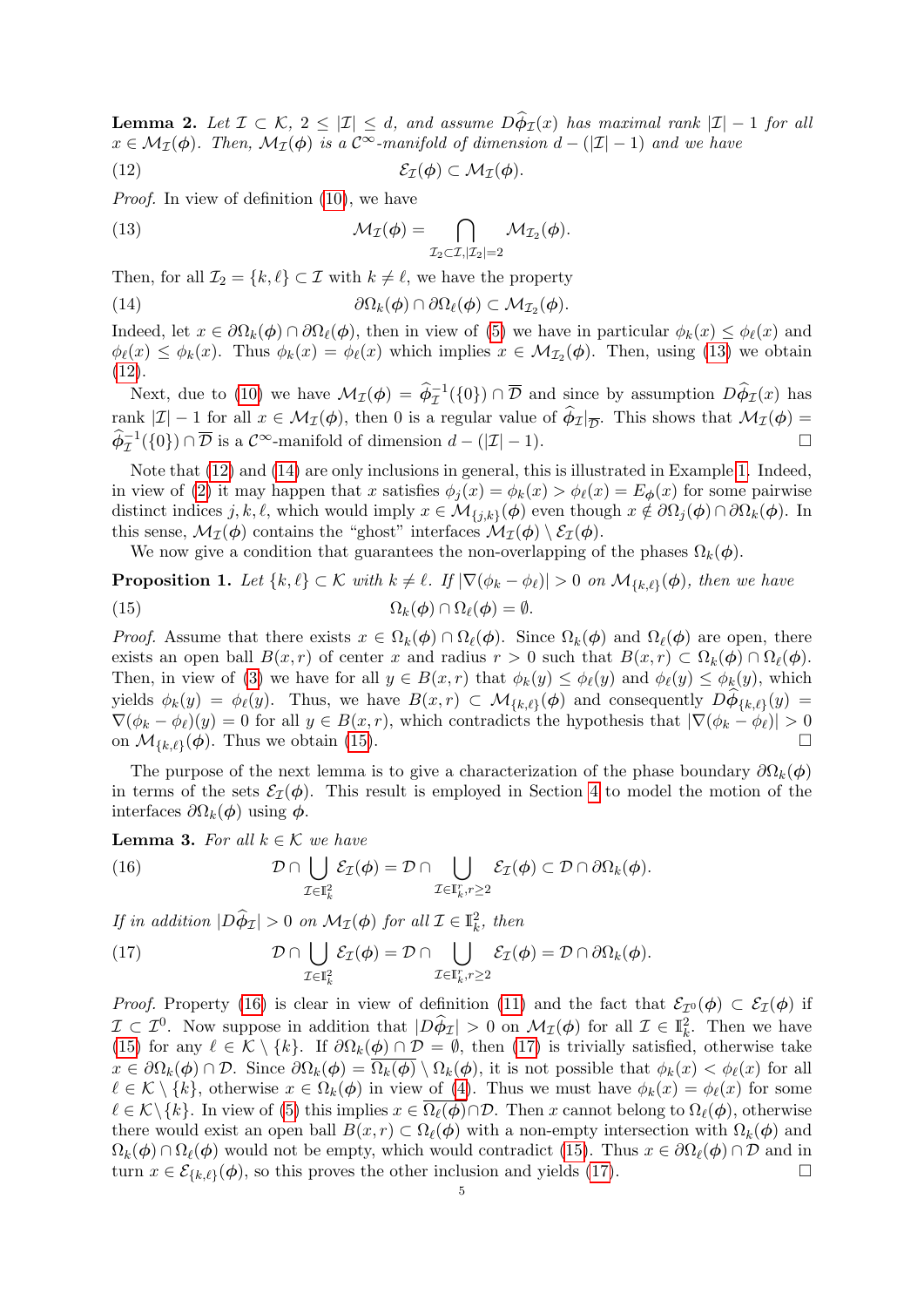<span id="page-5-1"></span>

FIGURE 1. Illustration of the sets  $\mathcal{D} = (0,1)^2$ ,  $\mathcal{M}_{\mathcal{I}}(\phi)$  (left) and  $\Omega_k(\phi)$ ,  $\mathcal{E}_{\mathcal{I}}(\phi)$ (right) for  $\mathcal{I} = \{0, 1\}, \{0, 2\}, \{1, 2\}$  from Example [1,](#page-5-0) and of the triple point  $\mathcal{E}_{\{0,1,2\}}(\boldsymbol\phi)=\{(\frac{1}{2}% \hat{\phi}_{1}^{(1)}\boldsymbol\phi_{2}^{(1)}\boldsymbol\phi_{2}^{(1)}\}\nonumber$  $\frac{1}{2}, \frac{1}{2}$  $\frac{1}{2}$ } from Example [2.](#page-6-0)

We now present a simple two-dimensional example to illustrate Lemma [1,](#page-4-6) Lemma [2](#page-4-7) and Lemma [3.](#page-4-8)

<span id="page-5-0"></span>**Example 1.** Let  $\mathcal{D} = (0, 1)^2$ ,  $d = 2$ ,  $\mathcal{K} = \{0, 1, 2\}$ ,  $\mathcal{I} = \{k_1, k_2\} = \{0, 1\}$ ,  $|\mathcal{I}| = 2$ , and choose  $\phi_0 \equiv 0, \phi_1(x_1, x_2) = x_2 - x_1, \phi_2(x_1, x_2) = 1 - x_1 - x_2.$  Then we have  $\phi_{\mathcal{I}} = (\phi_1) = (\phi_{k_1} - \phi_{k_2}) =$  $(\phi_0 - \phi_1) = (-\phi_1)$  and

(18) 
$$
D\hat{\phi}_{\mathcal{I}}(x) = (1 \quad -1).
$$

Clearly,  $D\phi_{\mathcal{I}}(x)$  has rank 1 for any  $x \in \mathcal{D}$ , so we can apply Lemma [2,](#page-4-7) this shows that  $\mathcal{M}_{\mathcal{I}}(\phi)$ is a a  $\mathcal{C}^{\infty}$ -manifold of dimension  $d - (|\mathcal{I}| - 1) = 1$ . An explicit calculation using [\(10\)](#page-3-5) yields

$$
\mathcal{M}_{\mathcal{I}}(\boldsymbol{\phi}) = \{ x \in \overline{\mathcal{D}} \mid \phi_1(x) = 0 \} = \{ x \in \overline{\mathcal{D}} \mid x_1 = x_2 \},
$$

so  $\mathcal{M}_{\mathcal{I}}(\phi)$  is a diagonal of the square D. The lower envelope is  $E_{\phi} = \phi_1 \chi_{\Omega_1(\phi)} + \phi_2 \chi_{\Omega_2(\phi)}$  with

$$
\Omega_0(\phi) = \{ x \in \mathcal{D} \mid 0 < \phi_1(x) \text{ and } 0 < \phi_2(x) \} = \{ x \in \mathcal{D} \mid x_1 < x_2 \text{ and } x_2 < 1 - x_1 \},
$$

 $\Omega_1(\phi) = \{x \in \mathcal{D} \mid \phi_1(x) < 0 \text{ and } \phi_1(x) < \phi_2(x)\} = \{x \in \mathcal{D} \mid x_2 < x_1 \text{ and } 2x_2 < 1\},\$ 

 $\Omega_2(\phi) = \{x \in \mathcal{D} \mid \phi_2(x) < 0 \text{ and } \phi_2(x) < \phi_1(x)\} = \{x \in \mathcal{D} \mid 1 - x_1 < x_2 \text{ and } 1 < 2x_2\}.$ 

Then, we compute

$$
\mathcal{E}_{\{0,1\}}(\phi) = \partial \Omega_0(\phi) \cap \partial \Omega_1(\phi) = \{x \in \overline{\mathcal{D}} \mid x_1 = x_2 \text{ and } x_2 \le 1/2\} \subsetneq \mathcal{M}_{\{0,1\}}(\phi),
$$

and we obtain similar characterizations for  $\mathcal{E}_{\{0,2\}}(\phi)$  and  $\mathcal{E}_{\{1,2\}}(\phi)$ ; see Figure [1](#page-5-1) for an illustration of the geometry.

Finally, we can check that  $|D\hat{\phi}_{\mathcal{I}}| > 0$  on  $\mathcal{M}_{\mathcal{I}}(\phi)$  for all  $\mathcal{I} \in \mathbb{I}_{0}^{2}$ , thus [\(17\)](#page-4-5) holds for  $k = 0$ according to Lemma [3,](#page-4-8) and [\(17\)](#page-4-5) becomes in this specific case

$$
\mathcal{D}\cap(\mathcal{E}_{\{0,1\}}(\phi)\cup\mathcal{E}_{\{0,2\}}(\phi))=\mathcal{D}\cap(\mathcal{E}_{\{0,1\}}(\phi)\cup\mathcal{E}_{\{0,2\}}(\phi)\cup\mathcal{E}_{\{0,1,2\}}(\phi))=\mathcal{D}\cap\partial\Omega_0(\phi);
$$

see Figure [1.](#page-5-1) Similar properties are obtained for  $k = 1$  and  $k = 2$  applying Lemma [3.](#page-4-8)

In Lemma [2](#page-4-7) we have treated the case  $|\mathcal{I}| \leq d$ . Now we treat the degenerate case  $|\mathcal{I}| \geq d+1$ where  $\mathcal{M}_{\mathcal{I}}(\boldsymbol{\phi})$  has zero dimension.

<span id="page-5-2"></span>**Lemma 4.** Assume  $\kappa \geq d+1$  and  $\mathcal{I} \subset \mathcal{K}$  with  $|\mathcal{I}| \geq d+1$ . Suppose that  $D\phi_{\mathcal{I}}(x)$  has rank d for all  $x \in M_{\mathcal{I}}(\phi)$ . Then, either  $M_{\mathcal{I}}(\phi) = \emptyset$  or  $M_{\mathcal{I}}(\phi)$  is a set of isolated points and we have (19)  $\mathcal{E}_{\tau}(\phi) \subset \mathcal{M}_{\tau}(\phi)$ .

<span id="page-5-3"></span>
$$
6\quad
$$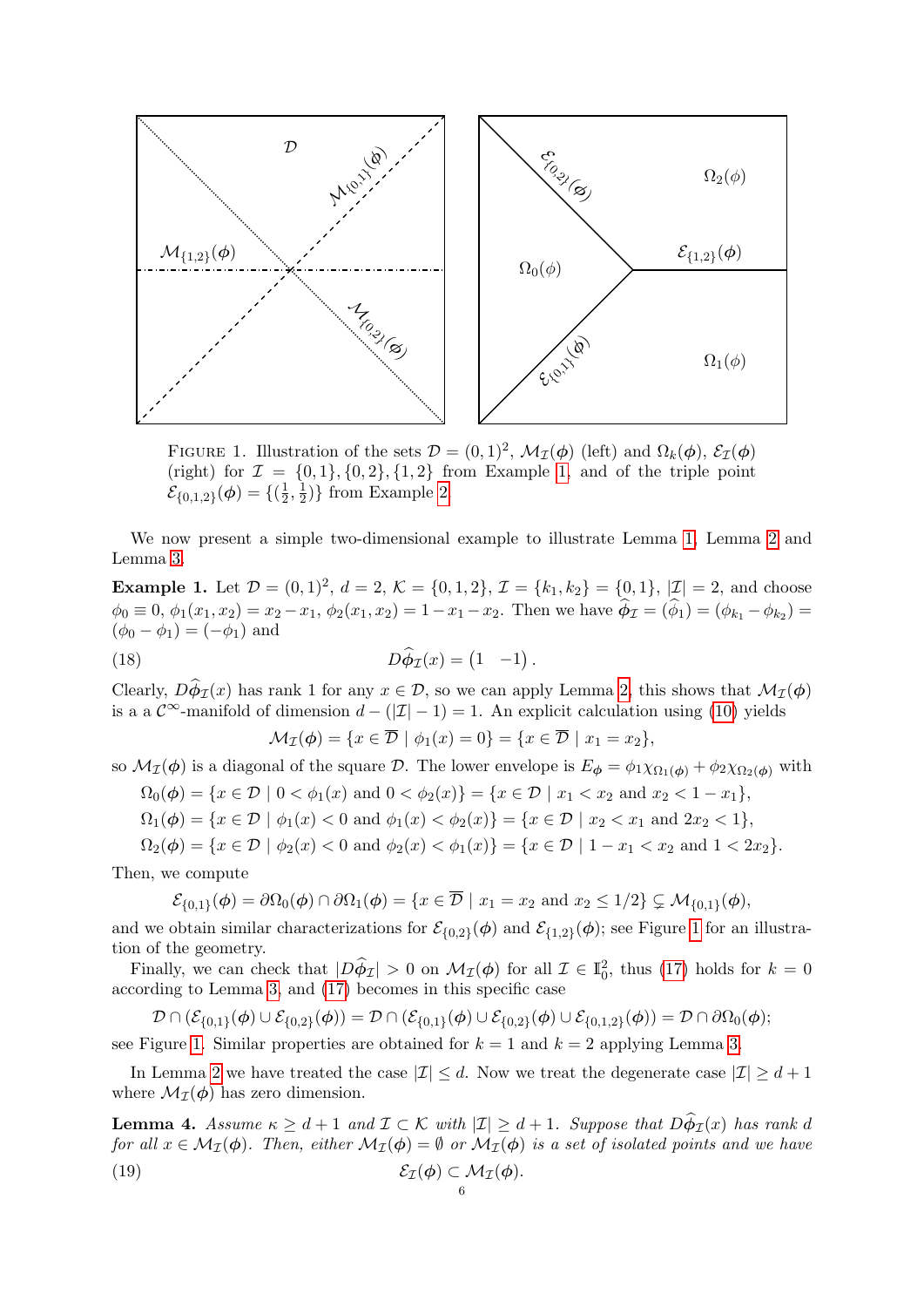If in addition  $\kappa = d + 1$  and  $\mathcal{I} = \mathcal{K}$ , then we also have

<span id="page-6-1"></span>(20) 
$$
\mathcal{E}_{\mathcal{I}}(\phi) = \mathcal{M}_{\mathcal{I}}(\phi).
$$

*Proof.* Assume  $\mathcal{M}_{\mathcal{I}}(\phi) \neq \emptyset$  and let  $x \in \mathcal{M}_{\mathcal{I}}(\phi)$ . Thanks to the assumption that  $D\phi_{\mathcal{I}}(x)$  has rank d, there exists a subset  $\mathcal{I}^0 \subset \mathcal{I}$  with cardinal  $|\mathcal{I}^0| = d + 1$  such that the square matrix  $D\phi_{\mathcal{I}^0}(x)$  is invertible. In view of Definition [2](#page-3-7) we have  $\mathcal{M}_{\mathcal{I}}(\phi) \subset \mathcal{M}_{\mathcal{I}^0}(\phi)$ , and we also have  $\phi_{\mathcal{I}^0}(x) = 0$  due to [\(10\)](#page-3-5). Thus, we can apply the inverse function theorem, and there exists an open ball  $B(x, \delta)$  for some  $\delta > 0$  such that  $(\phi_{\mathcal{I}^0})_{|B(x,\delta)}$  is a diffeomorphism. This yields  $\widehat{\phi}_{\mathcal{I}_{\infty}}^{-1}(\{0\}) \cap \mathcal{D} = \{x\}$  and  $\widehat{\phi}_{\mathcal{I}^{0}}(y) \neq 0$  for  $y \in B(x,\delta) \setminus \{x\}$ , which shows that x is an isolated zero of  $\phi_{\mathcal{I}^0}$ , hence  $\mathcal{M}_{\mathcal{I}^0}(\phi)$  is a set of isolated points. Since  $\mathcal{M}_{\mathcal{I}}(\phi) \subset \mathcal{M}_{\mathcal{I}^0}(\phi)$ ,  $\mathcal{M}_{\mathcal{I}}(\phi)$  is also a set of isolated points. Then we can prove that  $\mathcal{E}_{\mathcal{I}}(\phi) \subset \mathcal{M}_{\mathcal{I}}(\phi)$  in a similar way as in Lemma [2.](#page-4-7)

Now we consider the particular case  $\kappa = d + 1$  and  $\mathcal{I} = \mathcal{K}$ . In this case,  $D\phi_{\mathcal{I}}(x)$  is a square matrix and the assumption that  $D\phi_{\mathcal{I}}(x)$  has rank d is equivalent to  $D\phi_{\mathcal{I}}(x)$  invertible. Let  $x \in M_{\mathcal{I}}(\phi)$ , then we have by definition that  $\phi_k(x) = \phi_\ell(x)$  for all  $k, \ell \in \mathcal{K}$ . In view of [\(5\)](#page-3-3), this means that  $x \in \Omega_k(\phi)$  for all  $k \in \mathcal{K}$ . We prove now that  $x \in \partial \Omega_k(\phi)$  for all  $k \in \mathcal{K}$ . Indeed, assume that  $x \in \Omega_k(\phi)$  for some  $k \in \mathcal{K}$ . In this case we prove that  $x \notin \Omega_\ell(\phi)$  for all  $\ell \in \mathcal{K} \setminus \{k\},\$ otherwise there would exist some  $\ell \in \mathcal{K}\backslash \{k\}$  such that  $x \in \Omega_k(\phi) \cap \Omega_\ell(\phi)$ . Since this intersection is open, there would exist  $B(x, r) \subset \Omega_k(\phi) \cap \Omega_\ell(\phi)$  with  $r > 0$ , and we would have  $\phi_k(y) = \phi_\ell(y)$ for all  $y \in B(x, r)$  due to [\(5\)](#page-3-3). This would imply that  $D\phi_{\mathcal{I}}(x)$  is not invertible which leads to a contradiction. Thus, we must have  $x \in \partial \Omega_{\ell}(\phi)$  for all  $\ell \in \mathcal{K} \setminus \{k\}$ . If this was the case however, considering the assumption  $x \in \Omega_k(\phi)$  we would have  $B(x, r) \subset \Omega_k(\phi)$  and  $B(x, r) \cap \Omega_\ell(\phi) \neq \emptyset$ , for any  $r > 0$  sufficiently small, and in turn there would exist  $y \in \Omega_k(\phi) \cap \Omega_\ell(\phi) \cap B(x, r)$  and  $D\phi_{\mathcal{I}}(y)$  would again not be invertible. Choosing r sufficiently small, and considering that  $\phi_{\mathcal{I}}$ is smooth, this would contradict the hypothesis that  $D\phi_{\mathcal{I}}(x)$  be invertible. Thus, the initial assumption  $x \in \Omega_k(\phi)$  for some  $k \in \mathcal{K}$  is not possible, and this proves that  $x \in \partial\Omega_k(\phi)$  for all  $k \in \mathcal{K}$ . In this way we obtain  $x \in \mathcal{E}_{\mathcal{I}}(\phi)$  and consequently  $\mathcal{M}_{\mathcal{I}}(\phi) \subset \mathcal{E}_{\mathcal{I}}(\phi)$ , which yields [\(20\)](#page-6-1).

<span id="page-6-3"></span>**Definition 3.** When  $\kappa = d + 1$ ,  $\mathcal{I} = \mathcal{K}$  and the assumptions of Lemma [4](#page-5-2) are satisfied, the elements of  $\mathcal{E}_I(\phi)$  are called  $(d+1)$ -tuple points. In the particular case  $d=2$ ,  $(d+1)$ -tuple points are called triple points following the standard denomination.

<span id="page-6-0"></span>**Example 2.** Consider the same functions as in Example [1,](#page-5-0) but now with  $|Z| = d + 1 = 3$  and  $\mathcal{I} = \{k_1, k_2, k_3\} = \mathcal{K} = \{0, 1, 2\}.$  We also have

$$
\widehat{\phi}_{\mathcal{I}} = (\widehat{\phi}_1, \widehat{\phi}_2) = (\phi_{k_1} - \phi_{k_2}, \phi_{k_1} - \phi_{k_3}) = (\phi_0 - \phi_1, \phi_0 - \phi_2) = (-\phi_1, -\phi_2)
$$

which yields

$$
D\widehat{\phi}_{\mathcal{I}}(x) = \begin{pmatrix} -1 & 1 \\ -1 & -1 \end{pmatrix}.
$$

Clearly,  $D\phi_{\mathcal{I}}(x)$  is invertible for any  $x \in \mathcal{D}$  so the assumptions of Lemma [4](#page-5-2) are satisfied, yielding  $\mathcal{M}_{\mathcal{I}}(\phi) = \mathcal{E}_{\mathcal{I}}(\phi)$ . Furthermore, it is easy to see that  $\mathcal{M}_{\mathcal{I}}(\phi) = \mathcal{E}_{\mathcal{I}}(\phi) = \{(\frac{1}{2}, \frac{1}{2})\}$  $\frac{1}{2}, \frac{1}{2}$  $(\frac{1}{2})$  as in [\(20\)](#page-6-1).

<span id="page-6-2"></span>**Example 3.** Let  $\mathcal{D} = (0, 1)^3$ ,  $d = 3$ ,  $\mathcal{K} = \{0, 1, 2, 3\}$ ,  $\mathcal{I} = \{k_1, k_2, k_3\} = \{0, 1, 2\}$ ,  $|\mathcal{I}| = 3$ , and choose  $\phi_0 \equiv 0$ ,  $\phi_1(x_1, x_2, x_3) = x_2 - x_1$ ,  $\phi_2(x_1, x_2, x_3) = 1 - x_1 - x_2$ ,  $\phi_2(x_1, x_2, x_3) = x_3 - 0.5$ . Then we have  $\phi_{\mathcal{I}} = (\phi_1, \phi_2) = (\phi_{k_1} - \phi_{k_2}, \phi_{k_1} - \phi_{k_3}) = (\phi_0 - \phi_1, \phi_0 - \phi_2) = (-\phi_1, -\phi_2)$  and

(21) 
$$
D\widehat{\phi}_{\mathcal{I}}(x) = \begin{pmatrix} 1 & -1 & 0 \\ -1 & -1 & 0 \end{pmatrix}
$$

and  $D\hat{\phi}_{\mathcal{I}}(x)$  has rank 2 for any  $x \in \mathcal{D}$ . In view of Lemma [2,](#page-4-7)  $\mathcal{M}_{\mathcal{I}}(\phi)$  is a a  $\mathcal{C}^{\infty}$ -manifold of dimension  $d - (|\mathcal{I}| - 1) = 1$ .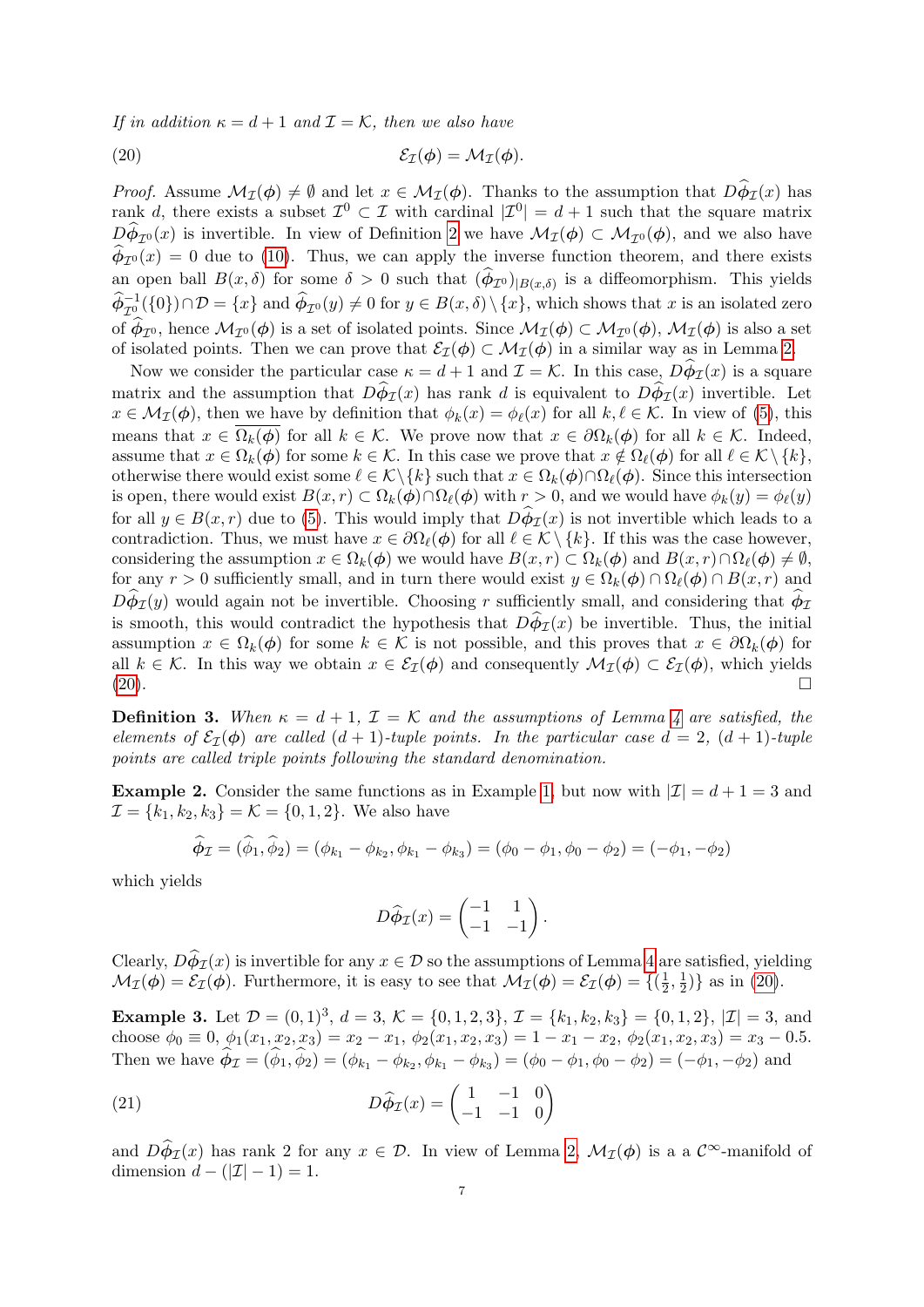Now for  $\mathcal{I} = \mathcal{K}$  we would have

(22) 
$$
D\hat{\phi}_{\mathcal{I}}(x) = \begin{pmatrix} 1 & -1 & 0 \\ -1 & -1 & 0 \\ 0 & 0 & 1 \end{pmatrix}
$$

which has rank 3 for any  $x \in \mathcal{D}$ , so we conclude in view of [\(20\)](#page-6-1) that  $\mathcal{E}_{\mathcal{I}}(\phi) = \mathcal{M}_{\mathcal{I}}(\phi)$  is a set of isolated points. An explicit calculation actually shows that  $\mathcal{M}_{\mathcal{I}}(\phi) = \mathcal{E}_{\mathcal{I}}(\phi) = \{(\frac{1}{2}, \frac{1}{2})\}$  $\frac{1}{2}, \frac{1}{2}$  $\frac{1}{2}, \frac{1}{2}$  $(\frac{1}{2})\}.$ 

Gathering the results of this section, we have obtained a condition on  $\phi$  so that the phases  $\Omega_k(\phi)$ ,  $k \in \mathcal{K}$ , form a partition of D, and that the dimension of the boundary of  $\Omega_k(\phi)$  is at most  $d-1$ , i.e. the boundaries are not "thick". In fact, we have obtained a stronger result in this section since we have shown in Lemma [2](#page-4-7) that the intersection of the boundaries of  $\Omega_k(\phi)$ for  $k \in \mathcal{I}$  has at most dimension  $d - (|\mathcal{I}| - 1)$ , which allows to avoid degenerate situations.

We summarize these results in Theorem [1.](#page-7-1) We first define partitions of  $\mathcal D$  indexed by  $\mathcal K$ .

<span id="page-7-2"></span>**Definition 4** (K-partitions of D). Let P denote the set of open subsets of  $D \subset \mathbb{R}^d$ . For  $\mathcal{K} = \{0, 1, \ldots, \kappa - 1\} \subset \mathbb{N}, \ \mathbb{P}_{\mathcal{K}}(\mathcal{D})$  denotes the set of vector of domains  $\mathbf{\Omega} := (\Omega_0, \ldots, \Omega_{\kappa-1})$ with  $\Omega_k \in \mathbb{P}$  for all  $k \in \mathcal{K}$ ,  $\Omega_k \cap \Omega_\ell = \emptyset$  for all  $\{k, \ell\} \subset \mathcal{K}$ ,  $k \neq \ell$  and  $\bigcup_{k \in \mathcal{K}} \overline{\Omega_k} = \overline{\mathcal{D}}$ .

<span id="page-7-1"></span>**Theorem 1.** Let  $\mathcal{K} = \{0, 1, \ldots, \kappa - 1\} \subset \mathbb{N}$ ,  $k \in \mathcal{K}$ ,  $\phi \in C^{\infty}(\mathbb{R}^d, \mathbb{R}^{\kappa})$  and  $\Omega_k(\phi)$  defined as in Definition [1.](#page-2-4) Then, if  $|\widetilde{D\phi_{\mathcal{I}}}| > 0$  on  $\mathcal{M}_{\mathcal{I}}(\phi)$  for all  $\mathcal{I} \in \mathbb{I}_k^2$ , we have

$$
\Omega(\phi) := (\Omega_0(\phi), \dots, \Omega_{\kappa-1}(\phi)) \in \mathbb{P}_{\mathcal{K}}(\mathcal{D})
$$

and the dimension of  $\partial\Omega_k(\phi)$  is at most  $d-1$ .

*Proof.* The fact that  $\Omega(\phi) \in \mathbb{P}_{\mathcal{K}}(\mathcal{D})$  is an immediate consequence of Proposition [1,](#page-4-6) Lemma [1](#page-2-5) and Definition [4.](#page-7-2) A direct application of Lemma [2](#page-4-7) in the case  $|\mathcal{I}| = 2$  shows that the dimension of  $\partial\Omega_k(\phi)$  is at most  $d-1$ .  $\Box$ 

### 3. Multiphase shape optimization

<span id="page-7-0"></span>We assume that  $D$  is a Lipschitz, simply connected, and piecewise  $\mathcal{C}^1$  domain. Denote by  $\mathcal S$ the set of singular points of  $\partial \mathcal{D}$ , then the outward unit normal vector  $\boldsymbol{n}$  to  $\mathcal{D}$  is well-defined on  $\partial \mathcal{D} \setminus \mathcal{S}$ . For  $r \geq 1$  we define

(23) 
$$
\mathcal{C}_c^r(\mathcal{D}, \mathbb{R}^d) := \{ \boldsymbol{\theta} \in \mathcal{C}^r(\mathcal{D}, \mathbb{R}^d) \mid \boldsymbol{\theta} \text{ has compact support in } \mathcal{D} \},
$$

(24) 
$$
\mathcal{C}_{\partial \mathcal{D}}^r(\overline{\mathcal{D}}, \mathbb{R}^d) := \{ \boldsymbol{\theta} \in \mathcal{C}^r(\overline{\mathcal{D}}, \mathbb{R}^d) \mid \boldsymbol{\theta} \cdot \boldsymbol{n} = 0 \text{ on } \partial \mathcal{D} \setminus \mathcal{S} \text{ and } \boldsymbol{\theta} = 0 \text{ on } \mathcal{S} \}.
$$

Consider a vector field  $\boldsymbol{\theta} \in \mathcal{C}_{\partial \mathcal{D}}^1(\overline{\mathcal{D}}, \mathbb{R}^d)$  and the associated flow  $\boldsymbol{\Phi}_t^{\boldsymbol{\theta}} : \overline{\mathcal{D}} \to \overline{\mathcal{D}}, t \in [0, t_0]$  defined for each  $x_0 \in \overline{\mathcal{D}}$  as  $\Phi_t^{\theta}(x_0) := x(t)$ , where  $x : [0, t_0] \to \mathbb{R}^d$  is the solution to

<span id="page-7-3"></span>(25) 
$$
\dot{\boldsymbol{x}}(t) = \boldsymbol{\theta}(\boldsymbol{x}(t)) \quad \text{for } t \in [0, t_0], \quad \boldsymbol{x}(0) = x_0.
$$

For  $\Omega \in \mathbb{P}$ , we consider the family of perturbed domains

(26) 
$$
\Omega_t := \mathbf{\Phi}_t^{\theta}(\Omega).
$$

In a similar way, for  $\Omega \in \mathbb{P}_{\mathcal{K}}(\mathcal{D})$  we define

(27) 
$$
\Omega_t := \Phi_t^{\theta}(\Omega) = (\Phi_t^{\theta}(\Omega_0), \dots, \Phi_t^{\theta}(\Omega_{\kappa-1})).
$$

For  $t_0$  sufficiently small, it can be shown that  $\Phi_t^{\theta} : \overline{\mathcal{D}} \to \overline{\mathcal{D}}$  is bijective and maps interior points onto interior points and boundary points onto boundary points; see [\[12,](#page-20-4) Chapter 4, Section 5.1 and Remark 5.2. A similar result holds if we take  $\theta \in C_c^r(\mathcal{D}, \mathbb{R}^d)$  instead of  $\theta \in C_{\partial \mathcal{D}}^1(\overline{\mathcal{D}}, \mathbb{R}^d)$ . This implies that  $\Omega_t \in \mathbb{P}_{\mathcal{K}}(\mathcal{D})$  for all  $t \in [0, t_0]$ . When there is no ambiguity we will often write  $\Phi_t$  for simplicity instead of  $\Phi_t^{\theta}$  in the rest of the paper.

We are now ready to give the definition of shape differentiability.

**Definition 5** (Shape derivative). Let  $J : \mathbb{P} \to \mathbb{R}$  be a shape functional.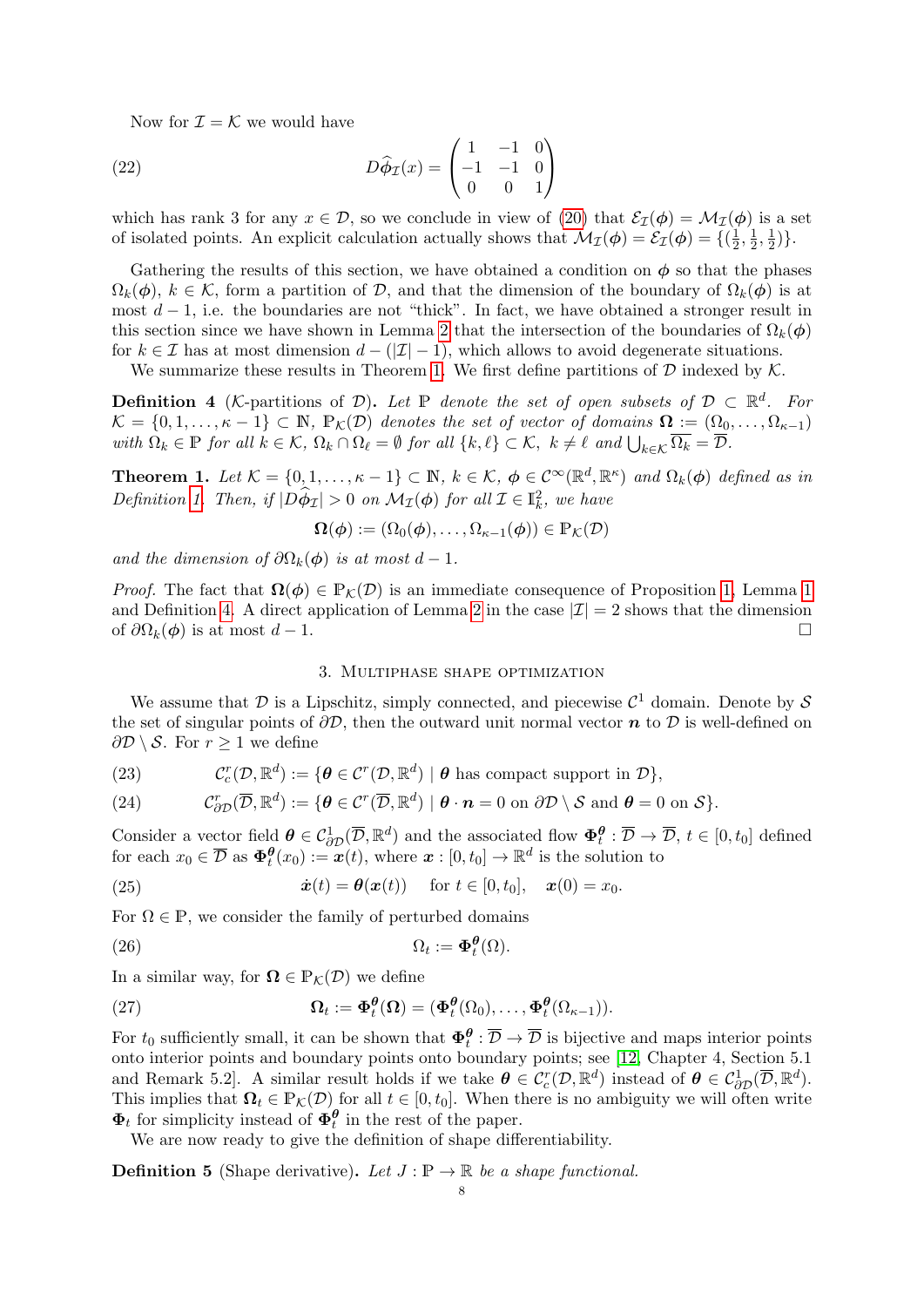(i) The Eulerian semiderivative of J at  $\Omega$  in direction  $\boldsymbol{\theta} \in \mathcal{C}_{\partial \mathcal{D}}^1(\overline{\mathcal{D}}, \mathbb{R}^d)$  is defined by, when the limit exists,

.

(28) 
$$
dJ(\Omega)(\boldsymbol{\theta}) := \lim_{t \searrow 0} \frac{J(\Omega_t) - J(\Omega)}{t}
$$

(ii) J is said to be shape differentiable at  $\Omega$  if it has a Eulerian semiderivative at  $\Omega$  for all  $\boldsymbol{\theta} \in \mathcal{C}^1_{\partial \mathcal{D}}(\overline{\mathcal{D}}, \mathbb{R}^d)$  and the mapping

$$
dJ(\Omega): \mathcal{C}_{\partial \mathcal{D}}^1(\overline{\mathcal{D}}, \mathbb{R}^d) \to \mathbb{R}, \ \theta \mapsto dJ(\Omega)(\theta)
$$

is linear and continuous, in which case  $dJ(\Omega)(\theta)$  is called the shape derivative of J at  $\Omega$  in direction  $\boldsymbol{\theta} \in \mathcal{C}_{\partial \mathcal{D}}^1(\overline{\mathcal{D}}, \mathbb{R}^d)$ .

For a multiphase functional  $\mathcal{J} : \mathbb{P}_{\mathcal{K}}(\mathcal{D}) \to \mathbb{R}$ , we define the Eulerian shape derivative  $d\mathcal{J}(\mathbf{\Omega})(\boldsymbol{\theta})$  in a similar way as

(29) 
$$
d\mathcal{J}(\mathbf{\Omega})(\boldsymbol{\theta}) := \lim_{t \searrow 0} \frac{\mathcal{J}(\mathbf{\Omega}_t) - \mathcal{J}(\mathbf{\Omega})}{t}.
$$

For transformations  $\Phi_t$  satisfying  $\Phi_t(\Omega) = \Omega$  for all  $t \in [0, t_0]$ , the shape derivative clearly vanishes. When  $\Omega$  is at least  $\mathcal{C}^1$ , this leads to the following structure theorem proved by Zolésio in [\[47\]](#page-22-1), see also [\[12,](#page-20-4) [36\]](#page-21-18).

<span id="page-8-0"></span>**Theorem 2** (Structure theorem). Let  $\Omega \in \mathbb{P}$  be of class  $\mathcal{C}^{r+1}$ ,  $r \geq 0$ . Suppose J is shape differentiable at  $\Omega$  and  $dJ(\Omega)$  is continuous for the  $C^r(\mathcal{D}, \mathbb{R}^d)$ -topology. Then, there exists a linear and continuous functional  $L: C^r(\partial\Omega) \to \mathbb{R}$  such that for all  $\boldsymbol{\theta} \in C^r_{\partial D}(\overline{D}, \mathbb{R}^d)$ ,

<span id="page-8-1"></span>(30) 
$$
dJ(\Omega)(\boldsymbol{\theta})=L(\boldsymbol{\theta}_{|\partial\Omega}\cdot\boldsymbol{n}).
$$

*Proof.* See [\[12,](#page-20-4) pp. 480-481].

Despite its usefulness in the case of two phases, Theorem [2](#page-8-0) is not relevant in the multiphase context, where usually all the entries  $\Omega_k$  of the vector  $\Omega \in \mathbb{P}_{\mathcal{K}}(\mathcal{D})$  are curvilinear polygons or even less regular, since they form a partition of  $D$ . In fact, an abstract structure theorem exists in the case of open sets, see [\[12,](#page-20-4) Theorem 3.6, pp. 479-480], but when the shape derivative can be written as an integral a more explicit characterization is needed. In [\[19,](#page-21-24) Theorem 1.3], a general structure theorem is proven, which shows that the shape derivative can be written as  $L(\theta_{|\partial\Omega} \cdot n)$  even when  $\Omega$  is only a set of finite perimeter, which is in particular valid for Lipschitz domains. However, the linear form L is in general not a boundary integral if  $\Omega$  is only Lipschitz or piecewise  $\mathcal{C}^r$ . For example, the shape derivative of the perimeter contains Dirac measures at the vertices of  $\partial\Omega$  when  $\Omega$  is a polygon; see [\[19,](#page-21-24) Proposition 2.6].

The structure [\(30\)](#page-8-1) can be seen as a *strong form* of the shape derivative, in the sense that it requires a strong regularity of the domain while it tolerates a low regularity of the vector field  $\theta$ . In the multiphase context, it is natural to use weaker structures of the shape derivatives, which are valid for domains with low regularity but involve the derivatives of  $\theta$  in return, which requires more regularity for  $\theta$ . In the case where the functional is defined as a volume integral, its shape derivative can be written as a volume integral instead of a boundary integral, then we call it *distributed shape derivative*, see [\(31\)](#page-9-1). Also, it is sometimes possible to write shape derivatives as boundary integrals on Lipschitz domains as in [\(34\)](#page-9-2). In this case, the structure is slightly weaker than [\(30\)](#page-8-1), as the linear form depends on  $\theta_{|\partial\Omega}$  instead of  $\theta_{|\partial\Omega} \cdot n$ . These weaker expressions, in particular the distributed shape derivative, are key ingredients of the LEM. We discuss now some fundamental properties of weak expressions of shape derivatives. First of all, it is useful to write the distributed shape derivative using a tensor representation, as will be seen in Proposition [2.](#page-9-3)

**Definition 6** (Tensor representation of distributed shape derivative). Let  $\Omega \in \mathbb{P}_{\mathcal{K}}(\mathcal{D})$  and assume  $\mathcal{J}: \mathbb{P}_{\mathcal{K}}(\mathcal{D}) \mapsto \mathbb{R}$  has a shape derivative at  $\Omega$ . The shape derivative of  $\mathcal{J}$  admits a tensor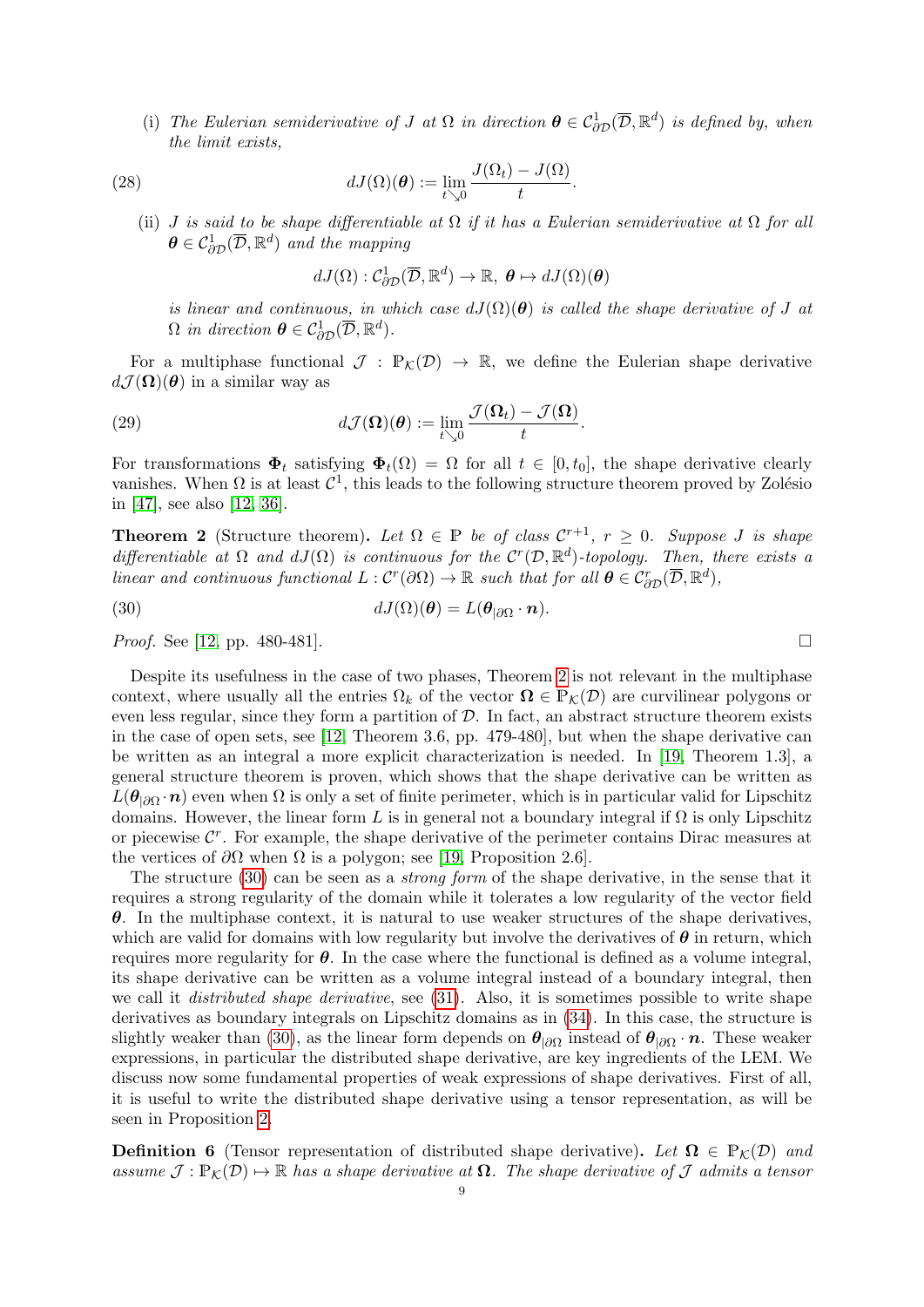representation of order 1 if there exist a first-order tensor  $S_0 \in L^1(\mathcal{D}, \mathbb{R}^d)$  and a second order tensor  $S_1 \in L^1(\mathcal{D}, \mathbb{R}^{d \times d})$  such that for all  $\boldsymbol{\theta} \in C^1_{\partial \mathcal{D}}(\overline{\mathcal{D}}, \mathbb{R}^d)$ ,

<span id="page-9-1"></span>(31) 
$$
d\mathcal{J}(\mathbf{\Omega})(\boldsymbol{\theta}) = \int_{\mathcal{D}} S_1 : D\boldsymbol{\theta} + \mathbf{S}_0 \cdot \boldsymbol{\theta}.
$$

The following proposition extends the result [\[22,](#page-21-17) Proposition 4.3] to the multiphase case, also requiring weaker regularity assumptions.

<span id="page-9-3"></span>**Proposition 2.** Assume  $\Omega \in \mathbb{P}_{\mathcal{K}}(\mathcal{D}), \ \theta \in \mathcal{C}_{\partial \mathcal{D}}^1(\overline{\mathcal{D}}, \mathbb{R}^d)$ , and  $\mathcal{J}$  has a Eulerian shape derivative at  $\Omega$  with the tensor representation [\(31\)](#page-9-1). If  $S_1 \in W^{1,1}(\Omega_k, \mathbb{R}^{d \times d})$  for all  $k \in \mathcal{K}$ , then

(32) 
$$
\operatorname{div}(S_1) = \mathbf{S}_0 \quad \text{in } \Omega_k \text{ for all } k \in \mathcal{K},
$$

and

(33) 
$$
d\mathcal{J}(\mathbf{\Omega})(\boldsymbol{\theta}) = \sum_{k \in \mathcal{K}} \int_{\Omega_k} \mathrm{div}(S_1^{\mathsf{T}} \boldsymbol{\theta}).
$$

If in addition  $\Omega_k$  is Lipschitz for all  $k \in \mathcal{K}$ , then we have the boundary expression

(34) 
$$
d\mathcal{J}(\mathbf{\Omega})(\boldsymbol{\theta}) = \sum_{k \in \mathcal{K}} \int_{\partial \Omega_k} (S_{1,k} \boldsymbol{n}_k) \cdot \boldsymbol{\theta}.
$$

where  $S_{1,k}$  is the trace on  $\partial\Omega_k$  of  $S_{1|\Omega_k}$  and  $n_k$  is the outward unit normal vector to  $\Omega_k$ .

Proof. The proof is a straightforward adaptation to the multiphase context of the proof of [\[21,](#page-21-19) Proposition 1.

## <span id="page-9-2"></span>4. The lower envelope method

<span id="page-9-0"></span>In this section the notation  $\phi = (\phi_0, \phi_1, \dots, \phi_{\kappa-1})$  stands for a vector of time-dependent functions  $\phi_k \in C^{\infty}([0, t_0] \times \mathbb{R}^d, \mathbb{R})$ . For simplicity we will sometimes use the notation  $\phi_k(t) :=$  $\phi_k(t, \cdot)$  and  $\phi(t) = (\phi_0(t), \phi_1(t), \dots, \phi_{\kappa-1}(t))$ . The time-dependent phases  $\Omega_k(\phi(t)), k \in \mathcal{K}$ , are defined as in [\(2\)](#page-2-3), and the interfaces  $\mathcal{E}_{\mathcal{I}}(\phi(t)), \mathcal{M}_{\mathcal{I}}(\phi(t))$  and  $\phi_{\mathcal{I}}(t)$  as in Definition [2.](#page-3-7)

<span id="page-9-9"></span>4.1. Interface tracking using the lower envelope approach. For  $t \in [0, t_0]$  and  $k \in \mathcal{K}$ , let  $x(t) \in \partial \Omega_k(\phi(t)) \cap \mathcal{D}$  be a moving interface point. Suppose that for all  $t \in [0, t_0], |D\phi_{\mathcal{I}}(t)| > 0$ on  $\mathcal{M}_{\mathcal{I}}(\phi(t))$  for all  $\mathcal{I} \in \mathbb{I}_{k}^{2}$ . Then for each  $t \in [0, t_{0}]$ , we can apply Lemma [3](#page-4-8) which yields that  $\mathbf{x}(t) \in \mathcal{E}_{\mathcal{I}}(\phi(t))$  for some  $\mathcal{I} \in I_k^r$  with  $2 \leq r \leq \kappa$ . We also assume that we can choose  $\mathcal{I}$ independent of t, and that the trajectory of  $x(t)$  can be described by a flow of the type [\(25\)](#page-7-3) for some  $\boldsymbol{\theta} \in \mathcal{C}_{\partial \mathcal{D}}^1(\overline{\mathcal{D}}, \mathbb{R}^d)$ . In view of [\(12\)](#page-4-1) and [\(19\)](#page-5-3) we have  $\mathcal{E}_{\mathcal{I}}(\boldsymbol{\phi}(t)) \subset \mathcal{M}_{\mathcal{I}}(\boldsymbol{\phi}(t))$ , consequently  $x(t)$  satisfies the  $|\mathcal{I}| - 1$  equations

<span id="page-9-8"></span>(35) 
$$
\phi_k(t, \boldsymbol{x}(t)) = \phi_\ell(t, \boldsymbol{x}(t)), \text{ for all } \ell \in \mathcal{I} \setminus \{k\}.
$$

Differentiating each of these relations with respect to t yields for  $t \in [0, t_0]$ :

<span id="page-9-4"></span>(36) 
$$
\partial_t(\phi_k - \phi_\ell)(t, \mathbf{x}(t)) + \boldsymbol{\theta}(\mathbf{x}(t)) \cdot \nabla(\phi_k - \phi_\ell)(t, \mathbf{x}(t)) = 0, \text{ for all } \ell \in \mathcal{I} \setminus \{k\}.
$$

We extend equations  $(36)$  to  $\mathcal{D}$ , this yields

<span id="page-9-6"></span>(37) 
$$
\partial_t (\phi_k - \phi_\ell)(t, x) + \theta(x) \cdot \nabla (\phi_k - \phi_\ell)(t, x) = 0, \text{ for all } \ell \in \mathcal{I} \setminus \{k\},
$$

for  $t \in [0, t_0]$  and  $x \in \mathcal{D}$ .

Now, assume that there exists  $\psi \in C^{\infty}([0,t_0] \times \mathbb{R}^d, \mathbb{R}^k)$  solution of

<span id="page-9-5"></span>(38) 
$$
\partial_t \psi_k(t,x) + \theta(x) \cdot \nabla \psi_k(t,x) = 0, \text{ for all } k \in \mathcal{K}, t \in [0, t_0] \text{ and } x \in \mathcal{D},
$$

<span id="page-9-7"></span>
$$
\psi_k(0, x) = \phi_k(0, x),
$$

where  $\psi_k$  are the entries of  $\psi$ . Then, for any  $\mathcal{I} \in \mathbb{I}_k^r$  with  $2 \leq r \leq \kappa$ , we have in view of [\(38\)](#page-9-5) that  $\psi_k - \psi_\ell$  satisfies [\(37\)](#page-9-6) for all  $\ell \in \mathcal{I} \setminus \{k\}$ . Therefore, for small  $t_0$  the phases  $\Omega_k(\psi(t))$  are a first-order approximation of  $\Omega_k(\phi(t))$  for all  $k \in \mathcal{K}$  and  $t \in [0, t_0]$ . Thus, we will use the transport equations [\(38\)](#page-9-5)-[\(39\)](#page-9-7) as the foundation of the LEM described in Section [4.4.](#page-11-1)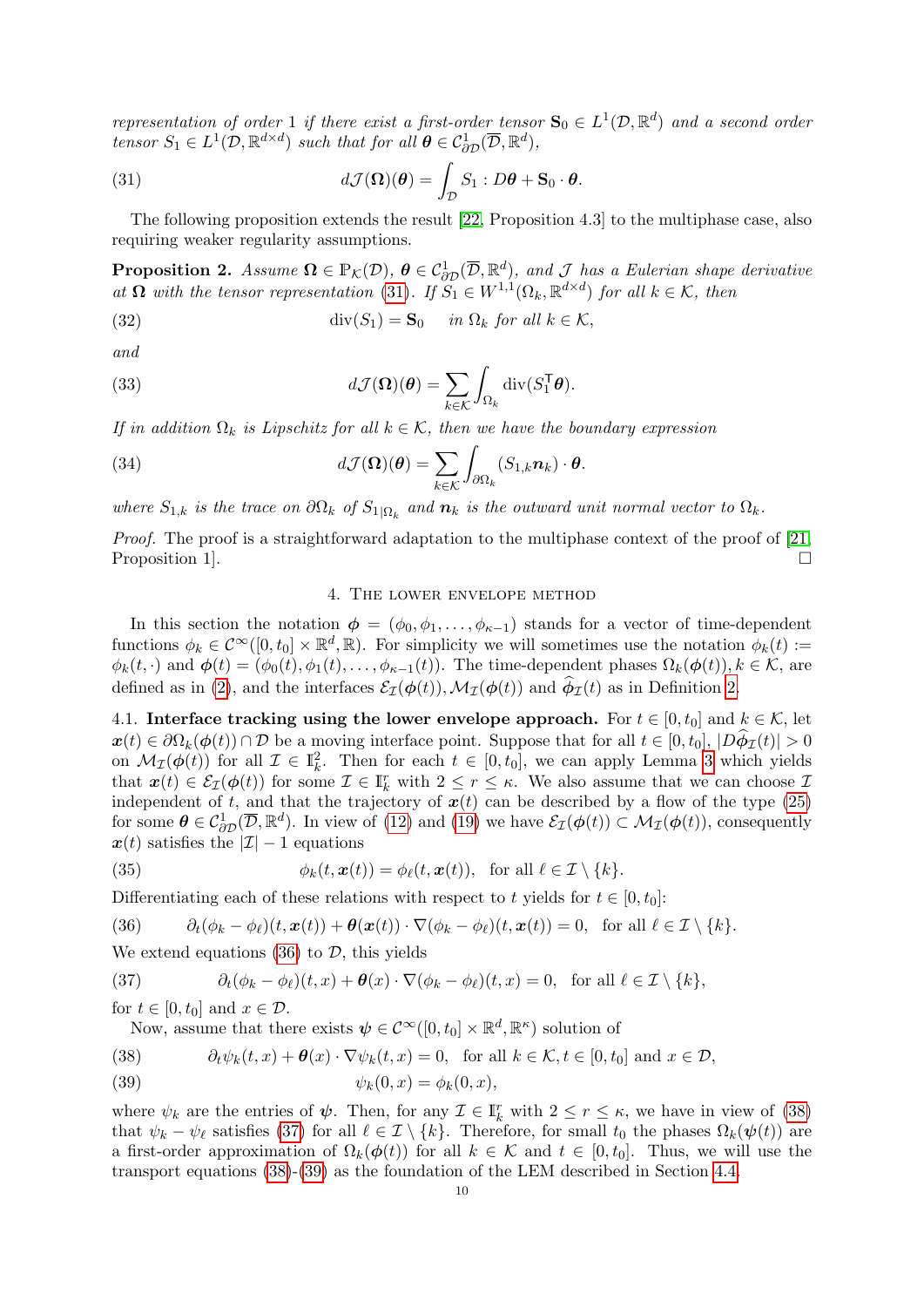In view of Lemma [3,](#page-4-8)  $\partial\Omega_k(\phi(t))$  is the union of all the sets  $\mathcal{E}_{\mathcal{I}}(\phi(t))$  with  $\mathcal{I} \in \mathbb{I}_k^2$ . In practice, it is common that these sets are non-empty, see Examples [1,](#page-5-0) [2,](#page-6-0) [3](#page-6-2) and Figure [1.](#page-5-1) If this is the case, then to describe the evolution of  $\partial\Omega_k(\phi(t))$  we need to solve equations [\(37\)](#page-9-6) at least for all  $\mathcal{I} \in \mathbb{I}_{k}^{2}$ . Thus, in general we need to solve  $(37)$  for all  $\ell \in \mathcal{K} \setminus \{k\}$ , i.e. for  $\kappa - 1$  equations. Note that [\(38\)](#page-9-5)-[\(39\)](#page-9-7) actually consists of  $\kappa$  equations, but in practice we can take  $\psi_0 \equiv 0$  without loss of generality of the method, so in fact [\(38\)](#page-9-5)-[\(39\)](#page-9-7) can be reduced to  $\kappa - 1$  equations. This shows that solving the transport equations [\(38\)](#page-9-5)-[\(39\)](#page-9-7) for all  $k \in \mathcal{K}$  is de facto a natural way of tracking the motion of interface points using the lower envelope representation of multiphases.

4.2. Reducing the dimension of velocity fields. An interesting question which naturally arises is to determine whether one needs to use the full vector field  $\theta$  in [\(38\)](#page-9-5), or if the components of  $\theta$  that are orthogonal to  $\nabla \psi_k$  are superfluous. For instance in the level set method [\[30\]](#page-21-0), which can be seen as a special case of the LEM for two phases (see Section [4.5\)](#page-11-2), one uses only the normal component of  $\theta$  since the gradient of the level set function is orthogonal to the tangential component of  $\theta$ , in the case of smooth domains. In the multiphase context however, the situation is more complicated due to the nonsmoothness of the sets  $\Omega_k(\phi)$ .

We now discuss this issue in more details. Suppose that the assumptions of Lemma [2](#page-4-7) and Lemma [4](#page-5-2) are satisfied for all  $t \in [0, t_0]$ , then we have  $\dim(\mathcal{E}_{\mathcal{I}}(\phi(t))) \leq \max\{d - (1/2 - 1), 0\}$ for all  $\mathcal{I} \subset \mathcal{K}$  with  $|\mathcal{I}| \geq 2$ . Assume for simplicity that  $\dim(\mathcal{E}_{\mathcal{I}}(\phi(t))) = \max\{d - (|\mathcal{I}| - 1), 0\}.$ Observe that  $|\mathcal{I}| - 1$  is equal to the codimension of  $\mathcal{E}_{\mathcal{I}}(\phi(t))$  with respect to the ambient space  $\mathbb{R}^d$  and consider the decomposition

$$
\boldsymbol{\theta}(\boldsymbol{x}(t)) = \boldsymbol{\theta}_{\tau}(\boldsymbol{x}(t)) + \boldsymbol{\theta}_{\perp}(\boldsymbol{x}(t)),
$$

with  $\theta_{\tau}(\boldsymbol{x}(t)) \in T_{\boldsymbol{x}(t)} \mathcal{E}_{\mathcal{I}}(\boldsymbol{\phi}(t))$  and  $\theta_{\perp}(\boldsymbol{x}(t)) \in (T_{\boldsymbol{x}(t)} \mathcal{E}_{\mathcal{I}}(\boldsymbol{\phi}(t)))^{\perp}$ , where  $T_{\boldsymbol{x}(t)} \mathcal{E}_{\mathcal{I}}(\boldsymbol{\phi}(t))$  is the tangent space of  $\mathcal{E}_{\mathcal{I}}(\phi(t))$  at  $\mathbf{x}(t) \in \mathcal{E}_{\mathcal{I}}(\phi(t))$  of dimension  $\max\{d-(|\mathcal{I}|-1),0\}$ , and  $(T_{\mathbf{x}(t)}\mathcal{E}_{\mathcal{I}}(\phi(t)))^{\perp}$ is its orthogonal complement in  $\mathbb{R}^d$ , of dimension min $\{|\mathcal{I}| - 1, d\}$ . Then, for  $k \in \mathcal{I}$ , in view of [\(35\)](#page-9-8) one observes that  $\nabla(\phi_k - \phi_\ell)(t, \mathbf{x}(t)) \in (T_{\mathbf{x}(t)}\mathcal{E}_\mathcal{I}(\phi(t)))^\perp$  for all  $\ell \in \mathcal{I} \setminus \{k\}$ , consequently equations [\(36\)](#page-9-4) become

<span id="page-10-0"></span>(40) 
$$
\partial_t(\phi_k - \phi_\ell)(t, \mathbf{x}(t)) + \theta_\perp(\mathbf{x}(t)) \cdot \nabla(\phi_k - \phi_\ell)(t, \mathbf{x}(t)) = 0, \text{ for all } \ell \in \mathcal{I} \setminus \{k\}.
$$

In the particular case  $\mathcal{I} = \mathcal{K} = \{0, 1\}$  and  $\phi_0 \equiv 0$ , which corresponds to the LSM, we have  $\theta_{\perp} = (\theta \cdot n)n$  where n is the outward unit normal vector to  $\Omega_0(\phi)$ . This corresponds to the standard simplification made in the LSM which yields the level set equation; see [\[34\]](#page-21-1).

We may also relate this observation to the structure theorem [\[38,](#page-21-25) Corollary 5.6], where it is proved that the shape derivative of functionals taking smooth manifolds of dimension  $d_0$  in  $\mathbb{R}^d$ as argument only depends on the component  $\theta_{\perp}$  of dimension  $d - d_0$ . Taking  $d_0 = d - (|\mathcal{I}| - 1)$ we arrive at the same conclusion, i.e. that it is sufficient to use  $\theta_{\perp}$  to track the motion of  $\mathcal{E}_{\mathcal{I}}(\boldsymbol{\phi}(t))$ , as in [\(40\)](#page-10-0).

We observe, however, that the dimension of  $(T_{x(t)}\mathcal{E}_I(\phi(t)))^{\perp}$  depends on  $\mathcal{I}$ , and that in view of Lemma [3,](#page-4-8)  $\partial\Omega_k(\phi(t))$  is typically the union of sets  $\mathcal{E}_I(\phi(t))$  whose dimensions take all integer values between 0 and  $d-1$ . In particular, when  $|\mathcal{I}| \geq d+1$ , then Lemma [4](#page-5-2) indicates that  $\mathcal{E}_{\mathcal{I}}(\boldsymbol{\phi}(t))$  is a set of isolated points and  $\dim(T_{\boldsymbol{x}(t)}\mathcal{E}_{\mathcal{I}}(\boldsymbol{\phi}(t)))^{\perp} = \min\{|\mathcal{I}| - 1, d\} = d$ , so that  $\theta_{\perp} = \theta$  has dimension d.

In this case, one is constrained to use the full vector  $\boldsymbol{\theta}$  to describe the evolution of  $\partial \Omega_k(\boldsymbol{\phi}(t))$ , at least locally around the sets  $\mathcal{E}_{\mathcal{I}}(\phi(t))$  with zero dimension. This shows that the lowestdimensional subsets  $\mathcal{E}_I(\phi(t))$  of  $\partial\Omega_k(\phi(t))$  dictate the dimension of the vector field  $\theta_\perp$  that should be used to track the motion of  $\partial\Omega_k(\phi(t))$ . From the point of view of numerical implementation, this is in accordance with the use of weak forms of shape derivatives such as [\(31\)](#page-9-1) or [\(34\)](#page-9-2), where the full vector  $\theta$  is naturally available rather than  $\theta_{\perp}$ . This is a generalization of the idea used in [\[22\]](#page-21-17), where the full vector  $\theta$  was used in a distributed shape derivative-based level set method instead of the normal component  $\theta \cdot n$  used in the LSM.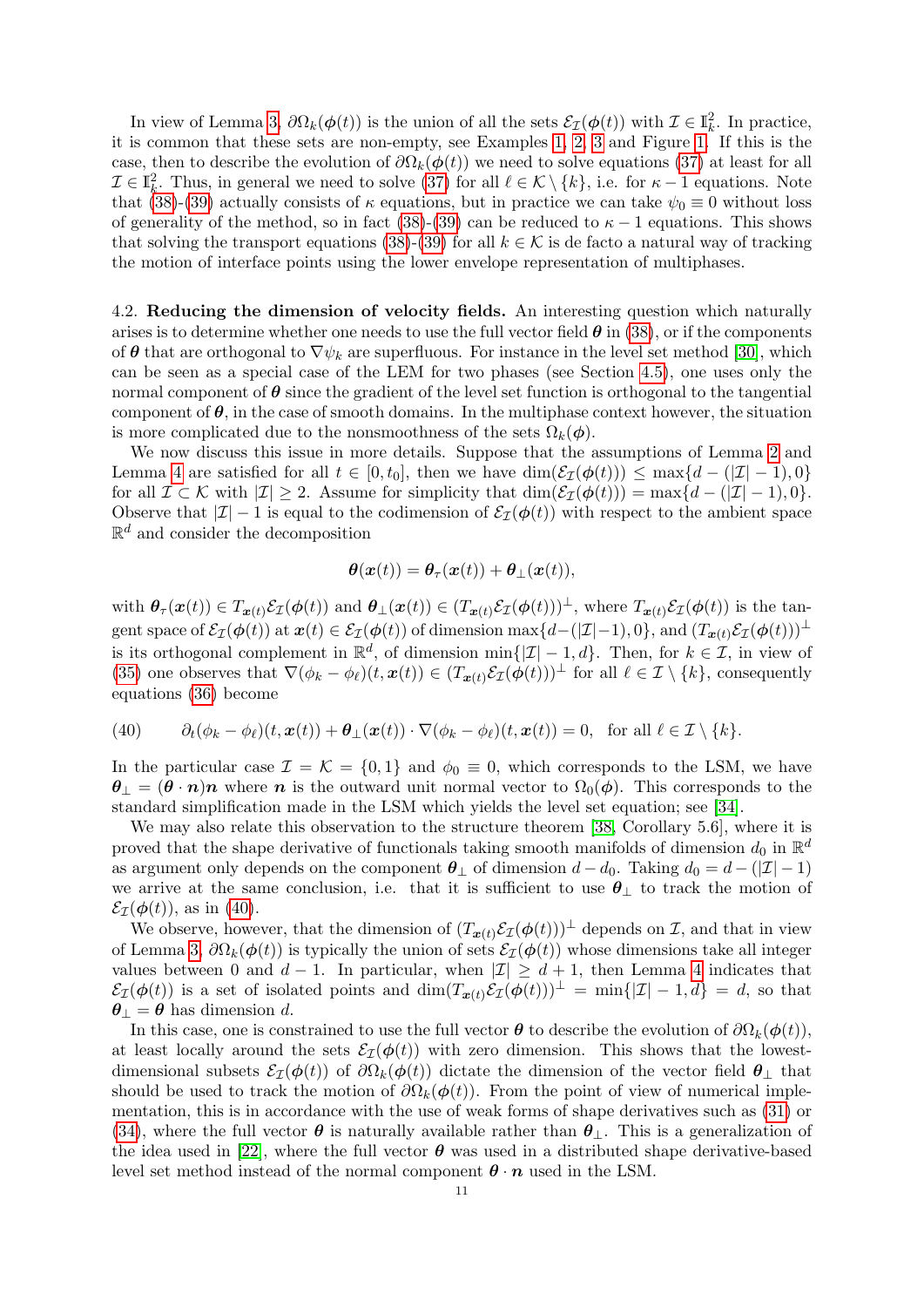4.3. Narrow band approach. In the LSM, the level set equations can be solved in a small neighbourhood of the interface to decrease the computational cost, this is the so-called narrow band approach. In the case of the lower envelope method, one could also use the same idea and solve equations [\(38\)](#page-9-5)-[\(39\)](#page-9-7) in a small neighbourhood of the union of all interfaces  $\cup_{\mathcal{I}\in\mathbb{I}_2^r,r\geq2}\mathcal{E}_{\mathcal{I}}(\boldsymbol{\phi}(t)).$ 

<span id="page-11-1"></span>4.4. Description of the lower envelope method. We now have the theoretical foundation to describe the LEM. Given  $\phi_0 \in C^{\infty}(\mathbb{R}^d, \mathbb{R}^k)$  an initial vector-valued function, a vector field  $\boldsymbol{\theta} \in \mathcal{C}_{\partial \mathcal{D}}^1(\overline{\mathcal{D}}, \mathbb{R}^d)$  and the associated flow  $\boldsymbol{\Phi}_t^{\boldsymbol{\theta}} : \overline{\mathcal{D}} \to \mathbb{R}^d$ , find  $\boldsymbol{\phi} \in \mathcal{C}^{\infty}([0, t_0] \times \mathbb{R}^d, \mathbb{R}^{\kappa})$  solution of the transport equations

<span id="page-11-4"></span><span id="page-11-3"></span>(41) 
$$
\partial_t \phi_k(t,x) + \theta(x) \cdot \nabla \phi_k(t,x) = 0, \quad \text{for } t \in [0, t_0] \text{ and } x \in \mathcal{D},
$$

$$
\phi_k(0, x) = \phi_{k,0}(x),
$$

for all  $k \in \mathcal{K}$ , where  $\phi_k, \phi_{k,0}$  are the entries of  $\phi, \phi_0$ , respectively. The moving vector domain is defined as  $\mathbf{\Omega}_t := (\Omega_0(\boldsymbol{\phi}(t)), \dots, \Omega_{\kappa-1}(\boldsymbol{\phi}(t))),$  where  $\Omega_k(\boldsymbol{\phi}(t))$  is defined as in [\(2\)](#page-2-3). Note that we can write [\(41\)](#page-11-3)-[\(42\)](#page-11-4) in an equivalent way in vectorial form as

<span id="page-11-5"></span>(43) 
$$
\partial_t \phi(t, x) + D\phi(t, x)\theta(x) = 0, \quad \text{for } t \in [0, t_0] \text{ and } x \in \mathcal{D},
$$

<span id="page-11-6"></span>(44) 
$$
\phi(0,x) = \phi_0(x).
$$

By analogy with the LSM, we call [\(43\)](#page-11-5)-[\(44\)](#page-11-6) the lower envelope equation. If we assume that for all  $t \in [0, t_0]$  we have  $|D \hat{\phi}_{\mathcal{I}}(t)| > 0$  on  $\mathcal{M}_{\mathcal{I}}(\phi(t))$  for all  $\mathcal{I} \in \mathbb{I}_k^2$ , then this guarantees that  $\Omega_t \in \mathbb{P}_{\mathcal{K}}(\mathcal{D})$  for all  $t \in [0, t_0]$  in view of Theorem [1.](#page-7-1)

In a practical implementation, we may choose  $\phi_{0,0} \equiv 0$  which yields  $\phi_0(t) \equiv 0$  for all  $t \in [0, t_0]$ . This does not reduce the generality of the method and is less expensive from a computational point of view. For shape optimization problems,  $\theta$  is usually chosen as a descent direction for the multiphase cost functional  $\mathcal{J}: \mathbb{P}_{\mathcal{K}}(\mathcal{D}) \to \mathbb{R}$ , which can be obtained by solving an elliptic PDE using a weak form of the shape derivative on the right-hand side; see Section [6.3](#page-17-0) for more details on the procedure.

<span id="page-11-2"></span>4.5. The particular case of two phases. In the case  $\mathcal{K} = \{0, 1\}$ ,  $\phi_1 \in C^\infty(\mathbb{R}^d, \mathbb{R})$  and  $\phi_0 \equiv 0$ , we show that the LEM coincides with the LSM [\[30\]](#page-21-0). First of all, assuming 0 is a regular value of  $\phi_1$ , Definition [1](#page-2-4) yields

<span id="page-11-7"></span>
$$
\Omega_1(\phi) := \{ x \in \mathcal{D} \mid \phi_1(x) < 0 \}, \quad \Omega_0(\phi) := \{ x \in \mathcal{D} \mid \phi_1(x) > 0 \},
$$

which corresponds to the definition of the domains in the level set method.

Then, the lower envelope equation [\(43\)](#page-11-5) reduces to the following transport equation

(45) 
$$
\partial_t \phi_1(t,x) + \theta(x) \cdot \nabla \phi_1(t,x) = 0.
$$

Assuming 0 is a regular value of  $\phi_1$ , then  $\Omega_1(\phi)$  is smooth and [\(45\)](#page-11-7) reduces to the usual level set equation

(46) 
$$
\partial_t \phi_1(t,x) + \theta(x) \cdot \mathbf{n}(x) |\nabla \phi_1(t,x)| = 0.
$$

<span id="page-11-0"></span>This shows that the LSM is a particular case of the LEM using two phases.

#### 5. Geometric properties of the LEM

5.1. Properties of triple points in two dimensions. In this section we assume  $d = 2$ ,  $\mathcal{K} = \{0, 1, 2\}, \ \boldsymbol{\phi} = (\phi_0, \phi_1, \phi_2) \in C^{\infty}(\mathbb{R}^2, \mathbb{R}^3), \text{ and } \phi_0 \equiv 0.$  In this situation there are three interfaces  $\mathcal{E}_{\{0,1\}}(\phi)$ ,  $\mathcal{E}_{\{1,2\}}(\phi)$  and  $\mathcal{E}_{\{0,2\}}(\phi)$  of dimension one, and assuming  $\mathcal{E}_{\mathcal{K}}(\phi)$  is not empty,  $\mathcal{E}_{\mathcal{K}}(\phi)$  is a set of triple points according to Lemma [4](#page-5-2) and Definition [3;](#page-6-3) see Figure [2](#page-12-0) for an illustration. Let  $\hat{x} \in \mathcal{E}_{\mathcal{K}}(\phi)$  be a triple point. Denote  $\mathbb{D}_{\mathcal{I}}$  the half-tangent to  $\mathcal{E}_{\mathcal{I}}(\phi)$  at  $\hat{x}$  for  $\mathcal{I} = \{0, 1\}, \mathcal{I} = \{1, 2\}$  or  $\mathcal{I} = \{0, 2\}.$  Denote  $\vartheta \in [0, 2\pi]$  the angle in local polar coordinates with origin  $\hat{x}$  and such that  $\hat{v} = 0$  corresponds to  $\mathbb{D}_{\{0,2\}}$ . Without loss of generality, we may assume that  $\vartheta_0 \leq \vartheta_1$ , where  $\vartheta_0$  is the angle between  $\mathbb{D}_{\{0,2\}}$  and  $\mathbb{D}_{\{0,1\}}$  and  $\vartheta_1$  is the angle between  $\mathbb{D}_{\{0,2\}}$  and  $\mathbb{D}_{\{1,2\}}$ . Indeed, if  $\vartheta_0 > \vartheta_1$  we can just exchange the indices of  $\phi_0$  and  $\phi_2$ , rename the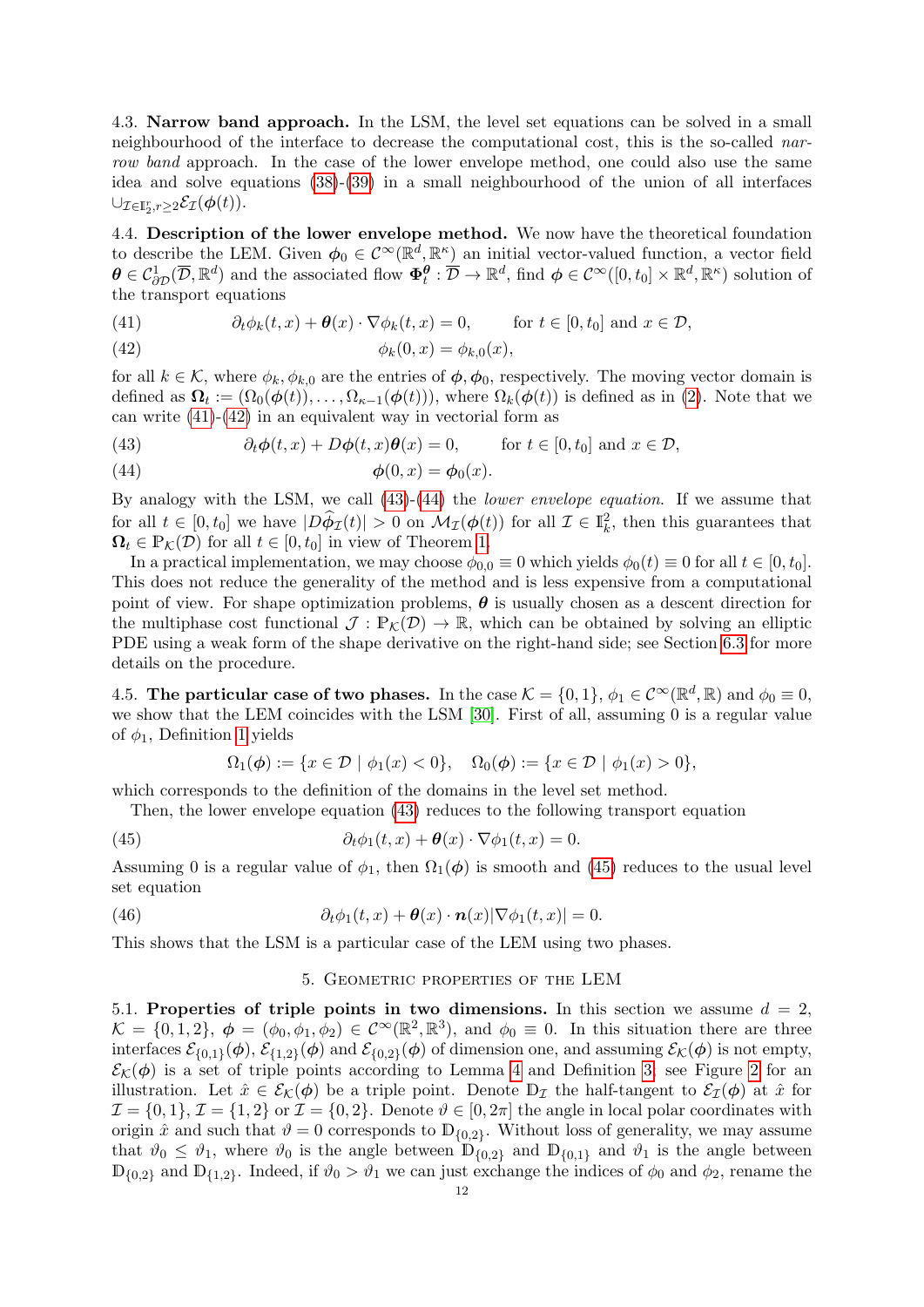<span id="page-12-0"></span>

FIGURE 2. The sets  $\mathcal{D} = (0, 1)^2$  and  $\mathcal{E}_{\mathcal{I}}(\phi)$ , half-tangents  $\mathbb{D}_{\mathcal{I}}$  for  $\mathcal{I} =$  $\{0, 1\}, \{0, 2\}, \{1, 2\}$  and angles  $\beta_0, \beta_1, \beta_2$ .

phases accordingly, and we will get  $\vartheta_0 \leq \vartheta_1$ . Introduce also the relative angles  $\beta_0 = \vartheta_0 \geq 0$ ,  $\beta_1 = \vartheta_1 - \vartheta_0 \geq 0$  and  $\beta_2 = 2\pi - \vartheta_1 \geq 0$ . Clearly, we have  $\beta_0 + \beta_1 + \beta_2 = 2\pi$ ; see Figure [2.](#page-12-0)

<span id="page-12-1"></span>**Theorem 3.** Let  $\hat{x} \in \mathcal{E}_{\mathcal{K}}(\phi)$  and assume  $D \widehat{\phi}_{\mathcal{K}}(\hat{x})$  is invertible, then  $\max_{k \in \mathcal{K}} \beta_k < \pi$  and  $\min_{k \in \mathcal{K}} \beta_k > 0.$ 

*Proof.* First we assume that  $\beta_0 > \pi$  and show that this leads to a contradiction. Without loss of generality we may assume that  $\mathbb{D}_{\{0,2\}}$  coincides with the right semiaxis  $Ox$ . Since  $\beta_0 > \pi$ ,  $\mathbb{D}_{\{0,1\}}$  and  $\mathbb{D}_{\{1,2\}}$  must be both located in the open lower half-plane.

Denote  $\mathbb{H}_r := \{(x, y) \mid x > 0\}$  the right open half-plane and  $\mathbb{H}_l := \{(x, y) \mid x < 0\}$  the left open half-plane. For  $x \in \mathcal{E}_{\{0,2\}}(\phi)$  we have  $\nabla_{\Gamma}\phi_2(x) = 0$  since  $\phi_2 = \phi_0$  on  $\mathcal{E}_{\{0,2\}}(\phi)$  and  $\phi_0 \equiv 0$ , where  $\nabla_{\Gamma}$  denotes the tangential gradient on  $\mathcal{E}_{\{0,2\}}(\phi)$ . We also have  $\nabla \phi_2(x) \cdot \mathbf{n}_2(x) > 0$  for all  $x \in \mathcal{E}_{\{0,2\}}(\phi)$ , where  $n_2$  is the unit outward normal vector to  $\Omega_2(\phi)$ , since  $\phi_2 \leq \phi_0$  in  $\Omega_2(\phi)$ and  $\phi_2 \ge \phi_0$  in  $\Omega_0(\phi)$ . As  $\mathbb{D}_{\{0,2\}}$  coincides with the right semiaxis  $Ox$ , we get  $\nabla \phi_2(\hat{x}) = (0,\lambda)$ with  $\lambda > 0$ . In a similar way we have that  $\nabla \phi_1(\hat{x})$  is orthogonal to  $D_{\{0,1\}}$  and  $-\nabla \phi_1(\hat{x}) \in \mathbb{H}_r$ , using the fact that  $\nabla \phi_1(\hat{x}) \neq 0$ , thanks to the assumption that  $D\hat{\phi}_\mathcal{K}(\hat{x})$  is invertible. Thus, we have shown that  $\nabla(\phi_2 - \phi_1)(\hat{x}) \in \mathbb{H}_r$ .

In a similar way we have that  $\nabla(\phi_2-\phi_1)(\hat{x})$  is orthogonal to  $\mathbb{D}_{\{1,2\}}$ . The fact that  $\phi_2-\phi_1\geq 0$ in  $\Omega_1$  and  $\phi_2 - \phi_1 \leq 0$  in  $\Omega_2$  shows that  $\nabla (\phi_2 - \phi_1)(\hat{x})$  is pointing outward of  $\Omega_2$ , therefore it must be in  $\mathbb{H}_l$ . Thus, we have obtained  $\nabla(\phi_2 - \phi_1)(\hat{x}) \in \mathbb{H}_r \cap \mathbb{H}_l$  which is a contradiction since  $\mathbb{H}_r \cap \mathbb{H}_l = \emptyset$ , and this implies that  $\beta_0 \leq \pi$ . In a similar way, one also proves  $\beta_k \leq \pi$  for  $k = 1, 2$ .

Now assume that  $\beta_0 = \pi$ , then  $\nabla \phi_2(\hat{x})$  and  $\nabla \phi_1(\hat{x})$  are linearly dependent which implies det  $D\hat{\phi}_K(\hat{x}) = 0$ , and this contradicts the assumption that  $D\hat{\phi}_K(\hat{x})$  be invertible. Hence, we must have  $\beta_0 < \pi$  and also  $\beta_1 < \pi$ ,  $\beta_2 < \pi$  in a similar way. Then, the fact that  $\min_{k \in \mathcal{K}} \beta_k > 0$ is a straightforward consequence of  $\beta_0 + \beta_1 + \beta_2 = 2\pi$ .

We can also compute the angles at the triple point  $\hat{x}$  in the following way.

**Proposition 3.** Let  $\hat{x} \in \mathcal{E}_{\mathcal{K}}(\phi)$  and assume  $D\hat{\phi}_{\mathcal{K}}(\hat{x})$  is invertible, then

<span id="page-12-2"></span>(47) 
$$
\beta_k = \arccos \frac{\nabla(\phi_{[k+1]_3} - \phi_k) \cdot \nabla(\phi_k - \phi_{[k+2]_3})}{|\nabla(\phi_{[k+1]_3} - \phi_k)| \cdot |\nabla(\phi_k - \phi_{[k+2]_3})|} \text{ for all } k \in \mathcal{K},
$$

where  $[k+1]_3$  means  $k+1$  modulo 3.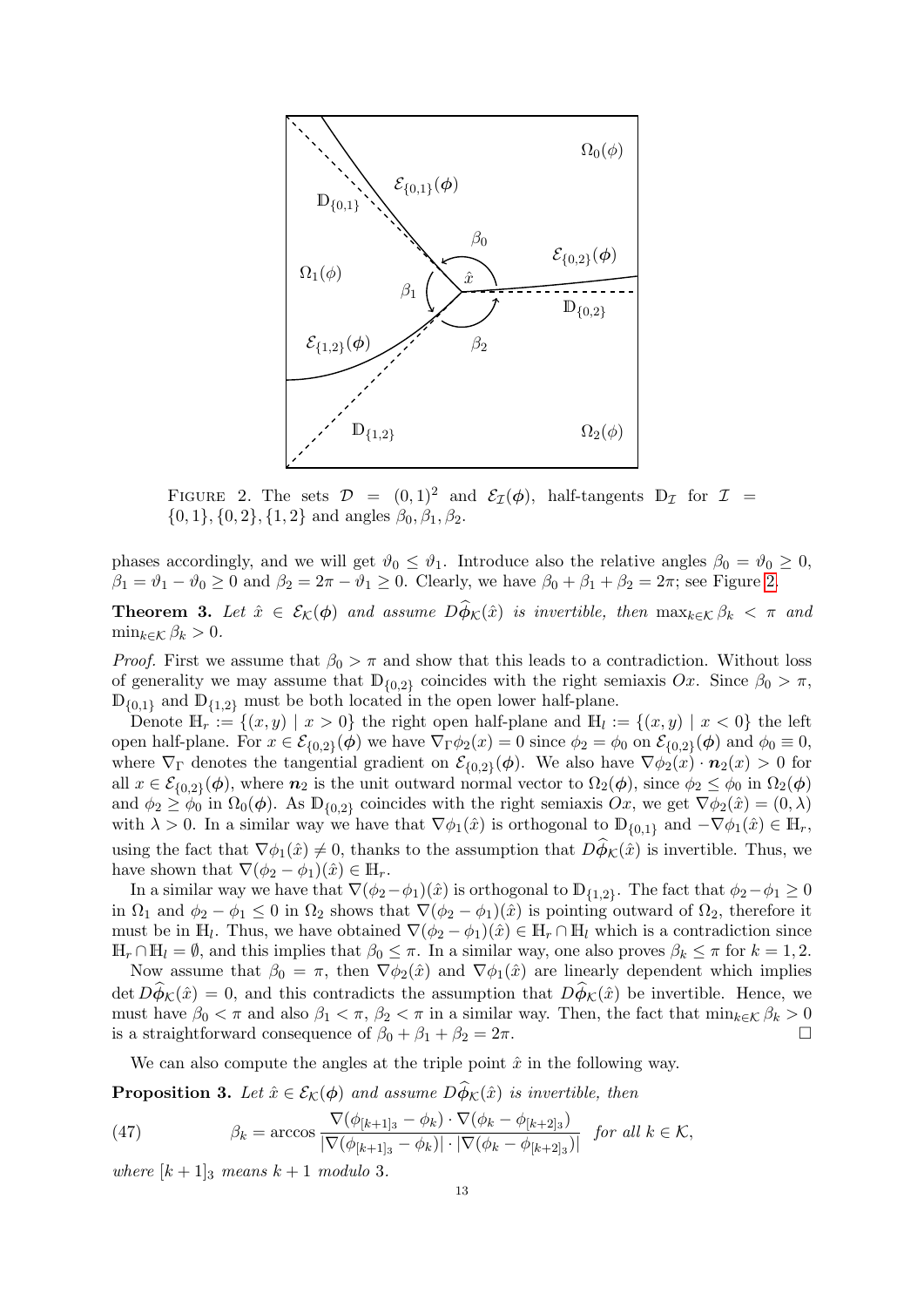*Proof.* The vector  $\nabla(\phi_2 - \phi_1)$  is orthogonal to  $\mathbb{D}_{\{1,2\}}$  and points outward of  $\Omega_2(\phi)$ , while the vector  $\nabla(\phi_1 - \phi_0)$  is orthogonal to  $\mathbb{D}_{\{0,1\}}$  and points outward of  $\Omega_1(\phi)$ . Hence,  $\beta_1$  is also the angle between  $\nabla(\phi_2 - \phi_1)$  and  $\nabla(\phi_1 - \phi_0)$ , and since  $0 < \beta_1 < \pi$  according to Theorem [3,](#page-12-1) this yields [\(47\)](#page-12-2) for  $k = 1$ . The other cases are obtained in the same way.

5.2. Evolution of  $(d+1)$ -tuple points. We have formally shown in Section [4.1](#page-9-9) that the lower envelope equation [\(43\)](#page-11-5)-[\(44\)](#page-11-6) represents a first-order approximation of the motion of interfaces  $\partial\Omega_k(\phi(t))$  for all  $k \in \mathcal{K}$ . Nevertheless, we would like to verify that the lower envelope equation [\(43\)](#page-11-5)-[\(44\)](#page-11-6) indeed leads to the motion of  $(d+1)$ -tuple points with the expected velocity  $\theta$  in a neighbourhood of  $t = 0$ . The main tool to achieve this result is the implicit function theorem.

Suppose  $\mathcal{I} = \mathcal{K}, \kappa = d+1$ , and  $D\phi_{\mathcal{I}}(0, x)$  is invertible for all  $x \in \mathcal{M}_{\mathcal{I}}(\phi(0))$ , then  $\mathcal{E}_{\mathcal{I}}(\phi(0)) =$  $\mathcal{M}_{\mathcal{I}}(\phi(0))$  is a set of isolated points in view of Lemma [4.](#page-5-2) Without loss of generality, we can assume that  $\mathcal{M}_{\mathcal{I}}(\phi(0)) = {\hat{x}}$  is exactly one point. Then we would like to determine the behaviour of  $\mathcal{M}_{\mathcal{I}}(\phi(t))$  for small t. In view of [\(10\)](#page-3-5) we have

<span id="page-13-1"></span>
$$
\mathcal{M}_{\mathcal{I}}(\phi(0)) = \{x \in \overline{\mathcal{D}} \mid \widetilde{\phi}_{\mathcal{I}}(0,x) = 0\} = \{\hat{x}\}.
$$

Using that  $D\phi_{\mathcal{I}}(0, x)$  is invertible for all  $x \in \mathcal{M}_{\mathcal{I}}(\phi(0))$ , and possibly reducing  $t_0$ , the implicit function theorem yields the existence of a unique function  $x^{\dagger}:[0,t_0] \to \mathbb{R}^d$  such that  $x^{\dagger}(0) = \hat{x}$ and  $\hat{\phi}_{\mathcal{I}}(t, \mathbf{x}^{\dagger}(t)) = 0$  for all  $t \in [0, t_0]$ . Thus, we get

(48) 
$$
\boldsymbol{x}^{\dagger}(t) \in \mathcal{M}_{\mathcal{I}}(\boldsymbol{\phi}(t)) = \{x \in \overline{\mathcal{D}} \mid \widehat{\boldsymbol{\phi}}_{\mathcal{I}}(t,x) = 0\}.
$$

Reducing  $t_0$  if necessary, we also have that  $D\phi_{\mathcal{I}}(t, x)$  is invertible for all  $x \in \mathcal{M}_{\mathcal{I}}(\phi(t))$  and all  $t \in [0, t_0]$ . Thus, applying Lemma [4](#page-5-2) using  $\mathcal{I} = \mathcal{K}$  and  $\kappa = d + 1$ , we have  $\mathcal{E}_{\mathcal{I}}(\boldsymbol{\phi}(t)) = \mathcal{M}_{\mathcal{I}}(\boldsymbol{\phi}(t))$ and [\(48\)](#page-13-1) yields that  $x^{\dagger}(t)$  is a  $(d+1)$ -tuple point for all  $t \in [0, t_0]$ . The implicit function theorem also yields for the derivative

(49) 
$$
\partial_t \widehat{\phi}_{\mathcal{I}}(t, \mathbf{x}^{\dagger}(t)) + D \widehat{\phi}_{\mathcal{I}}(t, \mathbf{x}^{\dagger}(t)) \partial_t \mathbf{x}^{\dagger}(t) = 0, \quad \text{for } t \in [0, t_0].
$$

Taking the difference between the equations for  $\phi_k$  and  $\phi_\ell$  at  $x = \boldsymbol{x}^\dagger(t)$  in [\(41\)](#page-11-3), and subtracting the result to [\(49\)](#page-13-2) yields

<span id="page-13-2"></span>
$$
D\widehat{\phi}_{\mathcal{I}}(t, \boldsymbol{x}^{\dagger}(t))(\partial_t \boldsymbol{x}^{\dagger}(t) - \boldsymbol{\theta}(\boldsymbol{x}^{\dagger}(t))) = 0, \quad \text{ for } t \in [0, t_0].
$$

Using that  $D\widehat{\phi}_{\mathcal{I}}(t, \mathbf{x}^{\dagger}(t))$  is invertible for  $t \in [0, t_0]$  we get

$$
\partial_t \mathbf{x}^\dagger(t) = \boldsymbol{\theta}(\mathbf{x}^\dagger(t)), \quad \text{ for } t \in [0, t_0].
$$

This shows that the lower envelope equation [\(43\)](#page-11-5)-[\(44\)](#page-11-6) leads to the evolution of the  $(d+1)$ -tuple point  $\mathbf{x}^{\dagger}(t)$  with the expected velocity  $\boldsymbol{\theta}(\mathbf{x}^{\dagger}(t))$  for sufficiently small time  $t \in [0, t_0]$ .

Now we consider the case  $\kappa > d+1$ . Suppose that  $\{\hat{x}\}\in \mathcal{M}_{\mathcal{K}}(\phi(0))$ , then  $\hat{x}$  is at the junction of  $\kappa > d+1$  phases. Then, there exists at least two different subsets  $\mathcal{I}^0 \subset \mathcal{K}$  and  $\mathcal{I}^1 \subset \mathcal{K}$  with  $|\mathcal{I}^0| = |\mathcal{I}^1| = d + 1$  such that  $\hat{x} \in \mathcal{M}_{\mathcal{I}^0}(\phi(0))$  and  $\hat{x} \in \mathcal{M}_{\mathcal{I}^1}(\phi(0))$ . We can then proceed with the same reasoning as above, except that we only have the inclusions  $\mathcal{E}_{\mathcal{I}^0}(\phi(0)) \subset \mathcal{M}_{\mathcal{I}^0}(\phi(0))$ and  $\mathcal{E}_{\mathcal{I}^1}(\phi(0)) \subset \mathcal{M}_{\mathcal{I}^1}(\phi(0))$  instead of equalities. On one hand, this means that  $\mathcal{E}_{\mathcal{I}^0}(\phi(t))$  and  $\mathcal{E}_{\mathcal{I}^1}(\phi(t))$  could be empty for  $t > 0$ . On the other hand, even if we assume that both sets are non-empty for all  $t \in [0, t_0]$ , possibly reducing  $t_0$ , we obtain two functions  $\boldsymbol{x}_0^{\dagger}$  $_0^{\dagger}:[0,t_0]\to\mathbb{R}^d$  and  $\boldsymbol{x}_1^\dagger$  $\mathbf{I}_1^{\dagger}:[0,t_0]\to\mathbb{R}^d$  that both satisfy  $\partial_t\mathbf{x}_i^{\dagger}$  $\begin{equation} \begin{aligned} \frac{\dag}{i}(t) = \boldsymbol{\theta}(\boldsymbol{x}^{\dagger}_{i}) \end{aligned} \end{equation}$  $i(t)$ ,  $i = 0, 1$ , but are not necessarily equal.

We conclude that  $(d+1)$ -tuple points are stable in the case  $\mathcal{I} = \mathcal{K}$  and  $\kappa = d+1$ , while multiple junctions are unstable for  $\kappa > d+1$  in the sense that they can split and move in different directions for  $t > 0$ .

#### <span id="page-13-3"></span>6. Application to an inverse conductivity problem

<span id="page-13-0"></span>6.1. Problem formulation. We consider the inverse problem of determining a matrix-valued conductivity  $\sigma$  of a body  $\mathcal{D} \subset \mathbb{R}^d$  satisfying the elliptic equations

(50) 
$$
\operatorname{div}(\sigma \nabla u_i) = f \text{ in } \mathcal{D},
$$

$$
\frac{14}{14}
$$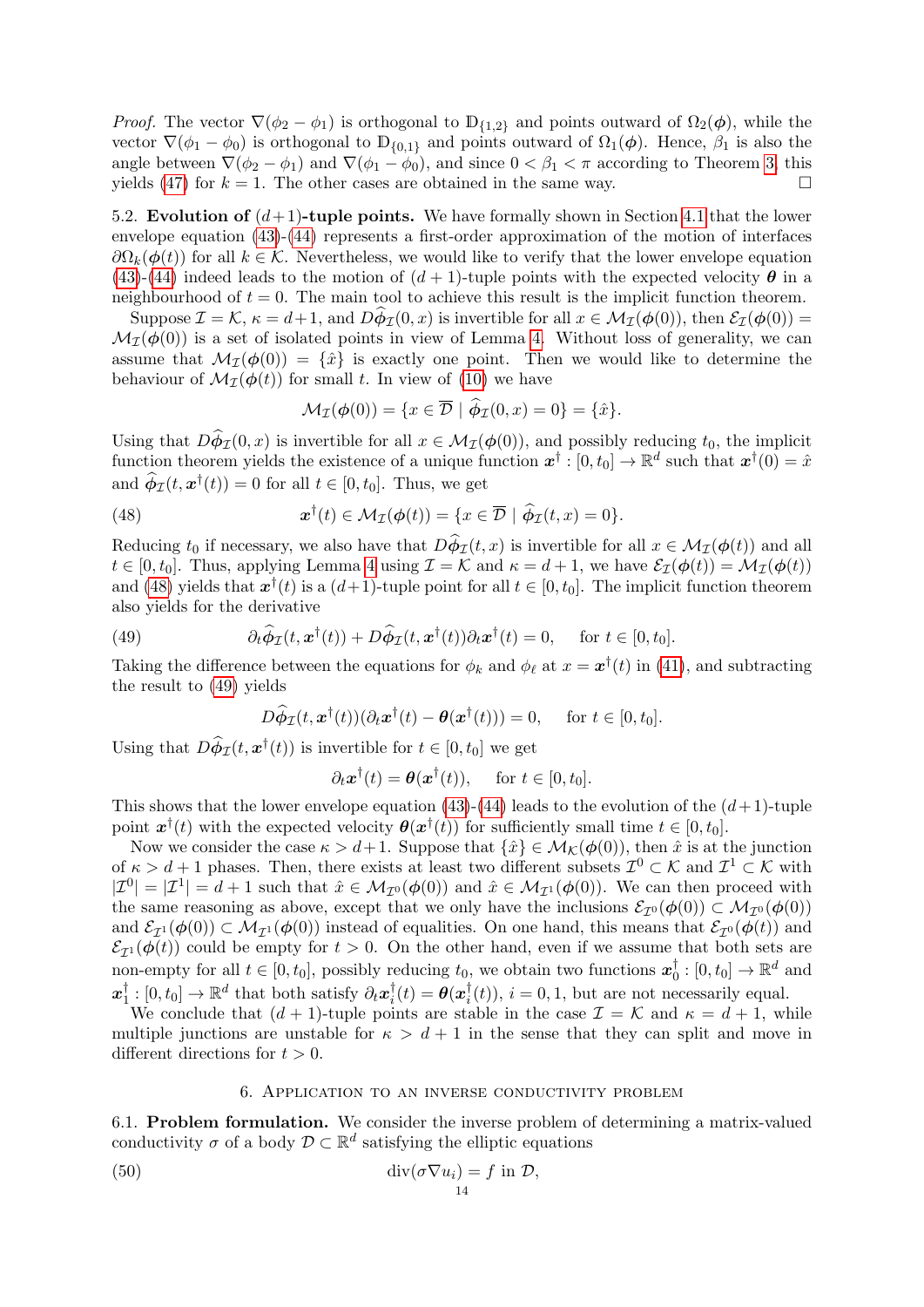where  $u_i$ ,  $i = 1, \ldots, m$  are the potentials associated with applied boundary current fluxes  $g_i = \sigma \nabla u_i \cdot \mathbf{n}|_{\Sigma}$ , and measurements of boundary voltages  $h_i = u_i|_{\Sigma}$  are available on an open subset  $\Sigma$  of  $\partial\Omega$ .

When  $f \equiv 0$ , this problem is known as the continuum model in electrical impedance tomography (EIT), also known as the Calderón problem; we refer to the reviews  $[4, 7]$  $[4, 7]$  and the references therein. There exists a vast literature on EIT in the isotropic case, which corresponds to  $\sigma = \gamma I_d$ , where  $I_d$  is the identity matrix and  $\gamma$  is a scalar-valued function, but there are much less known results in the anisotropic case; however one should mention [\[1\]](#page-19-8) for uniqueness results in the case of a layered anisotropic medium. Here, we compute the shape derivative in the multiphase anisotropic case, and for the numerics we focus on the isotropic case.

Introduce

$$
\sigma = \sigma_{\mathbf{\Omega}} := \sum_{k \in \mathcal{K}} \sigma_k \chi_{\Omega_k}
$$
 and  $f = f_{\mathbf{\Omega}} := \sum_{k \in \mathcal{K}} f_k \chi_{\Omega_k}$ ,

where  $\chi_{\Omega_k}$  denotes the characteristic function of  $\Omega_k$ ,  $\sigma_k$  are matrix-valued functions and  $\Omega \in$  $\mathbb{P}_K(\mathcal{D})$ ; see Definition [4.](#page-7-2)

<span id="page-14-0"></span>**Assumption 1.** We make the following assumptions on the material parameters for all  $k \in \mathcal{K}$ :

- $\Omega \in \mathbb{P}_{\mathcal{K}}(\mathcal{D}),$
- $\sigma_k : \overline{\mathcal{D}} \to \mathbb{R}^{d \times d}$  is assumed to be  $\mathcal{C}^1(\overline{\mathcal{D}})$  and uniformly positive definite, i.e., there exists  $\underline{\sigma}$  (independent of k) such that  $\xi^{\mathsf{T}}\sigma_k(x)\xi \geq \underline{\sigma}|\xi|^2$  for a.e.  $x \in \overline{\mathcal{D}}$  and all  $\xi \in \mathbb{R}^d$ ,
- $\sigma_k \not\equiv \sigma_\ell$  for all  $k \neq \ell$ ,
- $f_k \in H^1(\mathcal{D})$ .

In order to obtain a numerical approximation of the solution of the EIT problem, we consider a Kohn-Vogelius approach with mixed boundary conditions as in [\[22\]](#page-21-17). For  $i = 1, \ldots, m$ , introduce  $u_i \in H^1_{a,h}(\mathcal{D})$  and  $v_i \in H^1_{b,h}(\mathcal{D})$  solutions of

<span id="page-14-1"></span>(51) 
$$
\int_{\mathcal{D}} \sigma_{\Omega} \nabla u_i \cdot \nabla w = \int_{\mathcal{D}} f_{\Omega} w + \int_{\Gamma_b} g_i w \quad \text{for all } w \in H_{a,0}^1(\mathcal{D}),
$$

<span id="page-14-2"></span>(52) 
$$
\int_{\mathcal{D}} \sigma_{\mathbf{\Omega}} \nabla v_i \cdot \nabla w = \int_{\mathcal{D}} f_{\mathbf{\Omega}} w + \int_{\Gamma_a} g_i w \quad \text{for all } w \in H^1_{b,0}(\mathcal{D}),
$$

with  $\overline{\Gamma_a} \cup \overline{\Gamma_b} = \partial \mathcal{D}, \Gamma_a \neq \emptyset, \Gamma_b \neq \emptyset, g_i \in H^{-1/2}(\Gamma), h_i \in H^{1/2}(\Gamma)$  and

$$
H_{a,h}^1(\mathcal{D}) := \{ w \in H^1(\mathcal{D}) \mid w = h_i \text{ on } \Gamma_a \},
$$
  

$$
H_{b,h}^1(\mathcal{D}) := \{ w \in H^1(\mathcal{D}) \mid w = h_i \text{ on } \Gamma_b \}.
$$

The inverse problem then consists in finding  $\sigma_{\Omega}$  such that  $u_i = v_i$  for all  $i = 1, \ldots, m$ . However, the measurements  $h_i$  are corrupted by noise in practice, therefore we cannot expect that  $u_i = v_i$ be exactly achievable, but rather that  $|u_i - v_i|$  should be minimized. Thus, we shall consider the following multiphase cost functional:

<span id="page-14-3"></span>(53) 
$$
\mathcal{J}(\Omega) := \frac{1}{2} \sum_{i=1}^{m} \int_{\mathcal{D}} (u_i - v_i)^2.
$$

6.2. Shape derivative of the cost functional. In this section we take  $m = 1$  and we write  $u, v, q, h$  instead of  $u_1, v_1, q_1, h_1$  to simplify the notation. The expression of the shape derivative in the case  $m > 1$  can be obtained straightforwardly by summing over  $i = 1, \ldots, m$ .

Before stating the main result of this section, a short discussion about third-order tensors is useful. During the calculation of the shape derivative of  $\mathcal{J}(\Omega)$  appears the term

$$
\widetilde{\sigma}(t):=\sum_{k\in\mathcal{K}}\chi_{\Omega_k}\sigma_k\circ\mathbf{\Phi}_t
$$

whose derivative is given by

$$
\widetilde{\sigma}'(0) = \sum_{k \in \mathcal{K}} \chi_{\Omega_k} D \sigma_k \theta.
$$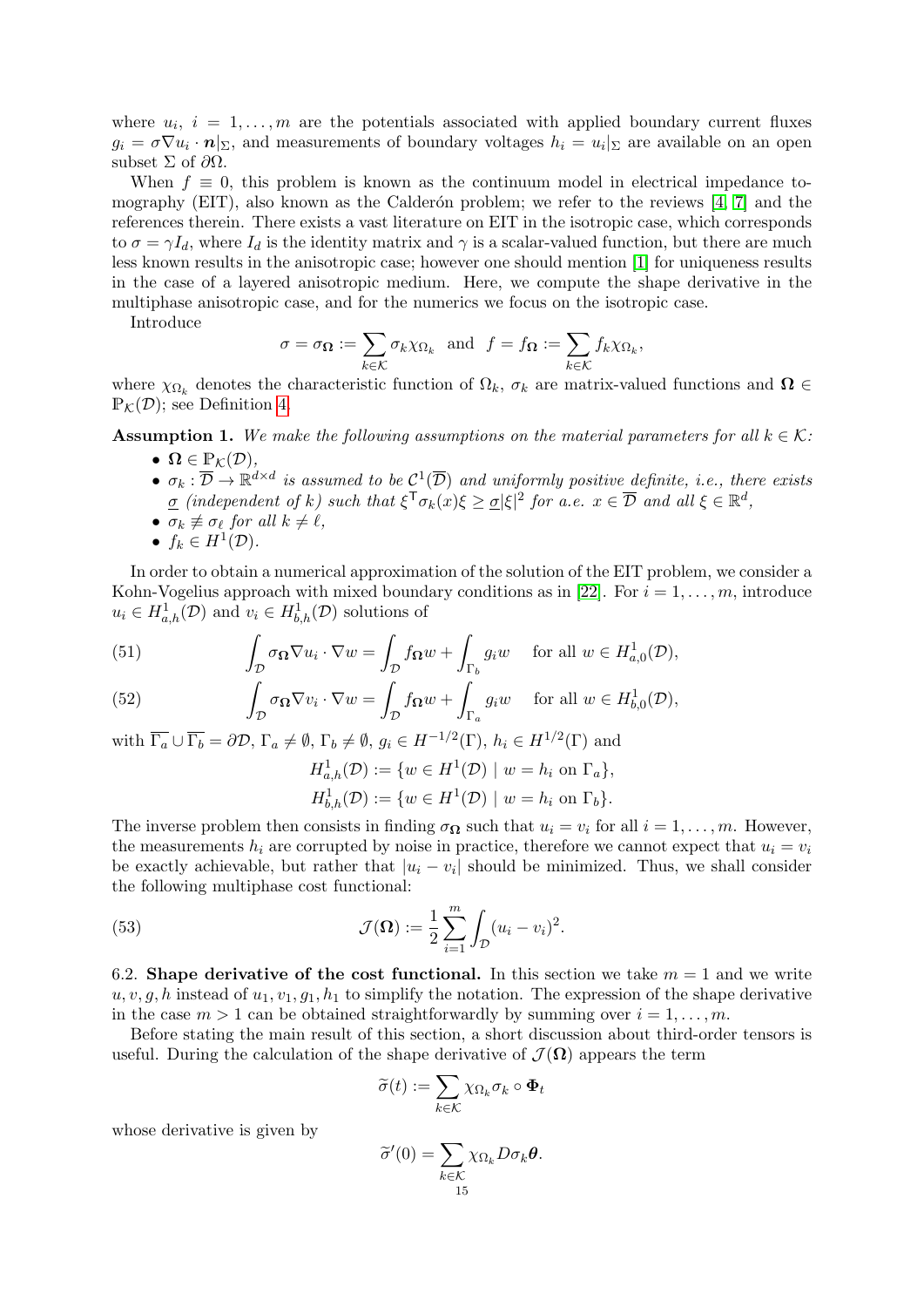Here,  $D\sigma_k: \mathcal{D} \to \mathbb{R}^{d \times d \times d}$  is a third-order tensor with entries  $(\partial_\ell(\sigma_k)_{ij})_{ij\ell}$ . Let  $\mathbb{A} \in \mathbb{R}^{d \times d \times d}$  and  $\mathbb{B} \in \mathbb{R}^{d \times d \times d}$  be two third-order tensors satisfying

$$
A yz \cdot x = B zx \cdot y \quad \text{ for all } x, y, z \in \mathbb{R}^d.
$$

Then we call B the transpose of A and we write  $B = A^{T}$ . It can be shown that the transpose of A always exists and is unique; see [\[31,](#page-21-26) Proposition 3.1].

For instance, the term  $D\sigma_k^{\mathsf{T}} \nabla u \nabla p \cdot \theta$  appearing in  $\mathbf{S}_0(\mathbf{\Omega}) \cdot \theta$  in [\(54\)](#page-15-0) can be computed as follows:  $D\sigma_k^{\mathsf{T}}\nabla u\nabla p \cdot \boldsymbol{\theta} = D\sigma_k \boldsymbol{\theta}\nabla u \cdot \nabla p = \sum_{i,j,\ell=1}^d \partial_\ell(\sigma_k)_{ij} \boldsymbol{\theta}_\ell \partial_j u \partial_i p$ , which means that  $D\sigma_k^{\mathsf{T}}\nabla u \nabla p$  is a vector with entries  $(\sum_{i,j=1}^d \partial_\ell(\sigma_k)_{ij} \partial_j u \partial_i p)_\ell$ .

Theorem 4 (distributed shape derivative). Let Assumption [1](#page-14-0) be satisfied, then the shape derivative of  $\mathcal J$  at  $\Omega$  in direction  $\theta \in \mathcal C^1_{\partial \mathcal D}(\overline{\mathcal D}, \mathbb R^d)$  is given by

<span id="page-15-0"></span>(54) 
$$
d\mathcal{J}(\mathbf{\Omega})(\boldsymbol{\theta}) = \int_{\mathcal{D}} S_1(\mathbf{\Omega}) : D\boldsymbol{\theta} + \mathbf{S}_0(\mathbf{\Omega}) \cdot \boldsymbol{\theta} \, dx,
$$

where  $S_1(\Omega) \in L^1(\mathcal{D}, \mathbb{R}^{d \times d})$  and  $\mathbf{S}_0(\Omega) \in L^1(\mathcal{D}, \mathbb{R}^d)$  are defined by

 $k \in \mathcal{K}$ 

<span id="page-15-5"></span>(55) 
$$
S_1(\mathbf{\Omega}) = \left[\frac{1}{2}(u-v)^2 - f_{\mathbf{\Omega}}(p+q) + \sigma_{\mathbf{\Omega}}\nabla u \cdot \nabla p + \sigma_{\mathbf{\Omega}}\nabla v \cdot \nabla q\right]I_d - \nabla p \otimes \sigma_{\mathbf{\Omega}}\nabla u - \nabla u \otimes \sigma_{\mathbf{\Omega}}^T\nabla p - \nabla q \otimes \sigma_{\mathbf{\Omega}}\nabla v - \nabla v \otimes \sigma_{\mathbf{\Omega}}^T\nabla q,
$$

<span id="page-15-6"></span>(56) 
$$
-\nabla p \otimes \sigma_{\mathbf{\Omega}} \nabla u - \nabla u \otimes \sigma_{\mathbf{\Omega}}^{\mathsf{T}} \nabla p - \nabla q \otimes \sigma_{\mathbf{\Omega}} \nabla v - \nabla v \otimes \sigma
$$

$$
\mathbf{S}_0(\mathbf{\Omega}) = \sum \chi_{\Omega_k} [D \sigma_k^{\mathsf{T}} \nabla u \nabla p + D \sigma_k^{\mathsf{T}} \nabla v \nabla q - (p+q) \nabla f_k],
$$

where  $D\sigma_k^T$  denotes the transpose of the third-order tensor  $D\sigma_k : \mathcal{D} \to \mathbb{R}^{d \times d \times d}$ . The adjoints  $p \in H^1_{a,0}(\mathcal{D})$  and  $q \in H^1_{b,0}(\mathcal{D})$  are solutions of

<span id="page-15-3"></span>(57) 
$$
\int_{\mathcal{D}} \sigma_{\Omega}^{\mathsf{T}} \nabla p \cdot \nabla w = -\int_{\mathcal{D}} (u - v)w \quad \text{for all } w \in H_{a,0}^{1}(\mathcal{D}),
$$

<span id="page-15-4"></span>(58) 
$$
\int_{\mathcal{D}} \sigma_{\Omega}^{\mathsf{T}} \nabla q \cdot \nabla w = \int_{\mathcal{D}} (u - v) w \quad \text{for all } w \in H_{b,0}^1(\mathcal{D}).
$$

*Proof.* We use the averaged adjoint method [\[37\]](#page-21-27) to compute the shape derivative of  $\mathcal{J}(\Omega)$ . The existence proof for the shape derivative of  $\mathcal{J}(\Omega)$  goes in a similar way as in [\[22\]](#page-21-17), where the isotropic case for two phases was treated. Therefore, we only show the calculation here, and we refer to [\[22\]](#page-21-17) for the verification of the assumptions of the averaged adjoint method.

First of all, in order to avoid working with  $H_{a,h}^1(\mathcal{D})$  and  $H_{b,h}^1(\mathcal{D})$ , we introduce alternative variational formulations equivalent to [\(51\)](#page-14-1)-[\(52\)](#page-14-2): find  $u \in H^1(\mathcal{D})$  and  $v \in H^1(\mathcal{D})$  solutions to

<span id="page-15-1"></span>(59) 
$$
\int_{\mathcal{D}} \sigma_{\Omega} \nabla u \cdot \nabla w = \int_{\mathcal{D}} f_{\Omega} w + \int_{\Gamma_b} g w + \int_{\Gamma_a} (\sigma_{\Omega}^{\mathsf{T}} \nabla w) \cdot \mathbf{n} (u - h) \quad \text{for all } w \in H_{a,0}^1(\mathcal{D}),
$$

<span id="page-15-2"></span>(60) 
$$
\int_{\mathcal{D}} \sigma_{\Omega} \nabla v \cdot \nabla w = \int_{\mathcal{D}} f_{\Omega} w + \int_{\Gamma_a} g w + \int_{\Gamma_b} (\sigma_{\Omega}^{\mathsf{T}} \nabla w) \cdot \mathbf{n}(v - h) \quad \text{for all } w \in H_{b,0}^1(\mathcal{D}).
$$

Note that the integrals on  $\Gamma_a$  and  $\Gamma_b$  in [\(59\)](#page-15-1)-[\(60\)](#page-15-2) should be understood as dual products since g and  $(\sigma_{\mathbf{\Omega}}^{\mathsf{T}} \nabla w) \cdot \mathbf{n}$  belong to  $H^{-1/2}(\Gamma)$ . Compared to [\(51\)](#page-14-1)-[\(52\)](#page-14-2), the additional terms in [\(59\)](#page-15-1)-[\(60\)](#page-15-2) yield the non-homogeneous Dirichlet conditions  $u = h$  on  $\Gamma_a$  and  $v = h$  on  $\Gamma_b$ .

We define the Lagrangian  $\mathcal{L}: \mathbb{P}_{\mathcal{K}}(\mathcal{D}) \times H^1(\mathcal{D}) \times H^1(\mathcal{D}) \times H^1_{a,0}(\mathcal{D}) \times H^1_{b,0}(\mathcal{D})$  as

$$
\mathcal{L}(\Omega, (\xi, \zeta), (\mu, \eta)) := \frac{1}{2} \int_{\mathcal{D}} (\xi - \zeta)^2 + \int_{\mathcal{D}} \sigma_{\Omega} \nabla \xi \cdot \nabla \mu - \int_{\mathcal{D}} f_{\Omega} \mu - \int_{\Gamma_b} g \mu - \int_{\Gamma_a} (\sigma_{\Omega}^{\mathsf{T}} \nabla \mu) \cdot \mathbf{n}(\xi - h) + \int_{\mathcal{D}} \sigma_{\Omega} \nabla \zeta \cdot \nabla \eta - \int_{\mathcal{D}} f_{\Omega} \eta - \int_{\Gamma_a} g \eta - \int_{\Gamma_b} (\sigma_{\Omega}^{\mathsf{T}} \nabla \eta) \cdot \mathbf{n}(\zeta - h).
$$

Then, adjoints  $p \in H^1_{a,0}(\mathcal{D})$  and  $q \in H^1_{b,0}(\mathcal{D})$  are solutions of (see [\[22\]](#page-21-17))

$$
\partial_{(\xi,\zeta)}\mathcal{L}(\Omega,(u,v),(p,q))(\hat{\xi},\hat{\zeta})=0 \quad \forall (\hat{\xi},\hat{\zeta}) \in H^1(\mathcal{D}) \times H^1(\mathcal{D}).
$$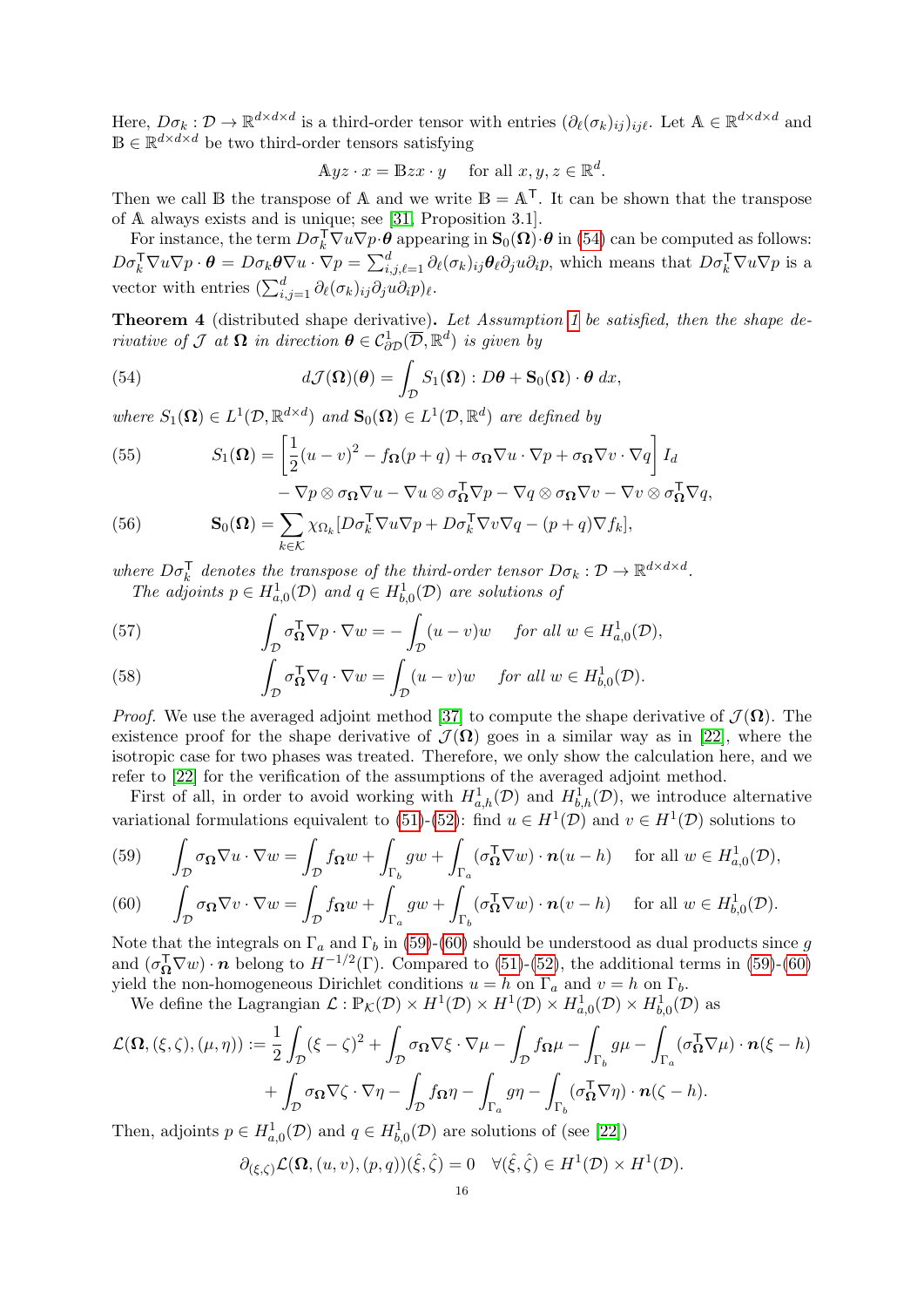This yields

<span id="page-16-0"></span>(61) 
$$
\int_{\mathcal{D}} \sigma_{\mathbf{\Omega}}^{\mathsf{T}} \nabla p \cdot \nabla \hat{\xi} = -\int_{\mathcal{D}} (u - v)\hat{\xi} + \int_{\Gamma_a} (\sigma_{\mathbf{\Omega}}^{\mathsf{T}} \nabla p) \cdot \mathbf{n} \hat{\xi} \quad \text{for all } \hat{\xi} \in H^1(\mathcal{D}),
$$

<span id="page-16-1"></span>(62) 
$$
\int_{\mathcal{D}} \sigma_{\mathbf{\Omega}}^{\mathsf{T}} \nabla q \cdot \nabla \hat{\zeta} = \int_{\mathcal{D}} (u - v) \hat{\zeta} + \int_{\Gamma_b} (\sigma_{\mathbf{\Omega}}^{\mathsf{T}} \nabla q) \cdot \mathbf{n} \hat{\zeta} \quad \text{for all } \hat{\zeta} \in H^1(\mathcal{D}).
$$

Taking test functions  $\hat{\xi} \in H^1_{a,0}(\mathcal{D}) \subset H^1(\mathcal{D})$  and  $\hat{\zeta} \in H^1_{b,0}(\mathcal{D}) \subset H^1(\mathcal{D})$  in [\(61\)](#page-16-0)-[\(62\)](#page-16-1), we get  $(57)-(58)$  $(57)-(58)$  $(57)-(58)$ .

Following the averaged adjoint method [\[22\]](#page-21-17), we introduce the shape-Lagrangian G using a reparameterization of  $\mathcal{L}$ :

$$
G(t, (\xi, \zeta), (\mu, \eta)) := \mathcal{L}(\Omega_t, (\xi, \zeta) \circ \Phi_t^{-1}, (\mu, \eta) \circ \Phi_t^{-1})
$$
  
\n
$$
= \frac{1}{2} \int_{\mathcal{D}} (\xi^t - \zeta^t)^2 + \int_{\mathcal{D}} \sigma_{\Omega_t} D \Phi_t^{-\mathsf{T}} \circ \Phi_t^{-1} (\nabla \xi) \circ \Phi_t^{-1} \cdot D \Phi_t^{-\mathsf{T}} \circ \Phi_t^{-1} (\nabla \mu) \circ \Phi_t^{-1}
$$
  
\n
$$
- \int_{\mathcal{D}} f_{\Omega_t} \mu^t - \int_{\Gamma_b} g \mu - \int_{\Gamma_a} (\sigma_{\Omega}^{\mathsf{T}} \nabla \mu) \cdot \mathbf{n}(\xi - h)
$$
  
\n
$$
+ \int_{\mathcal{D}} \sigma_{\Omega_t} D \Phi_t^{-\mathsf{T}} \circ \Phi_t^{-1} (\nabla \zeta) \circ \Phi_t^{-1} \cdot D \Phi_t^{-\mathsf{T}} \circ \Phi_t^{-1} (\nabla \eta) \circ \Phi_t^{-1}
$$
  
\n
$$
- \int_{\mathcal{D}} f_{\Omega_t} \eta^t - \int_{\Gamma_a} g \eta - \int_{\Gamma_b} (\sigma_{\Omega}^{\mathsf{T}} \nabla \eta) \cdot \mathbf{n}(\zeta - h),
$$

with the notation  $\xi^t := \xi \circ \Phi_t^{-1}$  and the similar notations for the other functions involved. Note that we have used  $\Phi_t = id$  on  $\partial \mathcal{D}$ , where id denotes the identity, due to  $\boldsymbol{\theta} \in \mathcal{C}_{\partial \mathcal{D}}^1(\overline{\mathcal{D}}, \mathbb{R}^d)$ . Proceeding with the change of variables  $x \mapsto \Phi_t(x)$  inside the integrals and using again  $\Phi_t = id$ on  $\partial \mathcal{D}$ , we get

$$
G(t,(\xi,\zeta),(\mu,\eta)) = \frac{1}{2} \int_{\mathcal{D}} (\xi-\zeta)^2 \det(\Phi_t) + \int_{\mathcal{D}} \mathbb{M}(t) \nabla \xi \cdot \nabla \mu
$$
  
-  $\int_{\mathcal{D}} \widetilde{f}(t) \mu \det(\Phi_t) - \int_{\Gamma_b} g \mu - \int_{\Gamma_a} (\sigma_{\Omega}^{\mathsf{T}} \nabla \mu) \cdot \mathbf{n}(\xi-h)$   
+  $\int_{\mathcal{D}} \mathbb{M}(t) \nabla \zeta \cdot \nabla \eta - \int_{\mathcal{D}} \widetilde{f}(t) \eta \det(\Phi_t) - \int_{\Gamma_a} g \eta - \int_{\Gamma_b} (\sigma_{\Omega}^{\mathsf{T}} \nabla \eta) \cdot \mathbf{n}(\zeta-h),$ 

where  $\mathbb{M}(t) := \det(\mathbf{\Phi}_t) D \mathbf{\Phi}_t^{-1} \widetilde{\sigma}(t) D \mathbf{\Phi}_t^{-T}, \ \widetilde{\sigma}(t) := \sum_{k \in \mathcal{K}} \sigma_k \circ \mathbf{\Phi}_t \chi_{\Omega_k}, \ \widetilde{f}(t) := \sum_{k \in \mathcal{K}} f_k \circ \mathbf{\Phi}_t \chi_{\Omega_k}.$ <br>We compute the derivatives at  $t = 0$ . We compute the derivatives at  $t = 0$ :

$$
\widetilde{f}'(0) = \sum_{k \in \mathcal{K}} \chi_{\Omega_k} \nabla f_k \cdot \boldsymbol{\theta},
$$

$$
\widetilde{\sigma}'(0) = \sum_{k \in \mathcal{K}} \chi_{\Omega_k} D \sigma_k \boldsymbol{\theta},
$$

$$
\mathbb{M}'(0) = \text{div}(\boldsymbol{\theta}) \sigma_{\Omega} - D \boldsymbol{\theta} \sigma_{\Omega} - \sigma_{\Omega} D \boldsymbol{\theta}^{\mathsf{T}} + \widetilde{\sigma}'(0).
$$

Note that  $D\sigma_k: \mathcal{D} \to \mathbb{R}^{d \times d \times d}$  is a third-order tensor since  $\sigma_k$  are matrix-valued functions, and  $D\sigma_k\theta$  is matrix-valued. This yields

$$
d\mathcal{J}(\mathbf{\Omega})(\boldsymbol{\theta}) = \partial_t G(0, (u, v), (p, q))
$$
  
=  $\frac{1}{2} \int_{\mathcal{D}} (u - v)^2 \operatorname{div}(\boldsymbol{\theta}) + \int_{\mathcal{D}} \mathbb{M}'(0) \nabla u \cdot \nabla p - \int_{\mathcal{D}} \tilde{f}'(0) p + f_{\mathbf{\Omega}} p \operatorname{div}(\boldsymbol{\theta})$   
+  $\int_{\mathcal{D}} \mathbb{M}'(0) \nabla v \cdot \nabla q - \int_{\mathcal{D}} \tilde{f}'(0) q + f_{\mathbf{\Omega}} q \operatorname{div}(\boldsymbol{\theta}).$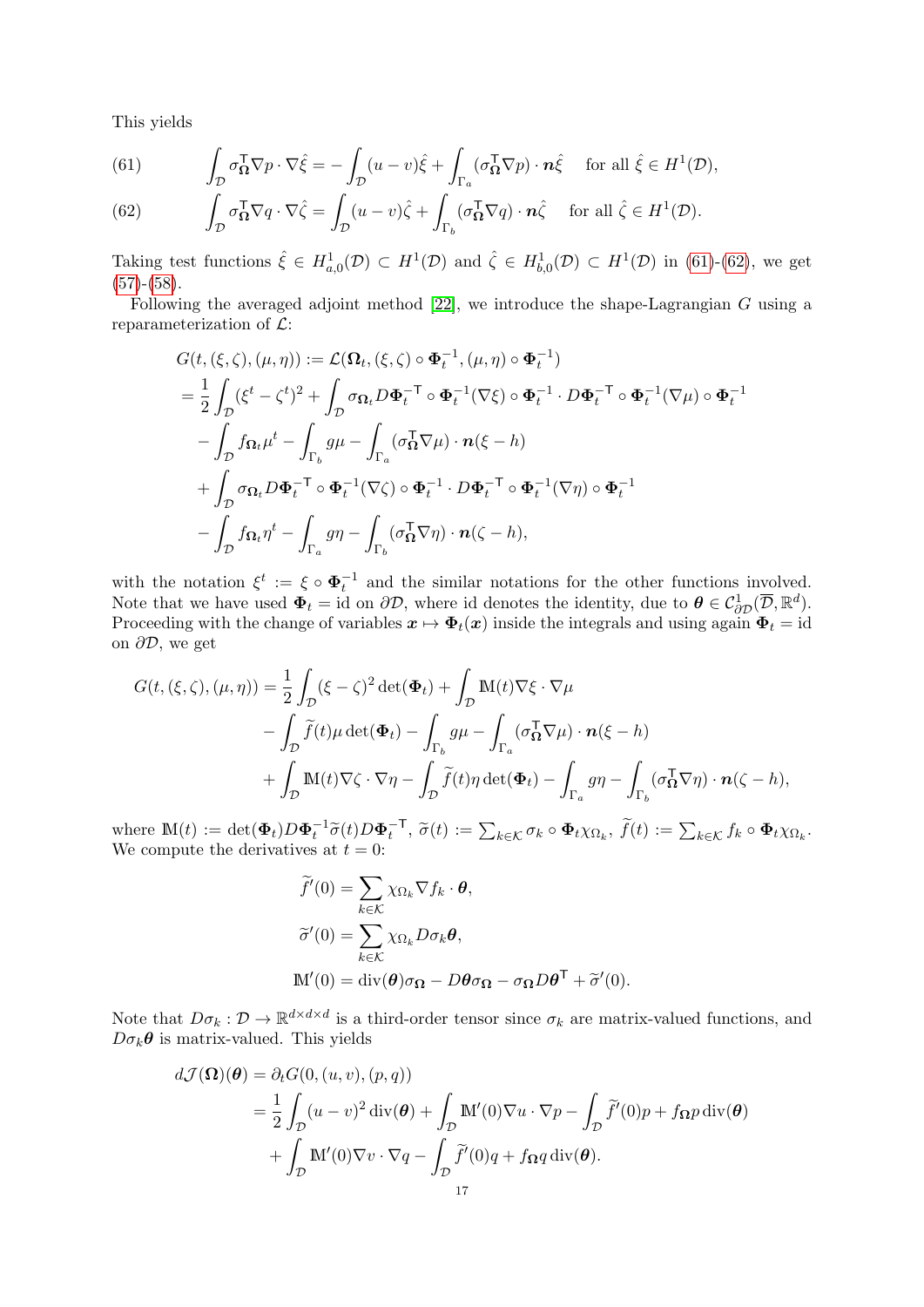<span id="page-17-1"></span>

FIGURE 3. Example of partition  $\overline{\mathcal{D}} = \overline{\Omega_0} \cup \overline{\Omega_1} \cup \overline{\Omega_2}$  and boundaries  $\Gamma_a = \Gamma_{\text{left}} \cup$  $\Gamma_{\text{right}}$ ,  $\Gamma_b = \Gamma_{\text{lower}} \cup \Gamma_{\text{upper}}$ .

Using tensor calculus we compute

$$
\begin{split} \mathbb{M}'(0)\nabla u \cdot \nabla p &= \text{div}(\boldsymbol{\theta})\sigma_{\Omega}\nabla u \cdot \nabla p - D\boldsymbol{\theta}\sigma_{\Omega}\nabla u \cdot \nabla p - \sigma_{\Omega}D\boldsymbol{\theta}^{\mathsf{T}}\nabla u \cdot \nabla p + \widetilde{\sigma}'(0)\nabla u \cdot \nabla p \\ &= (\sigma_{\Omega}\nabla u \cdot \nabla p)I_d : D\boldsymbol{\theta} - D\boldsymbol{\theta} : (\nabla p \otimes \sigma_{\Omega}\nabla u) - D\boldsymbol{\theta} : (\nabla u \otimes \sigma_{\Omega}^{\mathsf{T}}\nabla p) \\ &+ \sum_{k \in \mathcal{K}} \chi_{\Omega_k} D\sigma_k \boldsymbol{\theta}\nabla u \cdot \nabla p \\ &= D\boldsymbol{\theta} : [(\sigma_{\Omega}\nabla u \cdot \nabla p)I_d - \nabla p \otimes \sigma_{\Omega}\nabla u - \nabla u \otimes \sigma_{\Omega}^{\mathsf{T}}\nabla p] + \sum_{k \in \mathcal{K}} \chi_{\Omega_k} D\sigma_k^{\mathsf{T}}\nabla u \nabla p \cdot \boldsymbol{\theta}, \end{split}
$$

where  $D\sigma_k^{\mathsf{T}}$  denotes the transpose of the third-order tensor  $D\sigma_k$ . The other terms of  $d\mathcal{J}(\mathbf{\Omega})(\boldsymbol{\theta})$ can be rearranged in a similar way to obtain [\(54\)](#page-15-0).

Remark 1. Formula [\(54\)](#page-15-0) generalizes [\[22,](#page-21-17) Proposition 6.2] in the case  $\alpha_1 = 1$  and  $\alpha_2 = 0$ . The result of [\[22,](#page-21-17) Proposition 6.2] can be recovered by taking two phases ( $\mathcal{K} = \{0, 1\}$ ) and

$$
\sigma_{\mathbf{\Omega}} = \sigma_0 \chi_{\Omega_0} + \sigma_1 \chi_{\Omega_1},
$$

where  $\sigma_0, \sigma_1$  are multiples of the identity matrix.

<span id="page-17-0"></span>6.3. Algorithm and numerical results. Without loss of generality, we take  $\phi_0 \equiv 0$  in the numerics. The phases  $\Omega_k(\phi(t))$  are defined as in [\(2\)](#page-2-3). We consider the particular case  $\kappa = 3$ ,  $\mathcal{K} = \{0, 1, 2\}, d = 2$  which corresponds to three phases in two dimensions. We choose  $\mathcal{D} =$  $(0,1) \times (0,1)$ ,  $f_{\Omega} \equiv 0$  and  $\sigma_{\Omega} = \sigma_0 \chi_{\Omega_0} + \sigma_2 \chi_{\Omega_1} + \sigma_2 \chi_{\Omega_2}$ , where  $\sigma_k = \sigma_{k,0} I_d$  for  $k \in \mathcal{K}$ , and  $\sigma_{k,0}$ are known scalar values. This corresponds to the isotropic EIT case, and [\(55\)](#page-15-5)-[\(56\)](#page-15-6) become in this case

$$
S_1(\Omega) = \left[\frac{1}{2}(u-v)^2 + \sigma_\Omega \nabla u \cdot \nabla p + \sigma_\Omega \nabla v \cdot \nabla q\right] I_d - 2\sigma_\Omega [\nabla u \odot \nabla p + \nabla v \odot \nabla q],
$$
  
\n
$$
\mathbf{S}_0(\Omega) \equiv 0,
$$

where  $\nabla u \odot \nabla p := (\nabla u \otimes \nabla p + \nabla p \otimes \nabla u)/2.$ 

We use the software package FEniCS for the implementation; see [\[26\]](#page-21-28). The square  $\mathcal D$  is discretized using a triangular mesh with 255 cells in both directions. In our numerical experiments, we choose  $\sigma_{0,0} = 1$ ,  $\sigma_{1,0} = 3$ ,  $\sigma_{2,0} = 15$ . We choose  $\Gamma_a = \Gamma_{\text{left}} \cup \Gamma_{\text{right}}$  with  $\Gamma_{\text{left}} = \{0\} \times [0,1],$  $\Gamma_{\text{right}} = \{1\} \times [0, 1]$  and  $\Gamma_b = \Gamma_{\text{lower}} \cup \Gamma_{\text{upper}}$  with  $\Gamma_{\text{lower}} = [0, 1] \times \{0\}$ ,  $\Gamma_{\text{upper}} = [0, 1] \times \{1\}$ ; see Figure [3.](#page-17-1) We also normalize the cost function [\(53\)](#page-14-3) and the associated shape derivative by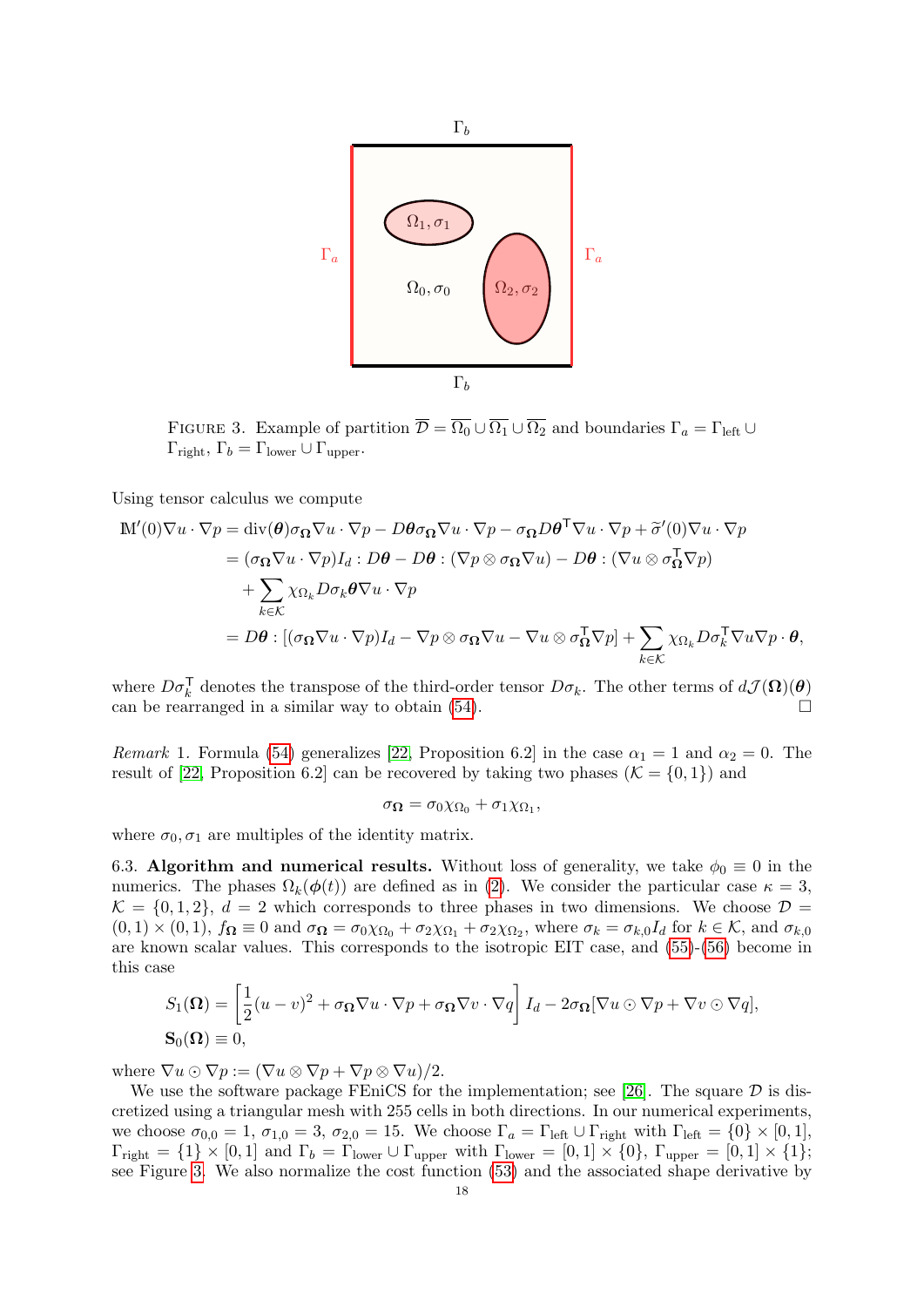dividing them by the constant  $\frac{1}{2} \int_{\mathcal{D}} (u_1^{(0)} - v_1^{(0)})$  $\binom{0}{1}^2$ , where  $u_1^{(0)}$  $\boldsymbol{v}_1^{(0)}, \boldsymbol{v}_1^{(0)}$  $v_1^{(0)}$  represent  $u_1$  and  $v_1$  computed for the initial partition  $\mathbf{\Omega}^{(0)}$ .

Synthetic measurements  $h_i$  are obtained by taking the trace on  $\partial \mathcal{D}$  of the solution of [\(50\)](#page-13-3) using the ground truth partition  $\Omega^*, f_{\Omega^*} \equiv 0$  and currents  $g_i, i = 1, \ldots, m$ . To simulate noisy EIT data, each measurement  $h_i$  is corrupted by adding a normal Gaussian noise with mean zero and standard deviation  $\delta ||h_i||_{\infty}$ , where  $\delta$  is a parameter. The noise level is computed as

(63) 
$$
noise = \frac{\sum_{i=1}^{m} ||h_i - \tilde{h}_i||_{L^2(\partial \mathcal{D})}}{\sum_{i=1}^{m} ||h_i||_{L^2(\partial \mathcal{D})}},
$$

where  $h_i$  and  $\tilde{h}_i$  are respectively the noiseless and noisy measurements corresponding to the current  $g_i$ .

In the numerical tests, we use  $I = 11$  measurements and define the currents in the following way:

$$
g_1 = 1
$$
 on  $\Gamma_{\text{left}} \cup \Gamma_{\text{right}}$  and  $g_1 = -1$  on  $\Gamma_{\text{upper}} \cup \Gamma_{\text{lower}}$ ,  
\n $g_2 = 1$  on  $\Gamma_{\text{left}} \cup \Gamma_{\text{upper}}$  and  $g_2 = -1$  on  $\Gamma_{\text{right}} \cup \Gamma_{\text{lower}}$ ,  
\n $g_3 = 1$  on  $\Gamma_{\text{left}} \cup \Gamma_{\text{lower}}$  and  $g_3 = -1$  on  $\Gamma_{\text{right}} \cup \Gamma_{\text{upper}}$ .

Then we choose

$$
g_4 = \arctan(500(x_2 - 0.5))
$$
 on  $\Gamma_{\text{left}}$  and  $g_4 = 0$  otherwise,

which is used as an approximation of the function

$$
g = \frac{\pi}{2}
$$
 on  $\Gamma_{\text{left}} \cap \{x_2 > 0.5\}$ ,  $g = -\frac{\pi}{2}$  on  $\Gamma_{\text{left}} \cap \{x_2 \le 0.5\}$  and  $g_4 = 0$  otherwise,

and  $g_5, g_6, g_7$  are defined similarly as  $g_4$  on  $\Gamma_{\text{right}}$ ,  $\Gamma_{\text{upper}}$ ,  $\Gamma_{\text{lower}}$ , respectively. Then

 $g_8 = \sin(4\pi x_2)$  on  $\Gamma_{\text{left}}$  and  $g_8 = 0$  otherwise,

and  $g_9, g_{10}, g_{11}$  are defined in a similar way on  $\Gamma_{\text{right}}$ ,  $\Gamma_{\text{upper}}$ ,  $\Gamma_{\text{lower}}$ , respectively.

<span id="page-18-0"></span>In order to obtain a descent direction we solve

(64) 
$$
\mathcal{B}(\boldsymbol{\theta},\boldsymbol{\xi}) := \int_{\mathcal{D}} \alpha_1 D\boldsymbol{\theta} : D\boldsymbol{\xi} + \alpha_2 \boldsymbol{\theta} \cdot \boldsymbol{\xi} + \int_{\partial \mathcal{D}} \alpha_3 \boldsymbol{\theta} \cdot \boldsymbol{\xi} = -d\mathcal{J}(\boldsymbol{\Omega})(\boldsymbol{\xi}) \text{ for all } \boldsymbol{\xi} \in H^1(\mathcal{D})^2,
$$

with  $\alpha_1 > 0, \alpha_2 > 0$  and  $\alpha_3 > 0$ . For  $d\mathcal{J}(\Omega)$  one can in principle either use the distributed expression [\(31\)](#page-9-1) or the boundary expression [\(34\)](#page-9-2), but we use the distributed expression [\(31\)](#page-9-1) which is convenient for implementation. The solution  $\theta$  of [\(64\)](#page-18-0) is defined on all of  $D$  and is a descent direction since  $dJ(\mathbf{\Omega})(\boldsymbol{\theta}) = -\mathcal{B}(\boldsymbol{\theta},\boldsymbol{\theta}) < 0$  if  $\boldsymbol{\theta} \neq 0$ . In our experiment we used  $\alpha_1 = 0.2, \alpha_2 = 0.8$  and  $\alpha_3 = 10^5$ . The role of the large coefficient  $\alpha_3$  is to provide a relaxation of the Dirichlet boundary condition  $\theta \in C^1_{\partial D}(\overline{D}, \mathbb{R}^d)$  so that slow tangential displacements can occur on  $\partial \mathcal{D}$ , which allows to consider discontinuities of the conductivity up to the boundary ∂D.

We define a relative error measure for the reconstruction as (note that  $E(\Omega)$ ) is a percentage)

$$
E(\mathbf{\Omega}) := 100 \times \frac{\int_{\mathcal{D}} |\sigma_{\mathbf{\Omega}} - \sigma_{\mathbf{\Omega}^{\star}}|}{\int_{\mathcal{D}} |\sigma_{\mathbf{\Omega}}|}.
$$

Numerical results are shown in Figures [4](#page-19-9) and [5.](#page-20-8) The ground truth conductivity  $\sigma(\Omega^*)$  is composed of a background with two low conductivity phases  $\sigma_{0.0} = 1$  and  $\sigma_{1.0} = 3$ , separated by a curvy horizontal interface, and of two inclusions of different sizes and higher conductivity  $\sigma_{2,0} = 15$  (see the ground truth  $\sigma(\Omega^*)$  in Figure [4\)](#page-19-9). The goal is to reconstruct the shapes of the two conductivities and the location of the interface between the two low conductivity phases. As can be seen in Figures [4](#page-19-9) and [5,](#page-20-8) the shapes of the two inclusions are well-reconstructed albeit slightly smoothed. The interface between the two weak phases is well-reconstructed in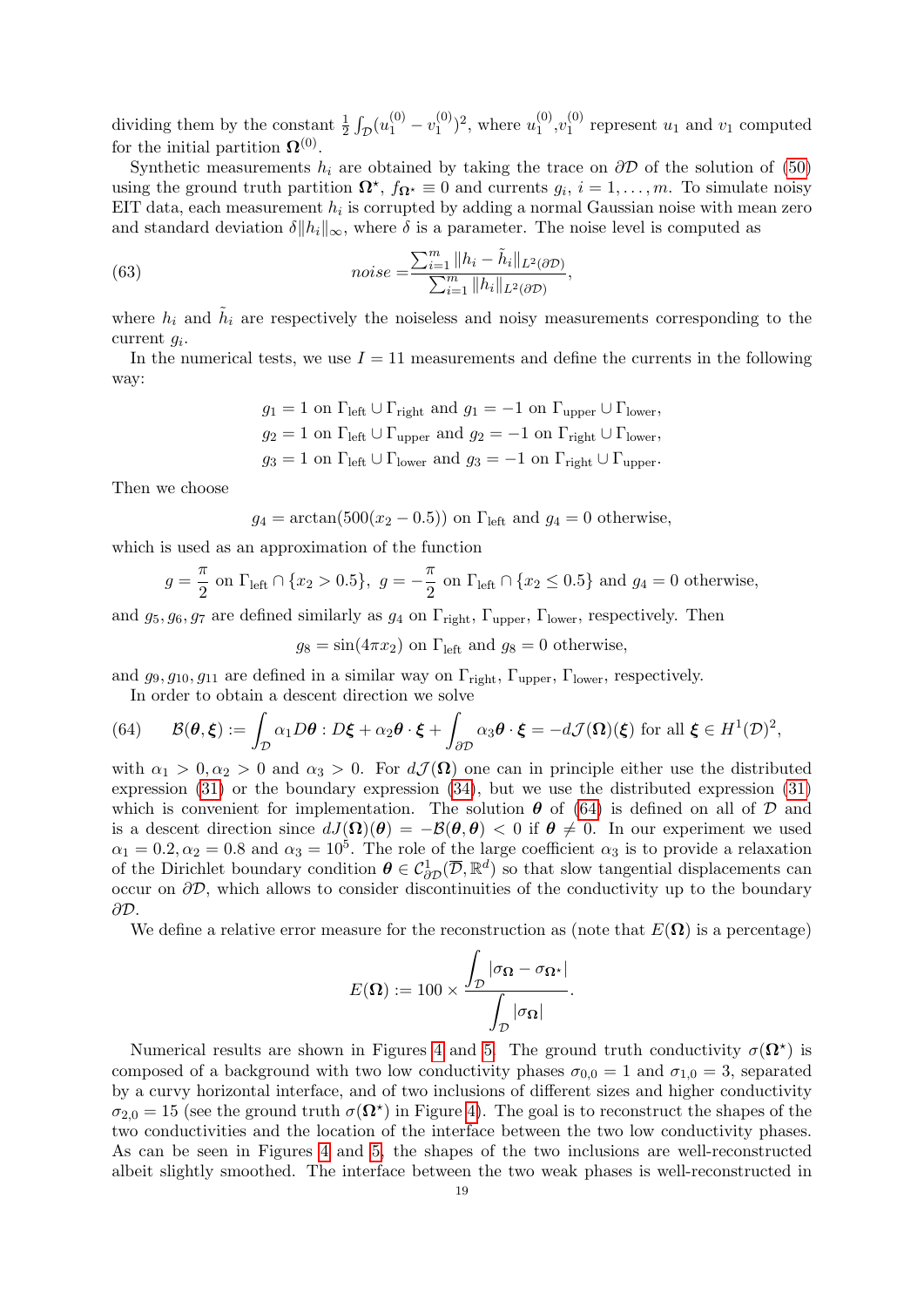<span id="page-19-9"></span>

FIGURE 4. Initialization (left), ground truth  $\sigma(\Omega^*)$  (center) and reconstruction  $\sigma(\Omega^{\text{rec}})$  using 11 boundary currents with 0% noise and  $E(\Omega^{\text{rec}}) = 5.72\%$  reconstruction error (right). The conductivity values are  $\sigma_{0,0} = 1$  (white),  $\sigma_{1,0} = 3$ (light gray),  $\sigma_{2,0} = 15$  (black).

the regions closer to the boundary, and less so in the center, as expected for this type of inverse problem.

In Figure [5](#page-20-8) the sensitivity of the reconstruction with respect to noise is investigated. Numerical results corresponding to three different noise levels are compared. In the three cases, the reconstruction is able to capture the main geometric features of the ground truth. The relative errors at the final iteration corresponding to the noise levels  $0\%, 1.02\%$  and  $2.03\%$  are given by  $E(\mathbf{\Omega}^{\text{rec}}) = 5.72\%, 6.19\%$  and 6.81%, respectively, thus showing that the method is robust with respect to noise.

Acknowledgments. The author would like to thank Prof. James A. Sethian for the discussion about the tracking of interfaces in multiphase problems and the inspiration to work on this topic.

Funding. The author gratefully acknowledges the support of the Brazilian National Council for Scientific and Technological Development (Conselho Nacional de Desenvolvimento Científico e Tecnológico - CNPq) through the process: 408175/2018-4 "Otimização de forma não suave e controle de problemas de fronteira livre", and through the program "Bolsa de Produtividade em Pesquisa - PQ 2018", process: 304258/2018-0.

#### **REFERENCES**

- <span id="page-19-8"></span>[1] G. Alessandrini, M. V. de Hoop, R. Gaburro, and E. Sincich. EIT in a layered anisotropic medium. Inverse Probl. Imaging, 12(3):667–676, 2018.
- <span id="page-19-0"></span>[2] G. Allaire, C. Dapogny, G. Delgado, and G. Michailidis. Multi-phase structural optimization via a level set method. ESAIM Control Optim. Calc. Var., 20(2):576–611, 2014.
- <span id="page-19-2"></span>[3] J. W. Barrett, H. Garcke, and R. Nürnberg. On sharp interface limits of Allen-Cahn/Cahn-Hilliard variational inequalities. Discrete Contin. Dyn. Syst. Ser. S, 1(1):1–14, 2008.
- <span id="page-19-6"></span>[4] T. K. Bera. Applications of electrical impedance tomography (EIT): A short review. IOP Conference Series: Materials Science and Engineering, 331:012004, mar 2018.
- <span id="page-19-4"></span>[5] E. Beretta, E. Francini, and S. Vessella. Differentiability of the Dirichlet to Neumann map under movements of polygonal inclusions with an application to shape optimization. SIAM J. Math. Anal., 49(2):756–776, 2017.
- <span id="page-19-5"></span>[6] E. Beretta, S. Micheletti, S. Perotto, and M. Santacesaria. Reconstruction of a piecewise constant conductivity on a polygonal partition via shape optimization in EIT. J. Comput. Phys., 353:264–280, 2018.
- <span id="page-19-7"></span>[7] L. Borcea. Electrical impedance tomography. Inverse Problems, 18(6):R99–R136, 2002.
- <span id="page-19-3"></span>[8] L. Bronsard, H. Garcke, and B. Stoth. A multi-phase Mullins-Sekerka system: matched asymptotic expansions and an implicit time discretisation for the geometric evolution problem. Proc. Roy. Soc. Edinburgh Sect. A, 128(3):481–506, 1998.
- <span id="page-19-1"></span>[9] L. Bronsard and B. T. R. Wetton. A numerical method for tracking curve networks moving with curvature motion. J. Comput. Phys., 120(1):66–87, 1995.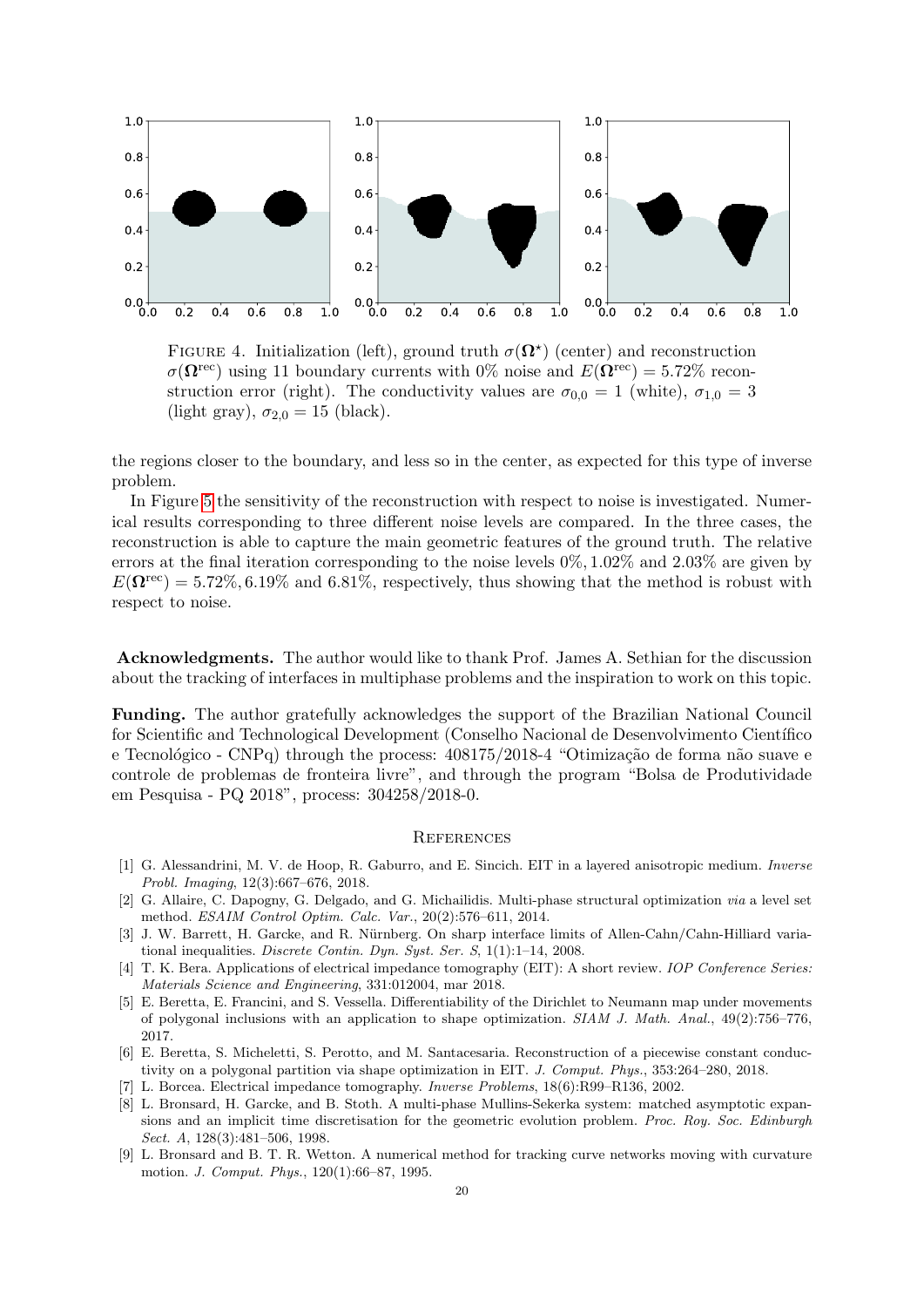<span id="page-20-8"></span>

FIGURE 5. Ground truth  $\sigma(\Omega^*)$  (top left), reconstructions  $\sigma(\Omega^{\text{rec}})$  using 11 boundary currents with 0% noise and  $E(\mathbf{\Omega}^{\text{rec}}) = 5.72\%$  error (top right), with 1.02% noise and  $E(\mathbf{\Omega}^{\text{rec}}) = 6.19\%$  error (bottom left), with 2.03% noise and  $E(\mathbf{\Omega}^{\text{rec}}) = 6.81\%$  error (bottom right). The conductivity values are  $\sigma_{0,0} = 1$ (white),  $\sigma_{1,0} = 3$  (light gray),  $\sigma_{2,0} = 15$  (black). The initialization is shown in Figure [4\(](#page-19-9)left).

- <span id="page-20-2"></span>[10] S. Chen, S. Gonella, W. Chen, and W. K. Liu. A level set approach for optimal design of smart energy harvesters. Comput. Methods Appl. Mech. Engrg., 199(37-40):2532–2543, 2010.
- <span id="page-20-5"></span>[11] M. Delfour, G. Payre, and J.-P. Zolésio. An optimal triangulation for second-order elliptic problems. Comput. Methods Appl. Mech. Engrg., 50(3):231–261, 1985.
- <span id="page-20-4"></span>[12] M. C. Delfour and J.-P. Zolésio. Shapes and geometries, volume 22 of Advances in Design and Control. Society for Industrial and Applied Mathematics (SIAM), Philadelphia, PA, second edition, 2011. Metrics, analysis, differential calculus, and optimization.
- <span id="page-20-3"></span>[13] H. Garcke, B. Nestler, and B. Stoth. A multiphase field concept: numerical simulations of moving phase boundaries and multiple junctions. SIAM J. Appl. Math., 60(1):295–315, 2000.
- <span id="page-20-0"></span>[14] F. Gibou, R. Fedkiw, and S. Osher. A review of level-set methods and some recent applications. Journal of Computational Physics, 353:82–109, Jan. 2018.
- <span id="page-20-6"></span>[15] M. Hintermüller and A. Laurain. Electrical impedance tomography: from topology to shape. Control Cybernet., 37(4):913–933, 2008.
- <span id="page-20-1"></span>[16] M. Hintermüller and A. Laurain. Multiphase image segmentation and modulation recovery based on shape and topological sensitivity. J. Math. Imaging Vision, 35(1):1–22, 2009.
- <span id="page-20-7"></span>[17] M. Hintermüller, A. Laurain, and A. A. Novotny. Second-order topological expansion for electrical impedance tomography. Adv. Comput. Math., 36(2):235–265, 2012.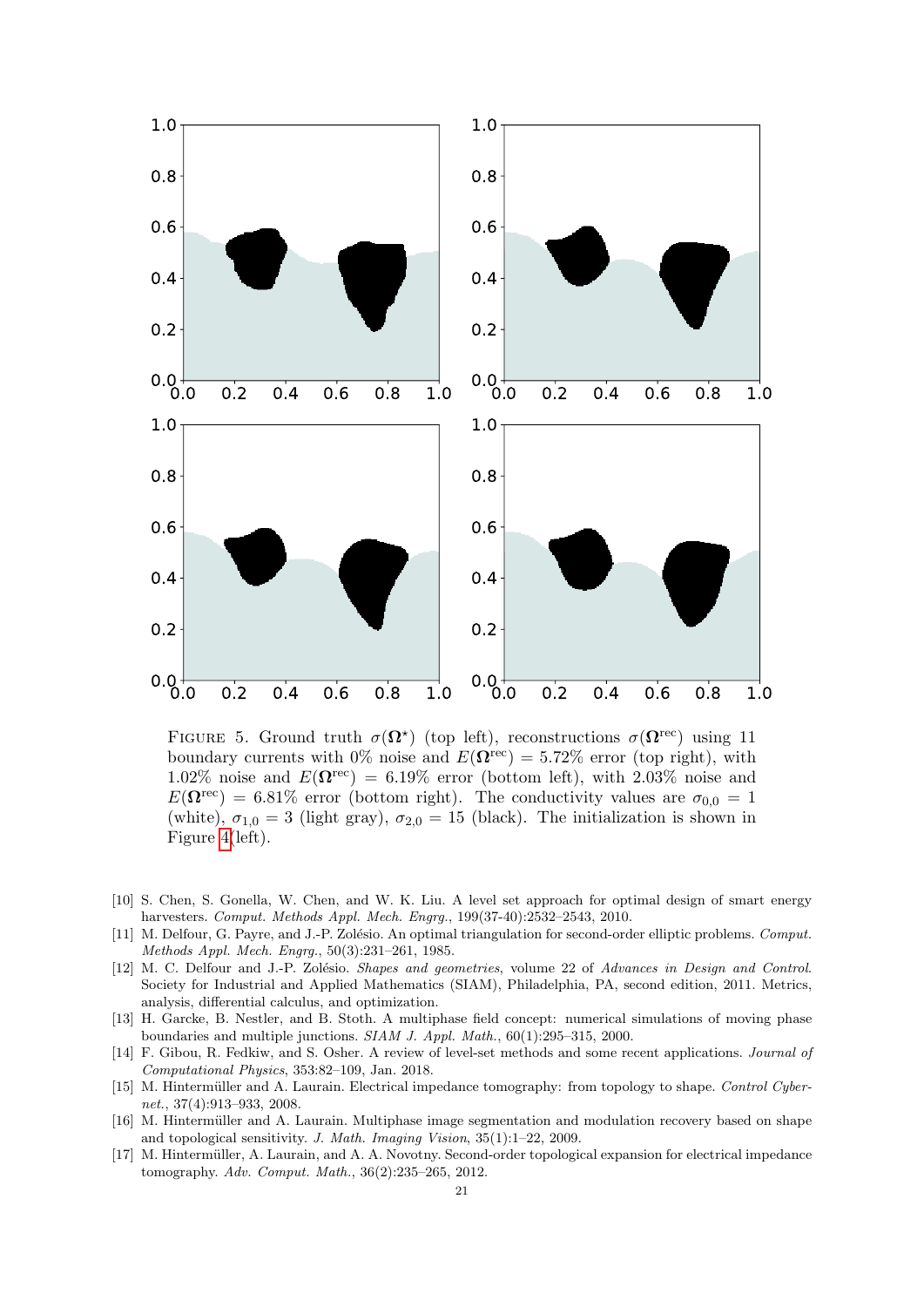- <span id="page-21-20"></span>[18] R. Hiptmair, A. Paganini, and S. Sargheini. Comparison of approximate shape gradients. BIT Numerical Mathematics, 55(2):459–485, Aug. 2014.
- <span id="page-21-24"></span>[19] J. Lamboley and M. Pierre. Structure of shape derivatives around irregular domains and applications. J. Convex Anal., 14(4):807–822, 2007.
- <span id="page-21-13"></span>[20] A. Laurain. Stability analysis of the reconstruction step of the voronoi implicit interface method. SIAM Journal on Numerical Analysis, 55(1):1–30, Jan. 2017.
- <span id="page-21-19"></span>[21] A. Laurain. Distributed and boundary expressions of first and second order shape derivatives in nonsmooth domains. Journal de Mathématiques Pures et Appliquées, 2019.
- <span id="page-21-17"></span>[22] A. Laurain and K. Sturm. Distributed shape derivative via averaged adjoint method and applications. ESAIM Math. Model. Numer. Anal., 50(4):1241–1267, 2016.
- <span id="page-21-9"></span>[23] H. Li and X.-C. Tai. Piecewise constant level set method for multiphase motion. Int. J. Numer. Anal. Model., 4(2):291–305, 2007.
- <span id="page-21-21"></span>[24] D. Liu, A. K. Khambampati, S. Kim, and K. Y. Kim. Multi-phase flow monitoring with electrical impedance tomography using level set based method. Nuclear Engineering and Design, 289:108 – 116, 2015.
- <span id="page-21-23"></span>[25] D. Liu, Y. Zhao, A. K. Khambampati, A. Seppänen, and J. Du. A parametric level set method for imaging multiphase conductivity using electrical impedance tomography. IEEE Transactions on Computational Imaging, 4(4):552–561, Dec 2018.
- <span id="page-21-28"></span>[26] A. Logg, K.-A. Mardal, and G. N. Wells, editors. Automated Solution of Differential Equations by the Finite Element Method, volume 84 of Lecture Notes in Computational Science and Engineering. Springer, 2012.
- <span id="page-21-3"></span>[27] Y. Mei and X. Wang. A level set method for structural topology optimization with multi-constraints and multi-materials. Acta Mech. Sin. Engl. Ser., 20(5):507–518, 2004.
- <span id="page-21-8"></span>[28] B. Merriman, J. K. Bence, and S. J. Osher. Motion of multiple functions: a level set approach. J. Comput. Phys., 112(2):334–363, 1994.
- <span id="page-21-14"></span>[29] W. Noh and P. Woodward. Slic (simple line interface calculation). In A. van de Vooren and P. Zandbergen, editors, Proceedings of the Fifth International Conference on Numerical Methods in Fluid Dynamics June 28 - July 2, 1976 Twente University, Enschede, volume 59 of Lecture Notes in Physics, pages 330–340. Springer Berlin Heidelberg, 1976.
- <span id="page-21-0"></span>[30] S. Osher and J. A. Sethian. Fronts propagating with curvature-dependent speed: algorithms based on Hamilton-Jacobi formulations. J. Comput. Phys., 79(1):12–49, 1988.
- <span id="page-21-26"></span>[31] L. Qi. Transposes, L-eigenvalues and invariants of third order tensors, 2017.
- <span id="page-21-11"></span>[32] R. I. Saye and J. A. Sethian. The Voronoi implicit interface method for computing multiphase physics. Proc. Natl. Acad. Sci. USA, 108(49):19498–19503, 2011.
- <span id="page-21-12"></span>[33] R. I. Saye and J. A. Sethian. Multiscale modeling of membrane rearrangement, drainage, and rupture in evolving foams. Science, 340(6133):720–724, 2013.
- <span id="page-21-1"></span>[34] J. A. Sethian. Level set methods and fast marching methods, volume 3 of Cambridge Monographs on Applied and Computational Mathematics. Cambridge University Press, Cambridge, second edition, 1999. Evolving interfaces in computational geometry, fluid mechanics, computer vision, and materials science.
- <span id="page-21-10"></span>[35] K. A. Smith, F. J. Solis, and D. L. Chopp. A projection method for motion of triple junctions by levels sets. Interfaces Free Bound., 4(3):263–276, 2002.
- <span id="page-21-18"></span>[36] J. Sokołowski and J.-P. Zolésio. Introduction to shape optimization, volume 16 of Springer Series in Computational Mathematics. Springer-Verlag, Berlin, 1992. Shape sensitivity analysis.
- <span id="page-21-27"></span>[37] K. Sturm. Minimax Lagrangian approach to the differentiability of nonlinear PDE constrained shape functions without saddle point assumption. SICON, 53(4):2017–2039, 2015.
- <span id="page-21-25"></span>[38] K. Sturm. A structure theorem for shape functions defined on submanifolds. Interfaces Free Bound., 18(4):523–543, 2016.
- <span id="page-21-22"></span>[39] X.-C. Tai and T. F. Chan. A survey on multiple level set methods with applications for identifying piecewise constant functions. Int. J. Numer. Anal. Model., 1(1):25–47, 2004.
- <span id="page-21-16"></span>[40] R. Tavakoli and S. M. Mohseni. Alternating active-phase algorithm for multimaterial topology optimization problems: a 115-line MATLAB implementation. Struct. Multidiscip. Optim., 49(4):621-642, 2014.
- <span id="page-21-2"></span>[41] L. A. Vese and T. F. Chan. A multiphase level set framework for image segmentation using the mumford and shah model. International Journal of Computer Vision, 50(3):271–293, Dec 2002.
- <span id="page-21-6"></span>[42] P. Vogiatzis, S. Chen, X. Wang, T. Li, and L. Wang. Topology optimization of multi-material negative Poisson's ratio metamaterials using a reconciled level set method. Comput.-Aided Des., 83:15–32, 2017.
- <span id="page-21-4"></span>[43] M. Y. Wang and X. Wang. "Color" level sets: a multi-phase method for structural topology optimization with multiple materials. Comput. Methods Appl. Mech. Engrg., 193(6-8):469–496, 2004.
- <span id="page-21-5"></span>[44] Y. Wang, Z. Luo, Z. Kang, and N. Zhang. A multi-material level set-based topology and shape optimization method. Comput. Methods Appl. Mech. Engrg., 283:1570–1586, 2015.
- <span id="page-21-7"></span>[45] X. Zhang, J.-S. Chen, and S. Osher. A multiple level set method for modeling grain boundary evolution of polycrystalline materials. Interaction and multiscale mechanics, 1(2):191–209, 2008.
- <span id="page-21-15"></span>[46] H.-K. Zhao, T. Chan, B. Merriman, and S. Osher. A variational level set approach to multiphase motion. J. Comput. Phys., 127(1):179–195, 1996.